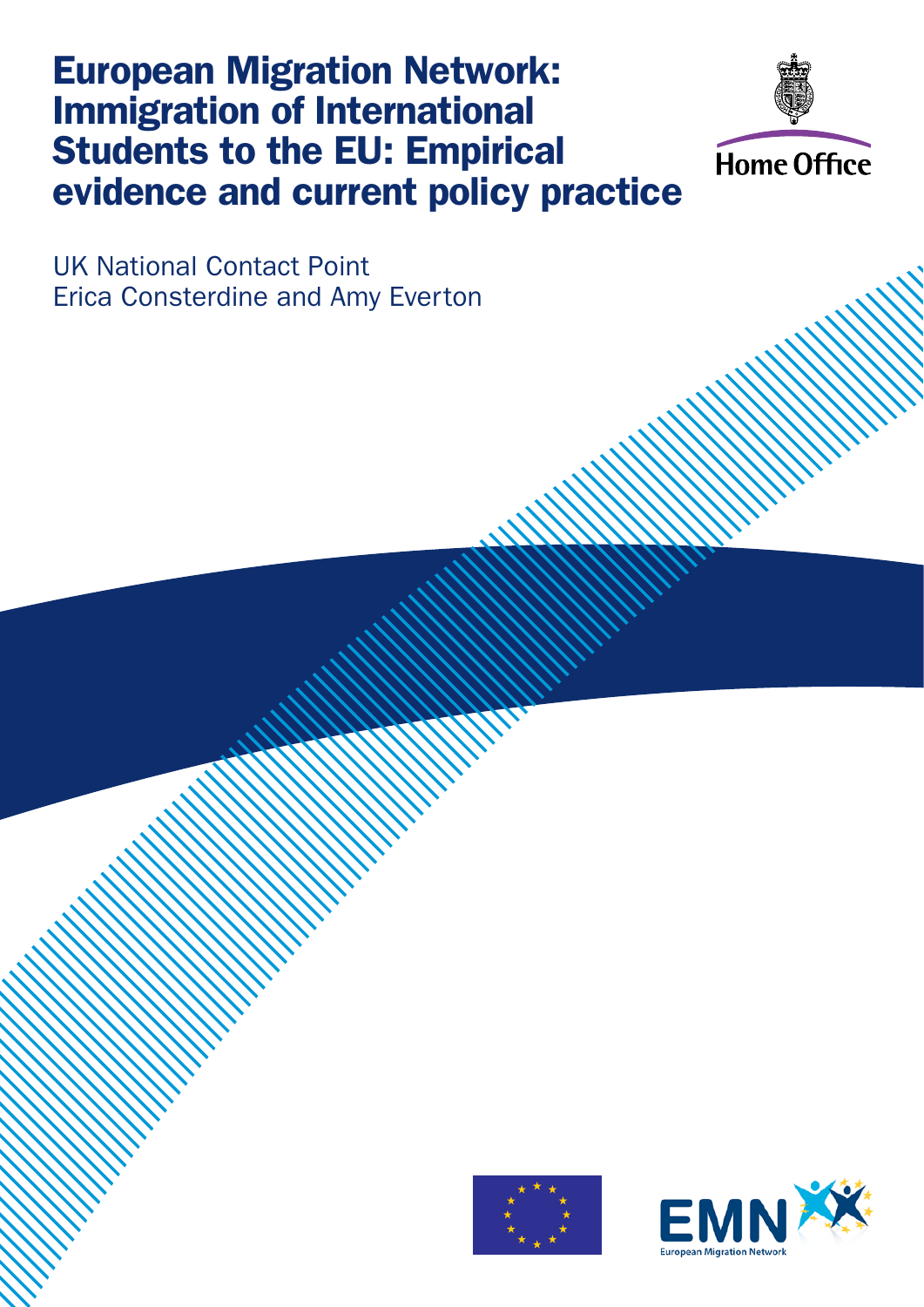# **Contents**

| Part A: UK student immigration policy   |  |
|-----------------------------------------|--|
|                                         |  |
|                                         |  |
|                                         |  |
|                                         |  |
|                                         |  |
|                                         |  |
|                                         |  |
|                                         |  |
|                                         |  |
|                                         |  |
|                                         |  |
|                                         |  |
|                                         |  |
|                                         |  |
|                                         |  |
|                                         |  |
|                                         |  |
|                                         |  |
|                                         |  |
|                                         |  |
|                                         |  |
| Part B: Evidence, impact and discussion |  |
|                                         |  |
|                                         |  |
|                                         |  |
|                                         |  |
|                                         |  |
|                                         |  |
|                                         |  |
|                                         |  |
|                                         |  |
|                                         |  |
|                                         |  |
|                                         |  |
|                                         |  |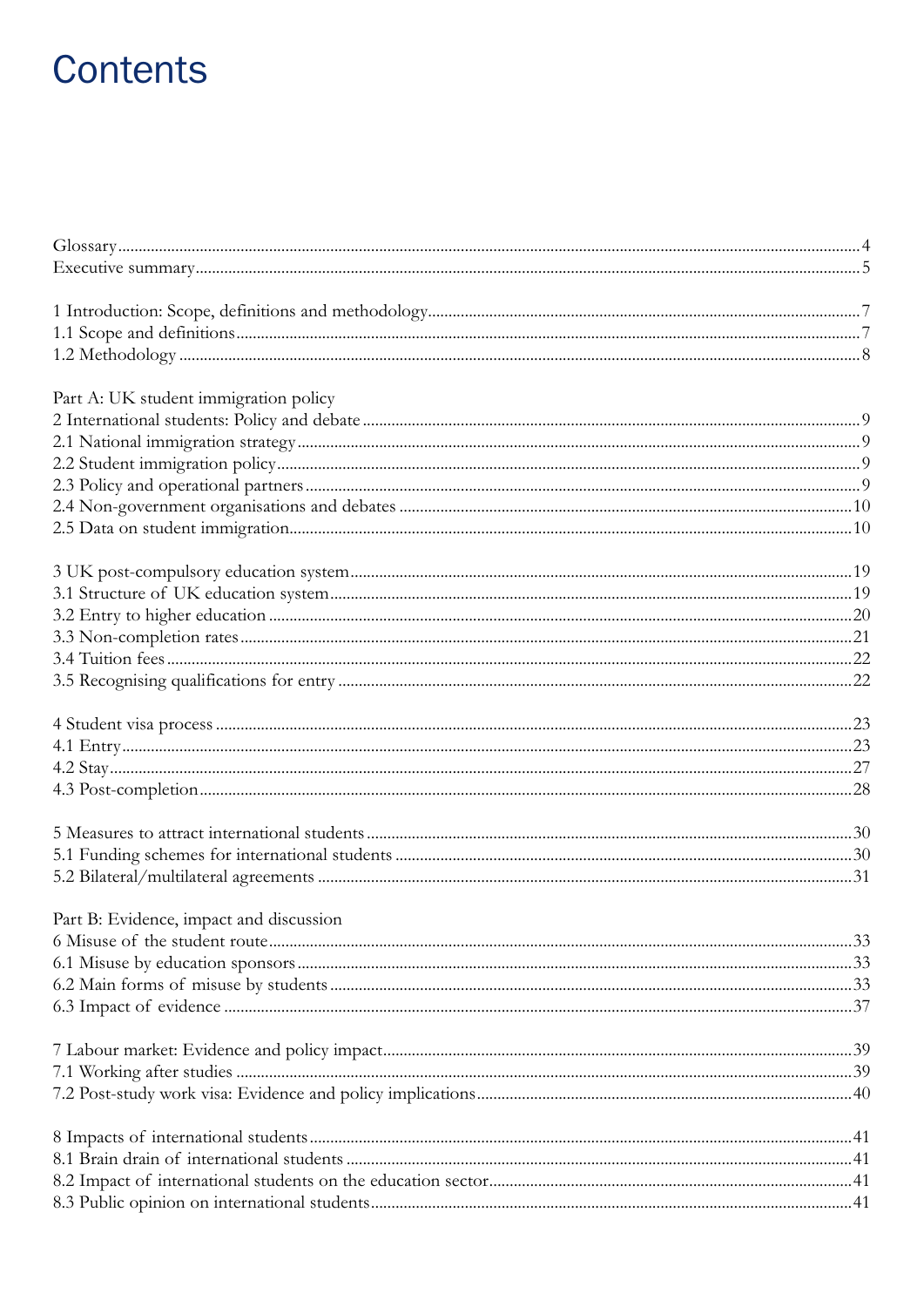- A. Policy and operational partners
- B. Public education funding sources and bodies
- C. Education accreditation bodies by type of institution
- D. List of courses available at further and higher education institutions
- E. Categories of people eligible for 'home fees'
- F. Details on criteria to become a Highly Trusted Sponsor
- G. Details of where pre-sessional courses do not have to meet Tier 4 acceptable level
- H. Tiers eligible to switch in-country to Tier 4
- I. Information available to international students pre-arrival
- J. Other marketing activities run by the British Council
- K. Funding schemes for non-European Economic Area students studying in the UK
- L. Details on Erasmus Mundus Actions for international students

Disclaimer: The following responses have been provided primarily for the purpose of completing a Synthesis Report for the above-titled European Migration Network (EMN) Focused Study. The contributing EMN National Contact Points have provided information that is, to the best of their knowledge, up-to-date, objective and reliable within the context and confines of this study. The information may thus not provide a complete description and may not represent the entirety of the official policy of the EMN National Contact Point's Member State.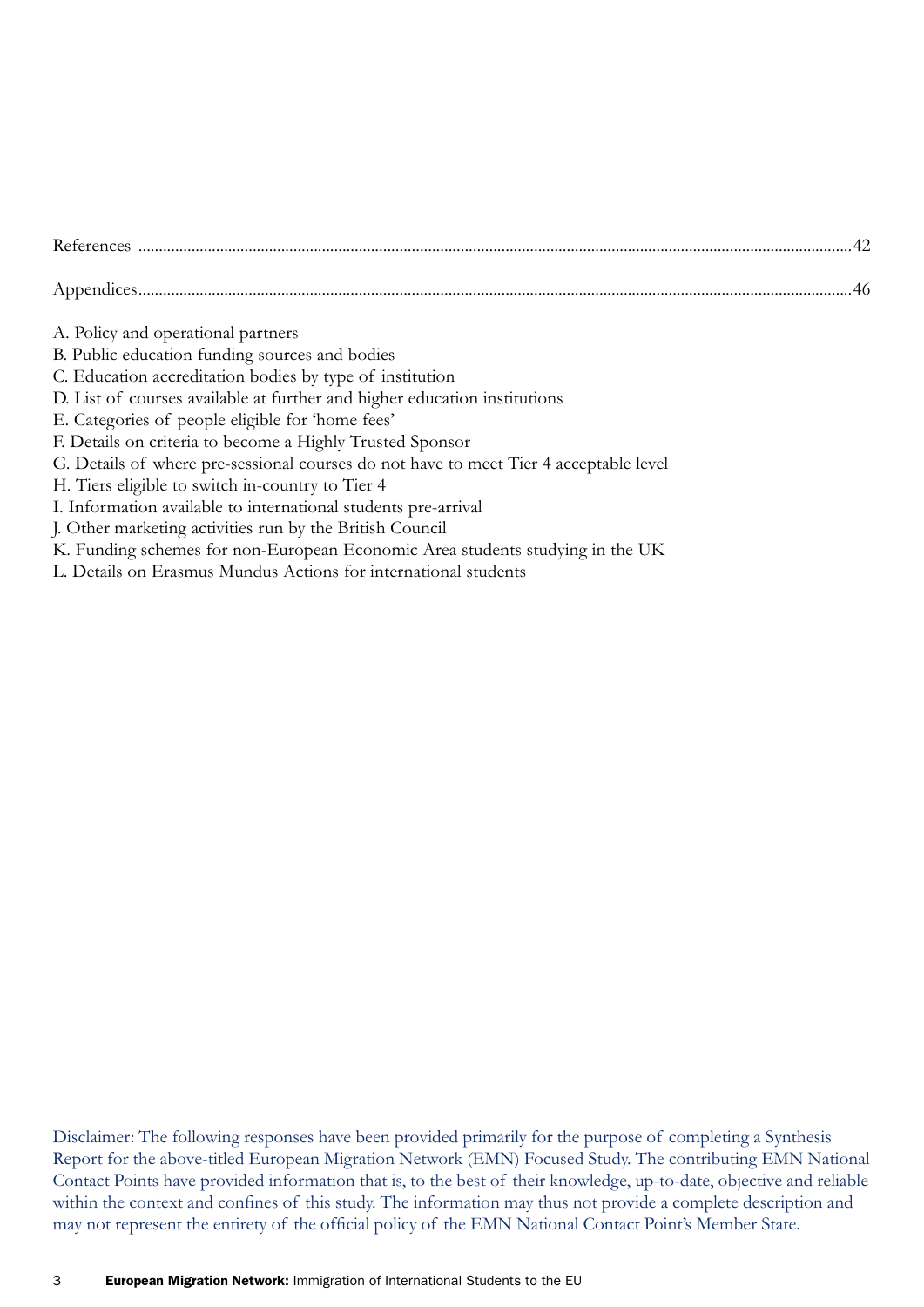# **Glossary**

| <b>APPG</b>    | All-Party Parliamentary Group (on migration)         |
|----------------|------------------------------------------------------|
| <b>BIS</b>     | Department for Business, Innovation and Skills       |
| CAS            | Confirmation of Acceptance for Study                 |
| <b>CEFR</b>    | Common European Framework of Reference for Languages |
| <b>EEA</b>     | European Economic Area                               |
| <b>FCO</b>     | Foreign and Commonwealth Office                      |
| FE             | Further education                                    |
| HE             | Higher education                                     |
| HEI            | Higher education institution                         |
| <b>HESA</b>    | <b>Higher Education Statistics Agency</b>            |
| HO             | Home Office                                          |
| <b>HTS</b>     | <b>Highly Trusted Sponsor</b>                        |
| <b>ISCED</b>   | International Standard Classification of Education   |
| <b>ITN</b>     | Initial Training Network (Marie Curie fellowship)    |
| JET            | Joint Education Taskforce                            |
| <b>MAC</b>     | Migration Advisory Committee                         |
| MP             | Member of Parliament                                 |
| MS             | <b>Member State</b>                                  |
| <b>NCP</b>     | National Contact Point                               |
| NQF            | National Qualifications Framework                    |
| <b>PBS</b>     | Points-Based System                                  |
| <b>PS</b>      | Pre-sessional (courses)                              |
| <b>PSW</b>     | Post-study work (route)                              |
| <b>UKBA</b>    | UK Border Agency                                     |
| <b>UKCISA</b>  | UK Council for International Student Affairs         |
| <b>UKNARIC</b> | UK National Academic Recognition Information Centre  |
| <b>SELT</b>    | Secure English Language Test                         |
| T <sub>4</sub> | Tier 4                                               |
|                |                                                      |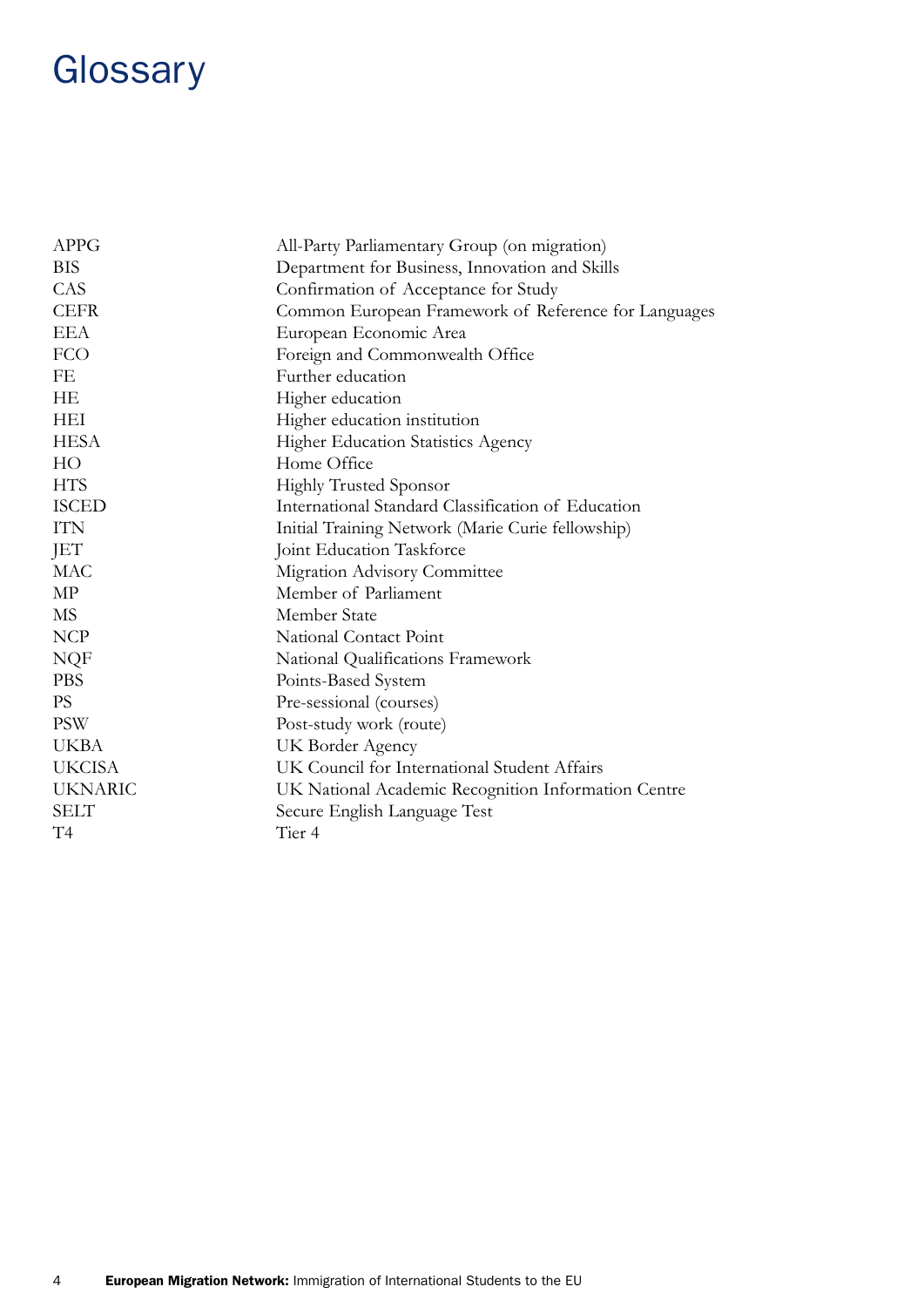## Executive summary

- • International students from outside the European Economic Area (EEA) and Switzerland can enter the UK through two routes depending on the length of the course and what they will be studying: Tier 4 (T4) (general) student visa; or student visitor visa. T4 includes both students at higher education institutions (HEIs) and students studying outside the HE sector. To be granted a T4 student visa, prospective students must be accepted by a T4 sponsor. Students must then meet certain criteria to obtain entry clearance, such as being proficient in English language and having enough maintenance funds to support themselves. EU students coming to study in the UK do not require a visa to study in the UK under the Freedom of Movement Directive.
- International students have no recourse to public funds but some can work limited hours during their studies. Working entitlements are differentiated depending on level of study and type of institution.
- The student immigration route is designed to be a temporary one; students must return home after completing their studies. The exceptions to this are if a student obtains a Tier 2 visa after their studies by securing a skilled job with a minimum salary of  $\text{\emph{f}}20,000$  or if the student qualifies under the new Tier 1 (graduate) entrepreneur route.

### MEASURES TO ATTRACT INTERNATIONAL STUDENTS FROM OUTSIDE THE EUROPEAN ECONOMIC AREA

The UK offers some competitive funding for high-quality non-EEA students to come and study in the UK, and offers approximately 1,800 government-funded places for postgraduate students each year.

### MISUSE OF THE STUDENT IMMIGRATION SYSTEM

Home Office (HO) research indicates that, in the past, there has been significant abuse of the student migration route. This has been most notable in privately-funded colleges in the further education (FE) sector. For example, in a UK Border Agency (UKBA) study of over 5,500 international students, 14 per cent of those enrolled in non-university institutions were found to be potentially non-compliant (Home Office, 2010; UK Border Agency, 2010b). Some pre-arrival abuse of the student immigration route has also been identified. For example, T4 applications were responsible for 41 per cent of all forgery detections in applications for visas made in 2010, compared with 27 per cent from visit visas and 3 per cent for Tier 1 (UK Border Agency, 2011a).

- • Recent policy changes have been designed to address and overcome misuse of the student route, including:
	- limiting dependant rights to postgraduate and government-sponsored students;
	- limiting working rights;
	- higher English language requirements with a minimum of B1 CEFR1 for National Qualifications Framework (NQF) 3 study;
	- higher maintenance fund requirements;
	- having a maximum duration of stay as a student in the UK;
	- introducing a requirement of academic progression; and
	- requiring T4 sponsors to obtain Highly Trusted Sponsor (HTS) status and educational oversight.

 <sup>1</sup> Common European Framework of Reference for Languages.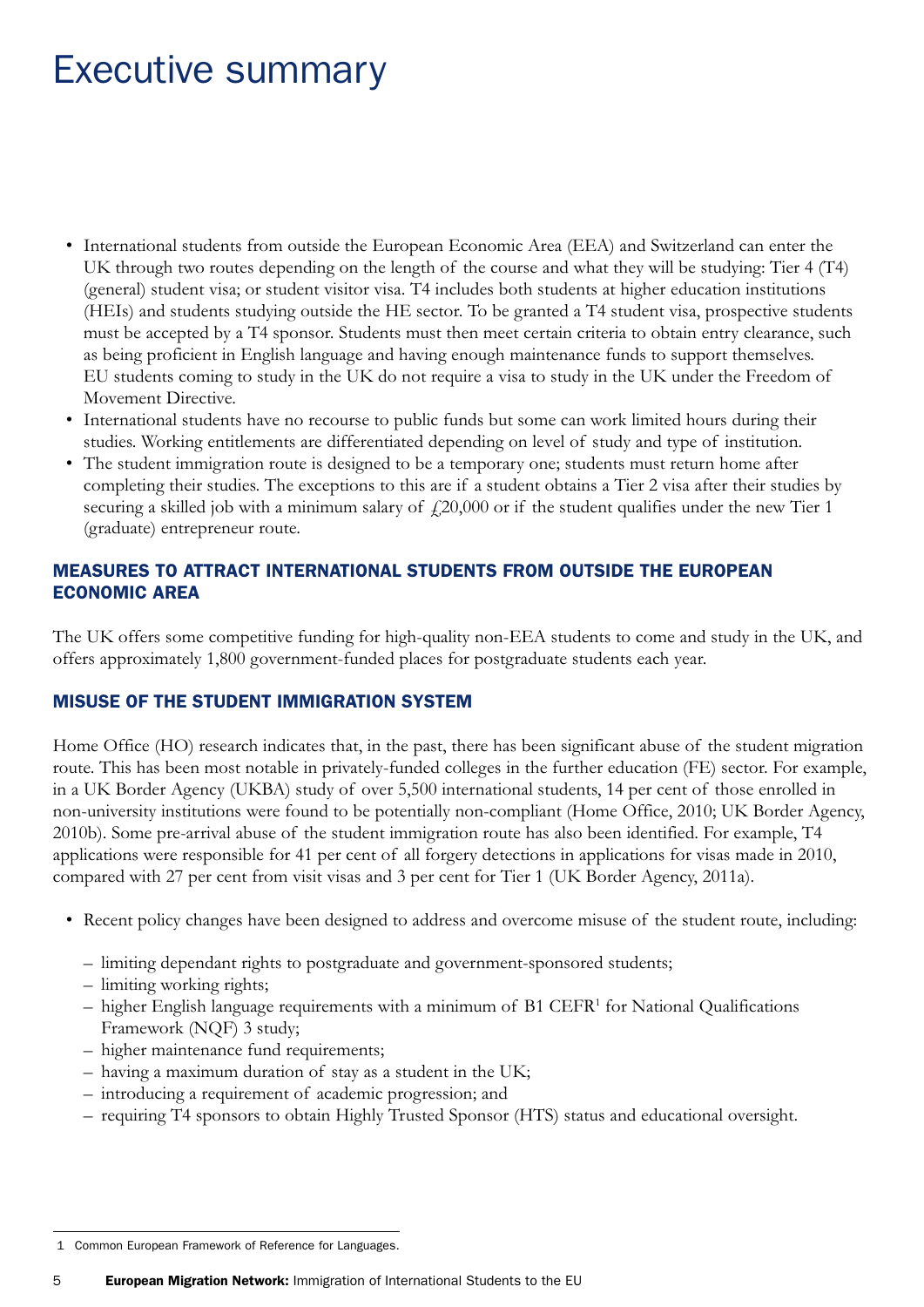### IMPACTS OF INTERNATIONAL STUDENTS

- Student immigration has been estimated to contribute  $f(2.2)$  billion in tuition fees in 2008/09 to HEIs (UK Border Agency, 2010a, p 3; Department for Business, Innovation and Skills, 2011, p 28). Aside from tuition fees, it was estimated that international students generate a further  $f(2.3)$  billion in local economies (Universities UK, 2009; Hansard, 2011, c389W).
- The Home Office is currently reviewing its impact assessment on recent changes to student visa policy, taking into account advice from the independent Migration Advisory Committee that such assessments should be based on a number of factors. These factors include total welfare of the resident population, taking into account impacts on employment and employability of UK workers; net public finance and public service impact of migrants; and congestion impacts (Migration Advisory Committee, 2012).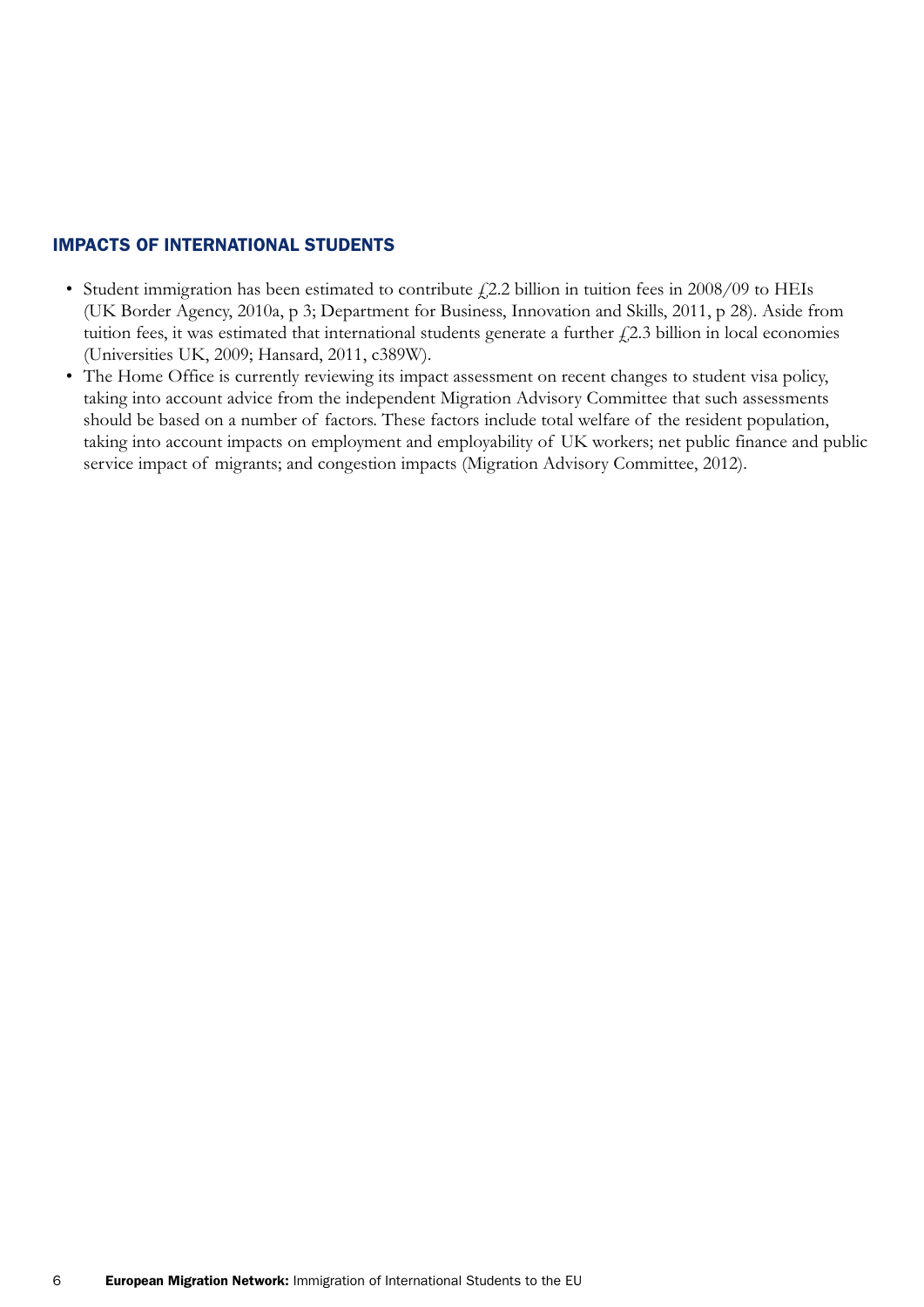# 1. Introduction: Scope, definitions and methodology

This report aims to provide an overview of student immigration policy in the UK and the evidence that has instigated recent policy change.

### 1.1 SCOPE AND DEFINITIONS

The conditions of admission for non-EU students to study in EU Member States are regulated by Council Directive 2004/114/EC for those Member States that are signatories. The UK is not bound by this Directive, and is therefore not regulated by these conditions. The UK does not participate in the issue of EU visa for third country nationals because it is not a full Schengen<sup>2</sup> member. Instead UK visas are governed by UK domestic legislation.

The study focuses on students arriving in the UK from third countries, since EEA citizens (citizens of EU Member States plus citizens of Iceland, Liechtenstein and Norway), and citizens of Switzerland, are entitled to visa-free travel within the EU. Therefore this report is concerned with students arriving in the UK from outside the EEA and Switzerland.

This report is also only concerned with the post-compulsory education sectors. Post-compulsory education begins at age 16 in the UK and comprises two stages.

- Further education (FE): Education below degree level for people who are 16 and older. Qualifications attained are needed for entering HE. FE includes level 3 on the National Qualifications Framework (NQF)<sup>3</sup> and levels 3–4 on the International Standard Classification of Education (ISCED).
- HE: Education at a college or a university, typically for ages 18+. HE includes level 4 of the NQF, and level 5 of the ISCED. HE includes students undertaking a bachelor or master degree (ISCED level 5) and doctorate degrees leading to a PhD (ISCED level 6).4

Students undertaking research specifically for a doctoral degree do not require a work permit but must apply for a student visa and are therefore included in the scope of this report.

Data and information on international students taking up FE courses (ISCED level 3) and English language courses (which are not classified on the ISCED) are included because a significant proportion of international students undertake below degree-level courses, approximately 41 per cent of all international students in the UK (UK Border Agency, 2010b), and much of the misuse of the student immigration system has occurred in the private FE sector (see Chapter 6.1). This report includes data on non-EEA student immigration to the UK over the period 2006 to 2012.

<sup>2</sup> By the Schengen Agreement Belgium, France, Germany, Luxembourg and the Netherlands agreed that they would gradually remove controls at their common borders and introduce freedom of movement for all nationals of the signatory Member States, other Member States or third countries. The UK chose not to opt-in to the border and visa elements of the Schengen Agreement, and therefore preserves its own national borders and visa policy.

The NQF sets out the level at which a qualification can be recognised in England, Northern Ireland and Wales.

<sup>4</sup> The ISCED set up by the UN Educational, Scientific and Cultural Organization (UNESCO) classifies education levels into six levels to facilitate comparisons of education statistics and indicators across countries.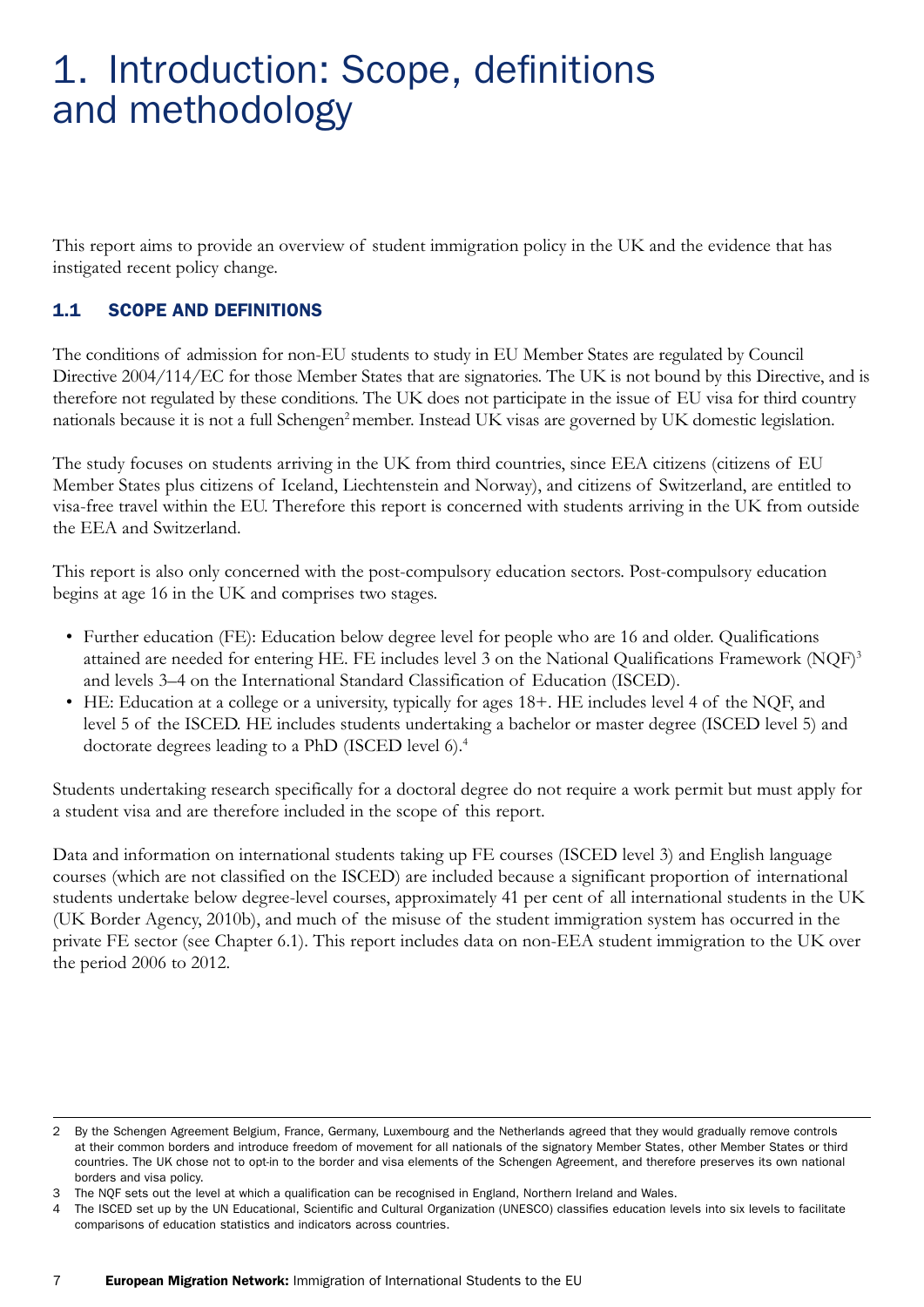### 1.2 METHODOLOGY

This study was compiled and written by staff in the European Migration Network (EMN) UK National Contact Point (NCP) based in the UK. Where quantitative evidence is needed statistical sources have been used. These include data from the Higher Education Statistics Agency (HESA), visa admissions, and large-scale national surveys, such as the Labour Force Survey (LFS) and the International Passenger Survey (IPS).

The study was primarily based on desk research, including analysis of secondary sources. Key sources of information for this report include the Department for Business, Innovation and Skills (BIS), Foreign and Commonwealth Office (FCO), UKBA and HO public websites, the HO intranet and published reports and research. Wider literature from key academic sources and stakeholders were used where relevant.

In addition to written sources, policy and operational colleagues from across UKBA, HO, FCO and BIS provided information and clarification on policies and procedures. Other stakeholders, such as the British Council, UK Council for International Student Affairs (UKCISA), and UK Research Office in Brussels, also provided input where appropriate.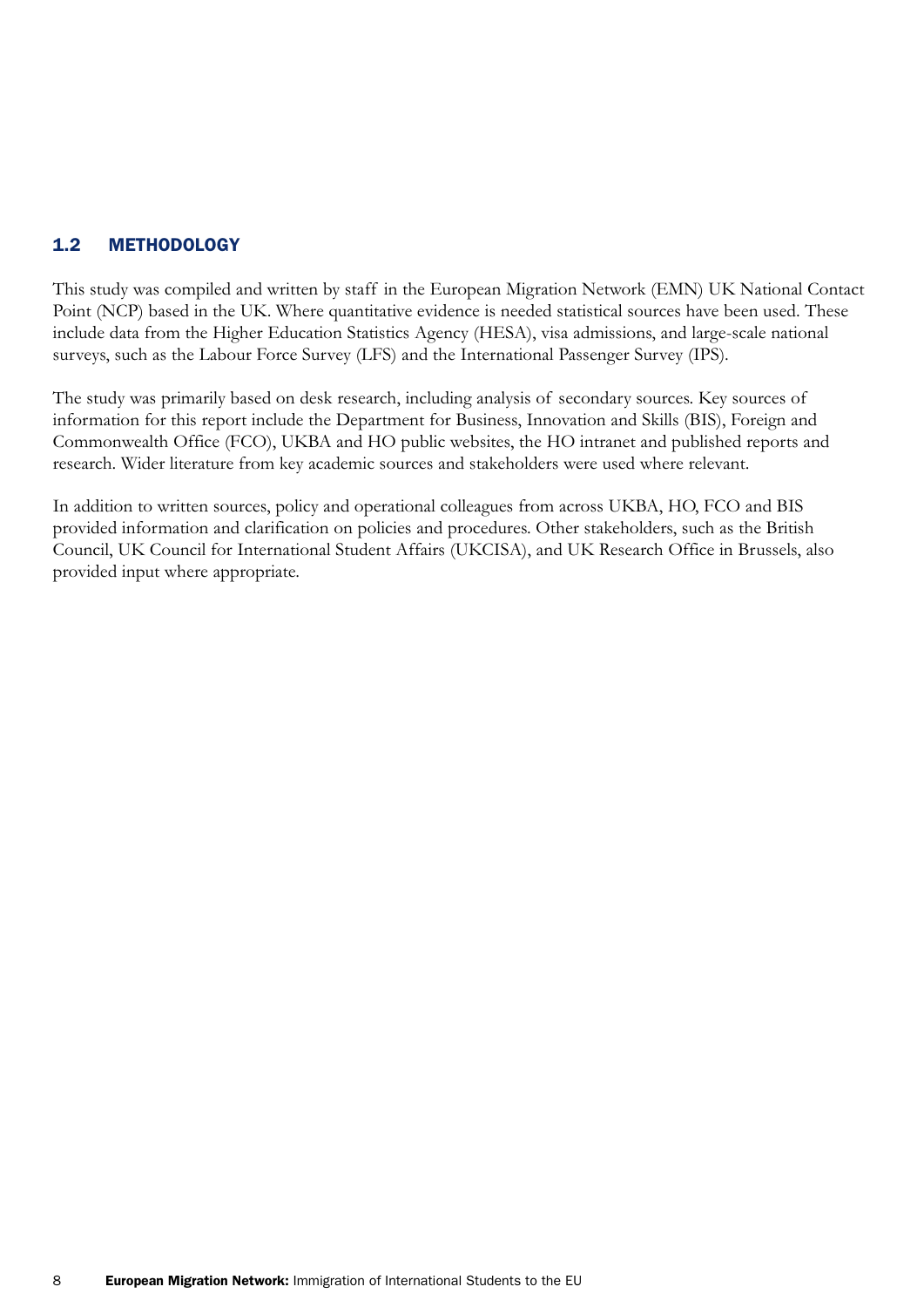# Part A: UK student immigration policy 2. International students: Policy

### 2.1 NATIONAL IMMIGRATION STRATEGY

Student immigration has been part of the substantial increase in immigration to the UK, with immigration for the purposes of study increasing from 114,000 in 2006 to 181,000 in 2010 and accounting for 60 per cent of total non-EU migration to Britain in 2010.

Non-compliance by international students and sponsors has informed recent policy changes see Chapter 6.1. The Government has acted to strengthen the student route against abuse, increasing the selectivity of the system to ensure that the students accepted into the UK to study are the brightest and the best, and raising the quality of educational sponsors (HM Government, 2010, p 21; Home Office, 2011a, p 9).

### 2.2 STUDENT IMMIGRATION POLICY

Since 2008 the UK has operated a Points-Based System (PBS) to manage entry of third country nationals for the purposes of work and study. The PBS comprises five Tiers and is the primary non-visit visa route for migrants coming to the UK. The principle of responsible sponsorship is at the heart of the PBS.

Tier 4 (T4) was introduced in March 2008 and is the primary route for international students. All international students undertaking post-compulsory courses that last longer than six months must obtain a T4 (general) visa.<sup>5</sup> International students aged 16 or 17 can apply for a T4 (child) visa. International students undertaking short courses (six months) may enter the UK under a student visitor visa.

At the time of writing (July 2012), in order to qualify a student migrant must obtain 40 points in the UK Border Agency's (UKBA's) point assessment. A student can obtain 30 points for having a valid Confirmation of Acceptance for Study (CAS), which an applicant gets for studying a course at an acceptable level with an approved education provider (also known as a 'T4 sponsor'<sup>6</sup>), and for having acceptable English language skills. The other ten points needed for obtaining a T4 (general) student visa are acquired through access to sufficient funds (also known as maintenance or funds) to cover the student's course fees and living costs for a defined period of time. In addition, the applicant must speak English at an appropriate level, and the Entry Clearance Officer assessing the application must be satisfied that s/he is a genuine student.

### 2.3 POLICY AND OPERATIONAL PARTNERS

The Home Office (HO) is the lead government department in developing immigration and asylum policy. UKBA is an agency of the HO responsible for protecting the UK border, including maintaining controls at the port of entry, preventing illegal entry and securing compliance within the conditions imposed on individuals. The Department for Business, Innovation and Skills (BIS) is responsible for developing FE and HE policies in the UK. For the other relevant stakeholders, actors and their role in developing student immigration policy see Appendix A.

<sup>5</sup> If the student is 16 or 17 years old and studying a course at or above National Qualifications Framework (NQF) level 3, the student and his/her sponsor can agree whether the student applies as a T4 (general) student or a T4 (child) student. If the student is 16 or 17 and wishing to study English as a foreign language, then they must obtain a T4 (child) student visa.

<sup>6</sup> A sponsor is an institution or employer that acts as a guarantor for the migrant, ensuring that they meet their visa terms and conditions.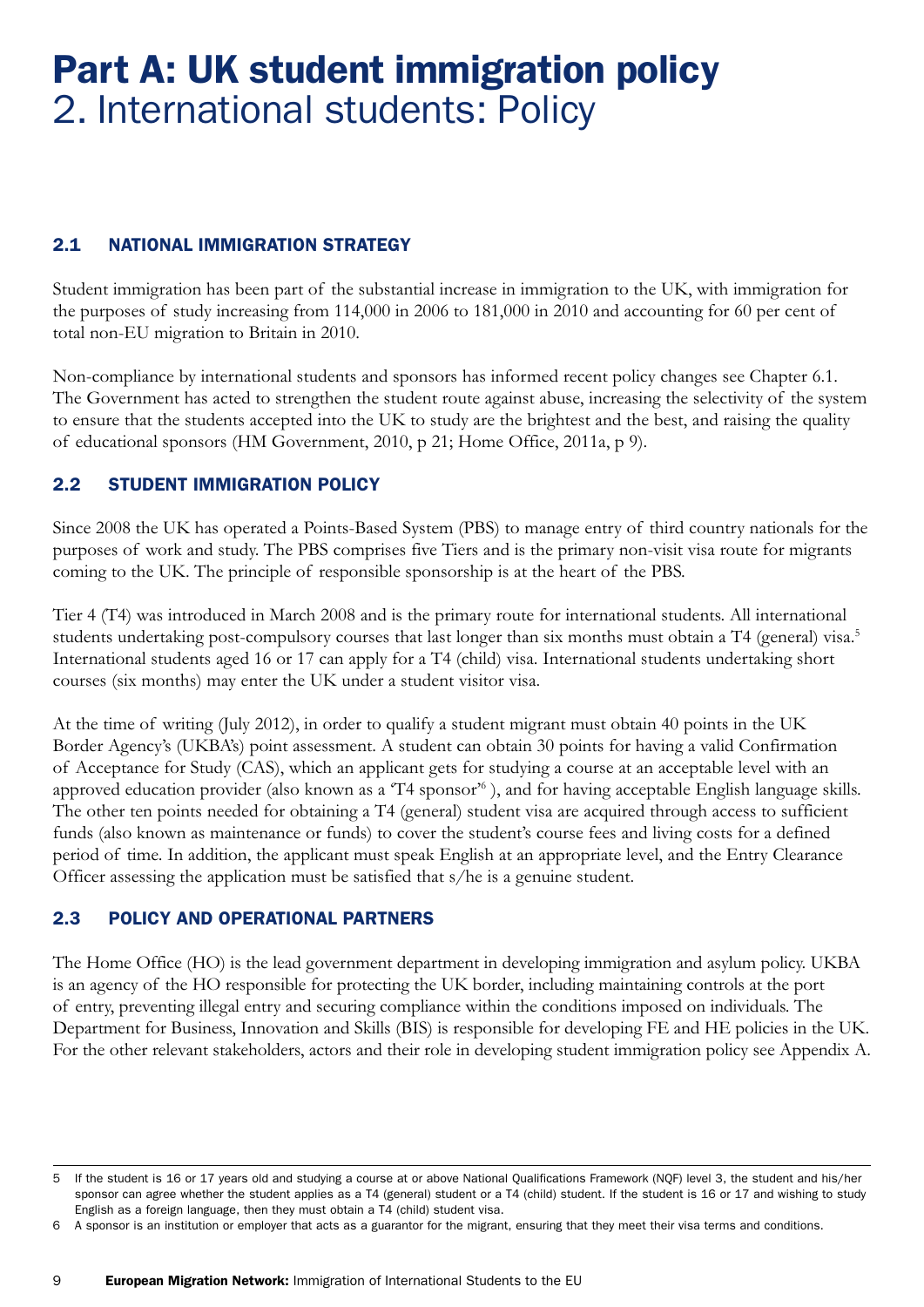### 2.4 NON-GOVERNMENT ORGANISATIONS AND DEBATES

#### 2.4.1 Non-government actors

The Government held a national consultation on the student immigration route, which ran from December 2010 to January 2011. The consultation generated over 30,000 responses from the education sector. The consultation addressed concerns about abuses of the student visa system, particularly in the private FE sector (Gower, 2011). A number of proposals were made and have since been brought into effect (see Chapters 6.2 and 7.2 for policy changes).

### 2.5 DATA ON STUDENT IMMIGRATION

### 2.5.1 People coming in (flows)

There are a number of different measures that can be used to give an idea of immigration of international students to the UK for the purposes of study. These include issuances of visas, surveys taken at the border, figures on passenger arrivals and the number of out of country applications. These various statistics and research can appear to offer different conclusions on student immigration. This can be because the latest data for different measures cover different time periods. In addition, they also count different aspects of the immigration process, with some showing intentions or permissions, while others show actual events. All figures include main applicants and dependants unless otherwise stated.

### Home Office Immigration Statistics – visas

Before travelling to the UK for study, a person may be required to apply for and be issued with an entry clearance visa, depending on their nationality. The figures of entry clearance visas issued show intentions to visit rather than actual arrivals, and individuals can arrive at any time during the period that the visa is valid. Entry clearance visa data therefore provide an indication of the number of people who have an intention to enter the UK.7

 <sup>7</sup> Entry clearance visa figures are available on a more timely basis than admissions of passengers given leave to enter and estimates from the Office for National Statistics on long-term international migration. The number of entry clearance visas issued is an indicator of the level of immigration of non-EEA nationals.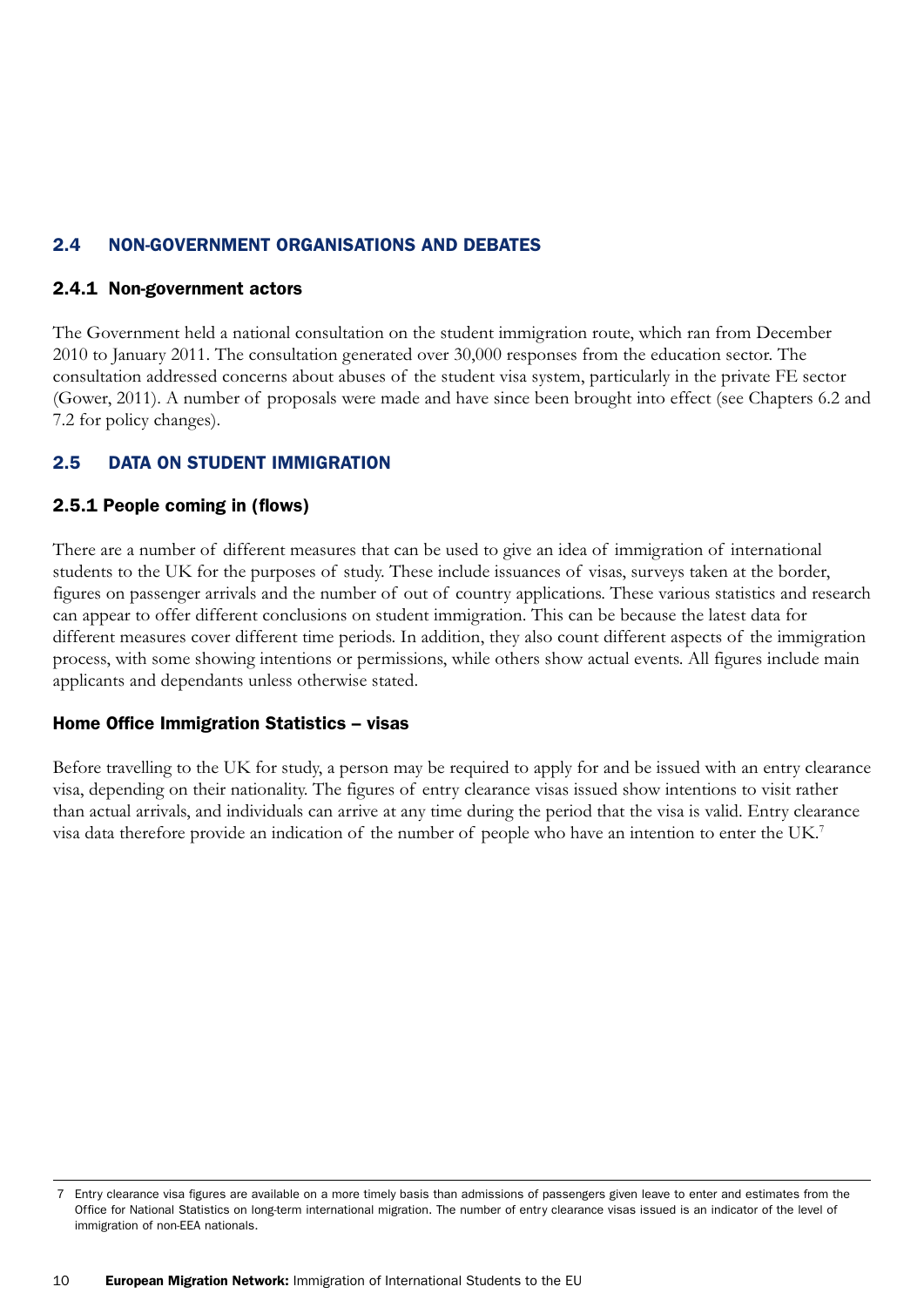| Year | <b>Applications</b> | <b>Total</b><br>Decisions* | <b>Issued</b> |    | <b>Refused</b> |    |
|------|---------------------|----------------------------|---------------|----|----------------|----|
|      |                     |                            | <b>Number</b> | %  | <b>Number</b>  | %  |
| 2006 | 333,037             | 329,466                    | 234.329       | 71 | 93.084         | 28 |
| 2007 | 346.454             | 346,756                    | 246,196       | 71 | 98,266         | 28 |
| 2008 | 393,608             | 383,118                    | 274.215       | 72 | 106.386        | 28 |
| 2009 | 474.243             | 459,838                    | 341,070       | 74 | 110.744        | 24 |
| 2010 | 425.628             | 449.323                    | 334,737       | 74 | 98,664         | 22 |
| 2011 | 385,186             | 392,022                    | 322,653       | 82 | 63,574         | 16 |

**Table 1**: Entry clearance visas, applications and resolution for study categories, all nationalities, 2006–2011

Source: Home Office, Immigration Statistics January–March 2012

\* Decisions include issued, refused, withdrawn and lapsed. Latter two categories not shown here for ease of understanding.

Figures include EEA and Swiss nationals. These nationalities account for small numbers, e.g. in 2011, 21 study visas were issued to EEA and Swiss nationals.

Applications for visas in the study category reached a peak in 2009 when 474,000 applications were received. Since then the number of applications has decreased to around 385,000. The proportion of applications resulting in issuance of a study visa has increased from 71 per cent in 2006 to 82 per cent in 2011.

| <b>Type</b> | Total     |      | <b>Work</b>  |      | <b>Study</b> |     | <b>Family route</b> |    | Dependants joining/<br>accompanying |    | <b>Other</b> |     |
|-------------|-----------|------|--------------|------|--------------|-----|---------------------|----|-------------------------------------|----|--------------|-----|
|             | Number    | %    | Number       | $\%$ | Number       | %   | Number              | %  | Number                              | %  | Number       | %   |
| 2006        | 2.228.267 | 100% | 249.635      | 11%  | 234.329      | 11% | 70.119              | 3% | 27.559                              | 1% | 1,646,625    | 74% |
| l 2007      | 2.062.647 | 100% | 205.826      | 10%  | 246.196      | 12% | 64.389              | 3% | 42.088                              | 2% | 1.504.148    | 73% |
| 2008        | 1.954.623 |      | 100% 184.712 | 9%   | 274.215      | 14% | 53.545              | 3% | 41.460                              | 2% | 1,400,691    | 72% |
| 2009        | 1,995,389 |      | 100% 155.691 | 8%   | 341,070      | 17% | 49.474              | 2% | 17,481                              | 1% | 1,431,673    | 72% |
| 2010        | 2,144,684 | 100% | 160.743      | 7%   | 334,737      | 16% | 53,717              | 3% | 15,359                              | 1% | 1,580,128    | 74% |
| 2011        | 2,272,371 | 100% | 149.181      | 7%   | 322,653      | 14% | 45.697              | 2% | 14.146                              | 1% | 1,740,694    | 77% |

**Table 2**: Entry clearance visas issued, by category, all nationalities, 2006–2011

Source: Home Office, Immigration Statistics January–March 2012.

Figures include EEA and Swiss nationals. These nationalities account for small numbers, e.g. in 2011, 21 study visas were issued to EEA and Swiss nationals.

From 2006 to 2011 the proportion of visas issued to students increased from 11 per cent of all visas to 14 per cent. From 2006 to 2009 the number of visas issued for the purpose of study increased by 107,000 (an increase of 46%). In 2009 the number of visas issued for study reached a peak at 341,000. From 2009 to 2011, visas issued for the purpose of study decreased by 18,417 (5%). In 2011, study made up 14 per cent (323,000) of visas issued for all reasons, compared with 7 per cent issued for work reasons, 2 per cent issued for family reasons and 77 per cent issued for other reasons (including visit visas).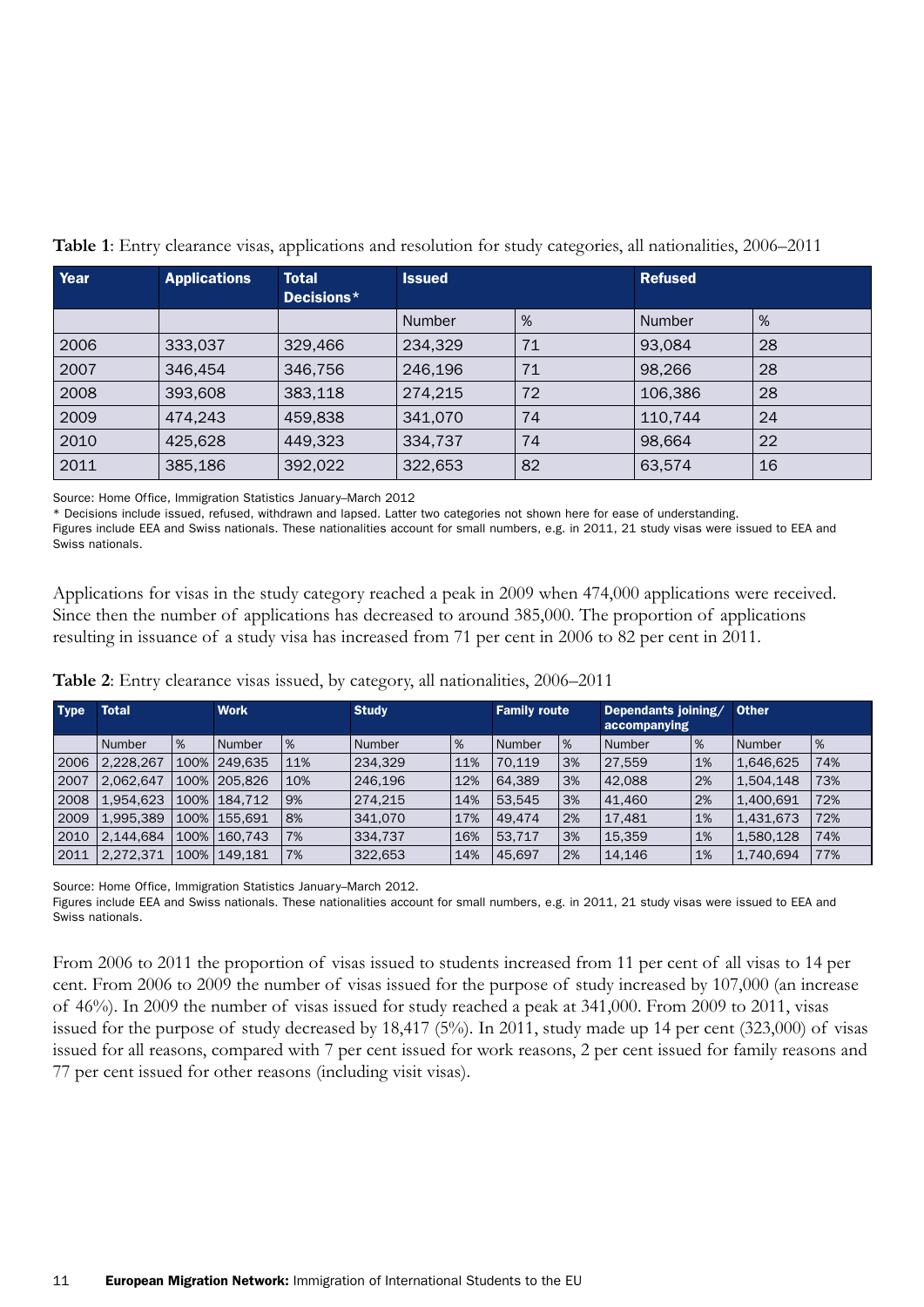Of the 323,000 visas issued in 2011 for study, around one-fifth (19%, 61,000) were student visitor visas. These visas are valid for six months from the point of issue. Therefore, people entering the UK on a student visit visa would not be captured in the Office for National Statistics (ONS) International Passenger Survey (IPS) definition of a long-term migrant.

**Table 3**: Entry clearance visas issued in 2011 for study, by country of nationality (excluding student visitors), main applicants only

| <b>Country of</b><br>nationality | <b>Study (excluding visitors and dependants) total</b> |                |  |  |  |
|----------------------------------|--------------------------------------------------------|----------------|--|--|--|
|                                  | <b>Number</b>                                          | $\%$           |  |  |  |
| Total*                           | 236,961                                                | 100            |  |  |  |
| China (see<br>note)              | 52,032                                                 | 22             |  |  |  |
| Pakistan                         | 32,576                                                 | 14             |  |  |  |
| India                            | 29,972                                                 | 13             |  |  |  |
| United States                    | 14,004                                                 | $\,$ 6         |  |  |  |
| Nigeria                          | 10,901                                                 | 5              |  |  |  |
| Hong Kong                        | 7,231                                                  | 3              |  |  |  |
| Malaysia                         | 6,801                                                  | 3              |  |  |  |
| Bangladesh                       | 5,666                                                  | $\overline{2}$ |  |  |  |
| Saudi Arabia                     | 5,259                                                  | $\overline{2}$ |  |  |  |
| Korea<br>(South)                 | 4,877                                                  | $\overline{2}$ |  |  |  |

Source: Home Office, Immigration Statistics January – March 2012

Note: China excludes Hong Kong

\*The total figure includes EEA and Swiss nationals. These nationalities account for small numbers, e.g. in 2011, 21 study visas were issued to EEA and Swiss nationals.

Of the 237,000 visas issued for study to main applicants in 2011, the most common countries of nationality for student visas were China (52,000; 22%), Pakistan (33,000; 14%) and India (30,000; 13%), collectively accounting for almost one-half of all visas issued in that year. Students from China, India and Pakistan have been the most common countries for student visas since 2008.

### Office for National Statistics, International Passenger Survey estimates of long-term migration

The IPS provides estimates of long-term international migration, including both inflows and outflows.8 The IPS is a voluntary sample survey conducted at air and sea borders and the Channel Tunnel. The resultant figures are grossed up by weighting factors dependent on route and time of year, and are therefore estimates, not exact counts.

<sup>8</sup> 'Long-term' is defined using the UN standard. That is, a migrant is someone who changes his or her country of usual residence for a period of at least a year, so that the country of destination effectively becomes the country of usual residence.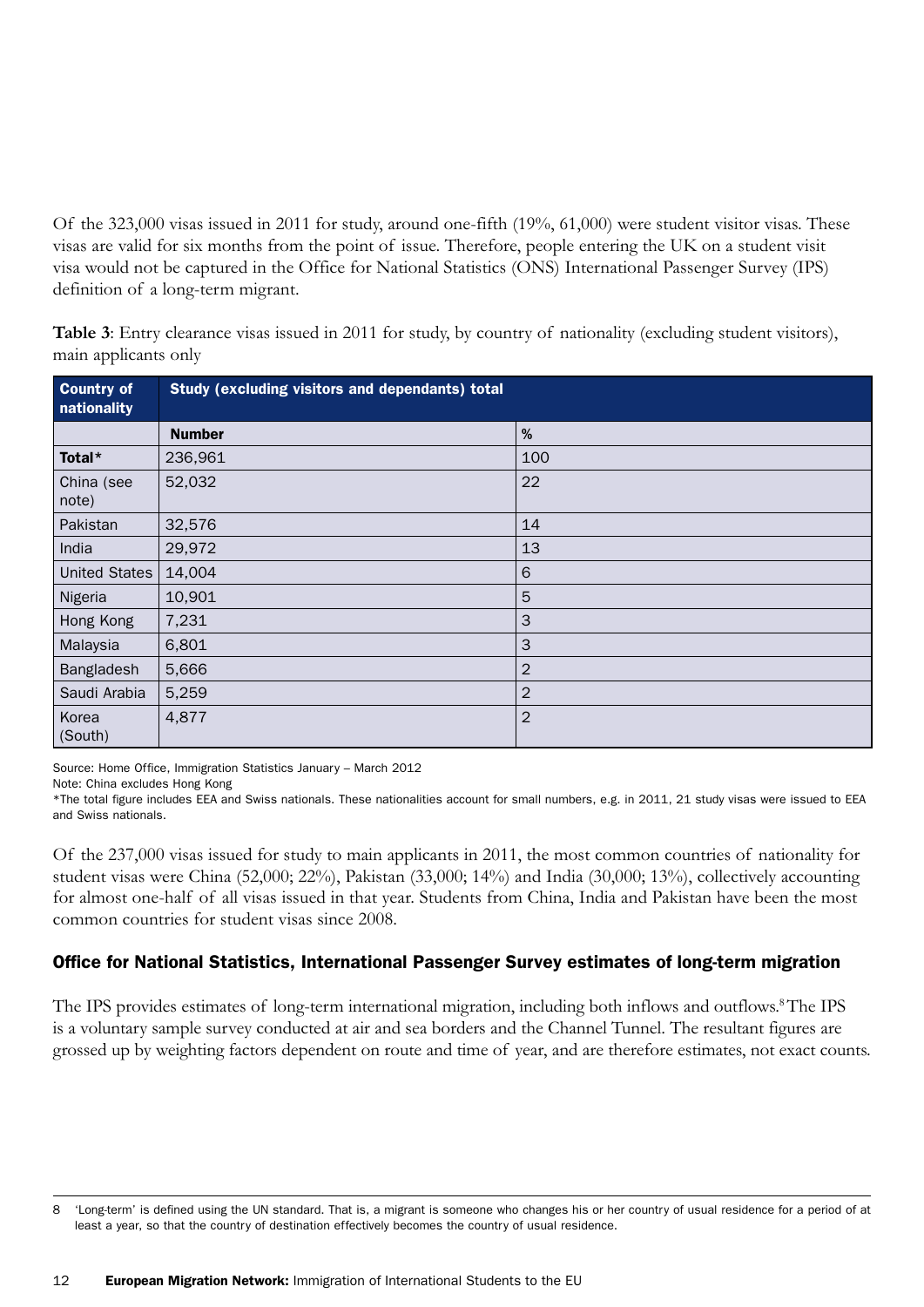**Table 4**: Estimates of long-term international migration to the UK of non-EU citizens, 2006–2010

| Year | <b>Study ('000s)</b> | <b>All ('000s)</b> |
|------|----------------------|--------------------|
|      | Estimate             | Estimate           |
| 2006 | 114                  | 315                |
| 2007 | 104                  | 283                |
| 2008 | 126                  | 278                |
| 2009 | 155                  | 280                |
| 2010 | 181                  | 304                |

Source: Office for National Statistics, International Passenger Survey



**Figure 1**: Long-term international immigration to the UK, by main reason for migration, 2001–2011

Source: Office for National Statistics, International Passenger Survey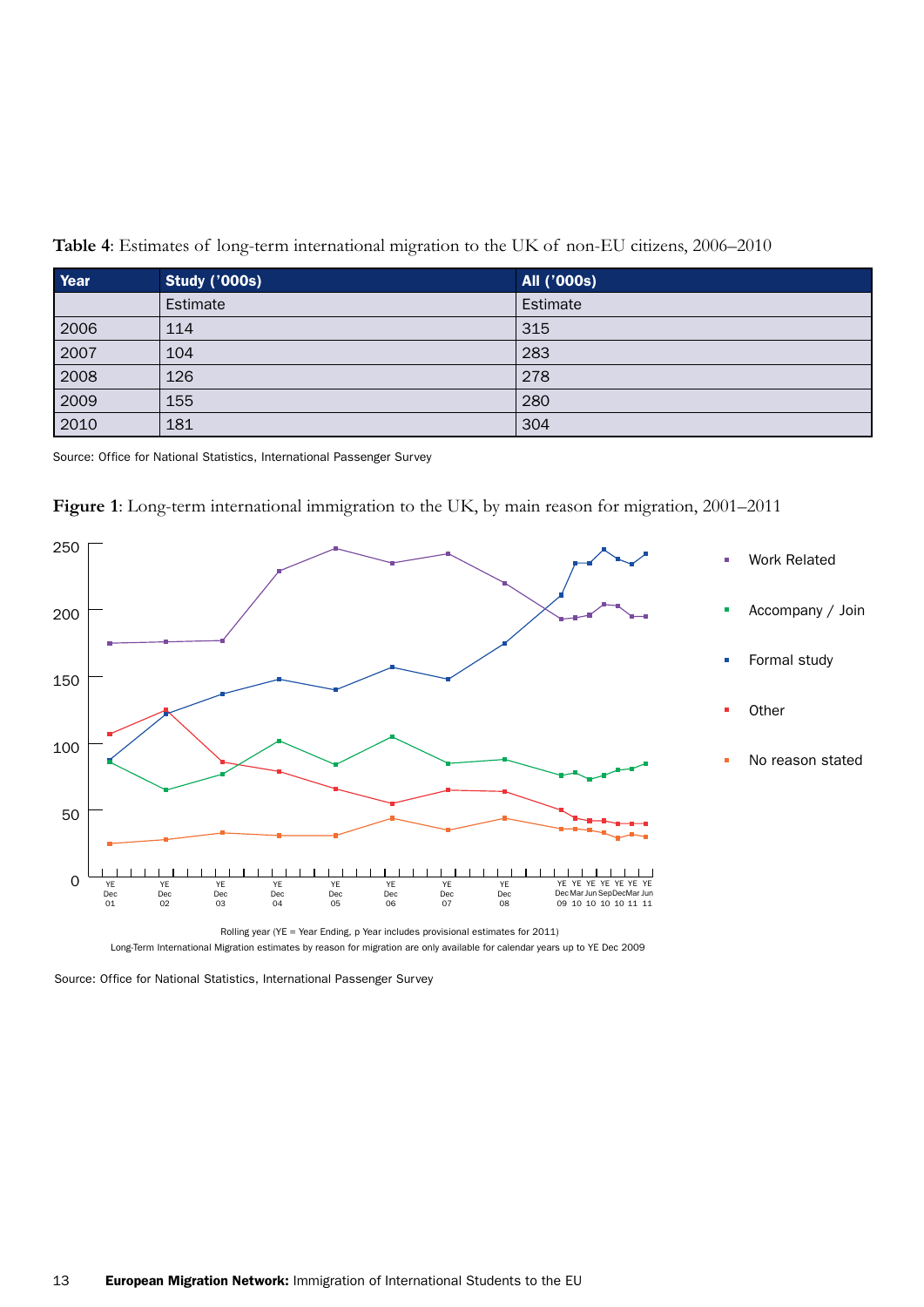From 2006 to 2010 the number of non-EU citizens coming to the UK for study for a period of a year or more increased by 59 per cent (67,000), despite a small drop in 2007. Conversely, from 2006 to 2010 non-EU citizens coming for all reasons decreased by 3 per cent (11,000). In 2010 non-EU citizens migrating to the UK for the purposes of study accounted for 60 per cent of migration of all non-EU citizens. This proportion has risen steadily since 2006 when the proportion stood at 36 per cent.<sup>9</sup>

### HOME OFFICE IMMIGRATION STATISTICS – ADMISSIONS

Figures on admissions show the number of journeys made by people entering the UK, for those subject to immigration controls. Therefore the figures do not cover British, other EEA and Swiss nationals. Where an individual enters the country more than once, each arrival is counted. Due to the volume of passengers arriving at Heathrow and Gatwick airports some data are estimated from monthly samples.

|      | <b>Total (all reasons)</b> | <b>Study</b>   |                | <b>Total (excluding)</b><br>transit and<br>visitors) | <b>Study</b>                                      |
|------|----------------------------|----------------|----------------|------------------------------------------------------|---------------------------------------------------|
|      | Number ('000s)             | Number ('000s) | % of total     | Number ('000s)                                       | % of total<br>(excluding transit<br>and visitors) |
| 2006 | 12,900                     | 326            | 3              | 3,920                                                | 8                                                 |
| 2007 | 12,800                     | 367            | 3              | 3,980                                                | 9                                                 |
| 2008 | 12,400                     | 384            | 3              | 4,120                                                | 9                                                 |
| 2009 | 12,300                     | 489            | $\overline{4}$ | 4,260                                                | 11                                                |
| 2010 | 12,500                     | 535            | $\overline{4}$ | 4,340                                                | 12                                                |

| Table 5: Passengers given leave to enter the UK, by purpose of journey, 2006-2010 |  |  |  |  |
|-----------------------------------------------------------------------------------|--|--|--|--|
|                                                                                   |  |  |  |  |

Source: Home Office, Immigration Statistics January–March 2012

While the total number of arrivals to the UK remained roughly constant from 2006 to 2010, since 2006 the estimated number of non-EEA passengers arriving for the purposes of study increased by 64 per cent (209,000), consistent with the rise seen in the IPS figures and the visa data. As a proportion of all reasons, study accounted for 4 per cent (535,000) in 2010; however these figures include large visitor numbers coming to the UK. Excluding visitors and passengers in transit, passengers arriving for study accounted for 12 per cent of all arrivals in 2010.

9 Data are only available up to year ending (YE) June 2011, therefore there are no full year 2011 data available at the time of writing (July 2012).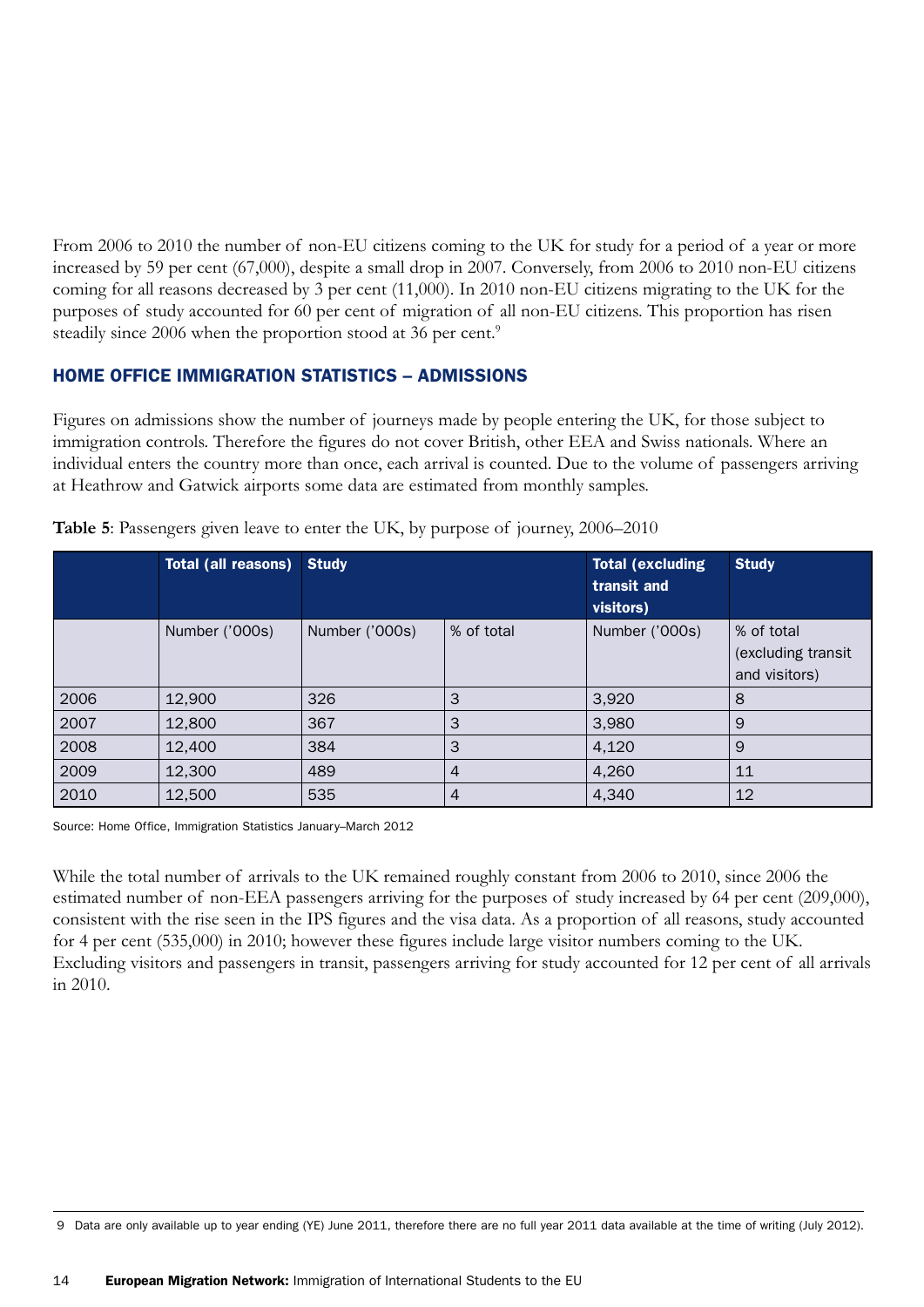While there are a number of measures of immigration to the UK (for the purposes of study), they all tell a similar story since 2006. **The number of non-EU students coming to the UK for study increased steadily from 2006 to 2009**. Visa data show intentions to come to the UK and are more timely than admissions or IPS data. Visas issued for the purposes of study peaked in 2009. **Since 2009 visas issued for the purposes of study and visa applications for study have decreased**.



**Figure 2**: Migration for purposes of study, by type of data, 2005–12

Source: Home Office, Immigration Statistics January–March 2012

(1) Excludes dependants and student visitors for greater consistency with non-EU immigration estimates based on the International Passenger Survey (2) For periods prior to the year ending September 2008, the count of student arrivals is not comparable with student visas issued. This is because student arrival numbers include short-term students that can be excluded from the visa time series.

The above chart shows that IPS estimates are substantially lower, due to excluding those who intend to stay for less than one year, but follow a broadly similar trend to student visas issued and passenger arrivals, with increases in all three series during 2009.

The UK does not count people who exit the UK. However, as e-borders coverage expands the UK will be able to collect data on exits.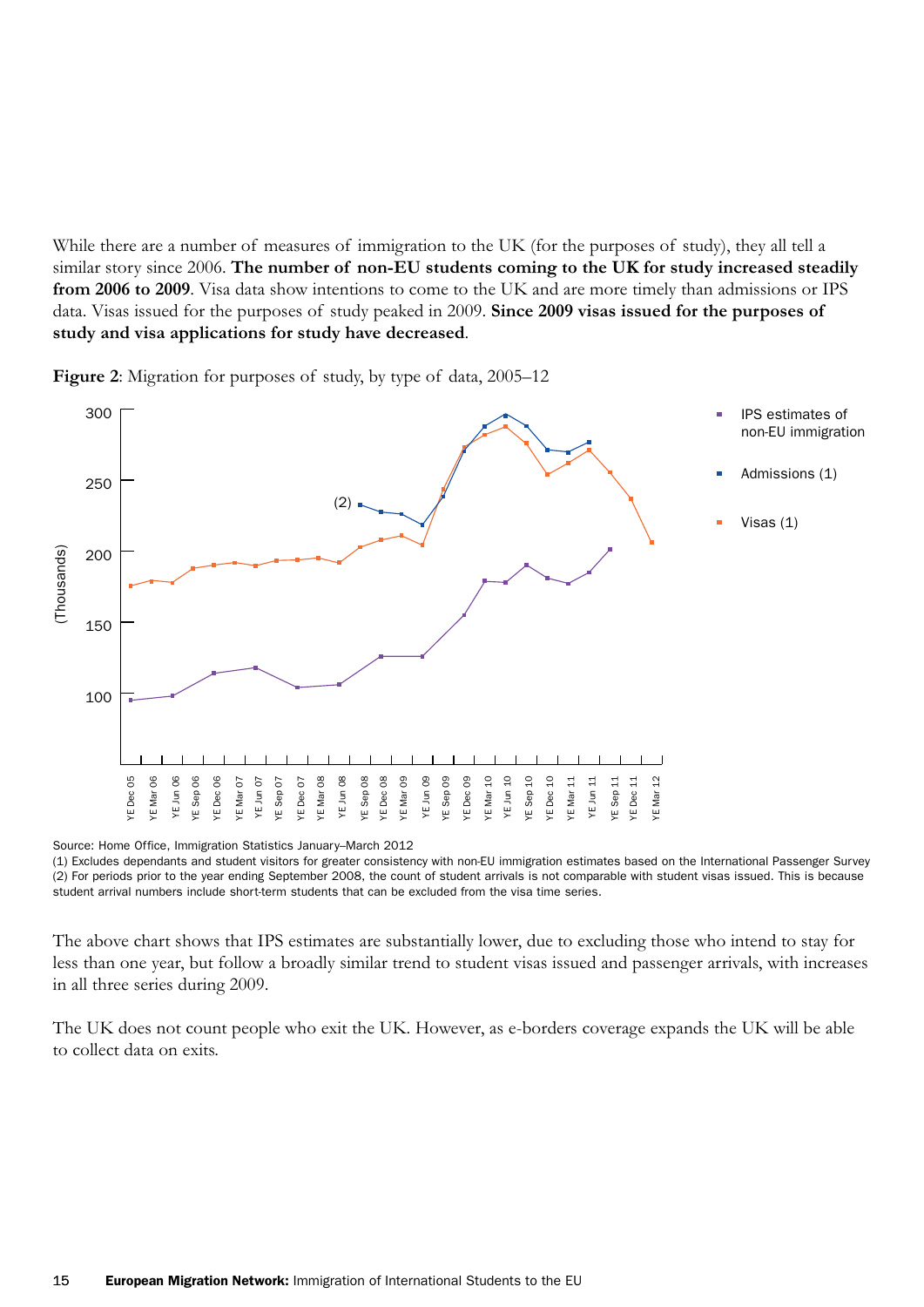### 2.5.2 People here already (stocks)

The UK does not have a population register and does not count people out of the country. Therefore data collected by the Higher Education Statistics Agency (HESA) are used to give an idea of the size of the non-EU HE student population. The HESA student record covers all students registered at UK higher education institutions (HEIs) (therefore does not collect data for FE courses) following courses that lead to the award of a qualification, excluding those registered as studying wholly overseas. The student record counts instances of engagement,<sup>10</sup> not people, with the UK HE sector and therefore it will exceed the number of students.

| <b>Domicile</b> | 2009/10   | 2010/11   | % change |
|-----------------|-----------|-----------|----------|
| UK              | 2,087,615 | 2.073.070 | $-0.70$  |
| Non-UK          | 405.805   | 428.225   | 5.50     |
| Other EU        | 125.045   | 130,120   | 4.10     |
| Non-EU          | 280,760   | 298.110   | 6.20     |
| Total           | 2,493,415 | 2,501,295 | 0.30     |

**Table 6**: Students at UK higher education institutions, by domicile, 2009/10 and 2010/11

Source: HESA Students in Higher Education Institutions 2009/10, 2010/11

From 2009/10 to 2010/11 the number of non-EU students enrolled at UK HEIs increased by 6 per cent (17,000). In 2010/11 students from outside the EU comprised 12 per cent of all students at UK HEIs. The main policy changes were brought into effect in summer 2011 and spring 2012, therefore the impact of these policy changes on the stock of international students attending HEIs in the academic years 2011/12 and 2012/13 is not fully known at the time of writing.

Note: The term 'non-EU' domicile refers to those whose normal residence prior to commencing their programme of study was outside the EU.

<sup>10</sup> The data specification of the record uses the term 'instance' to describe a student's engagement with the institution, which, because a student can have more than one instance of engagement, will exceed the number of students.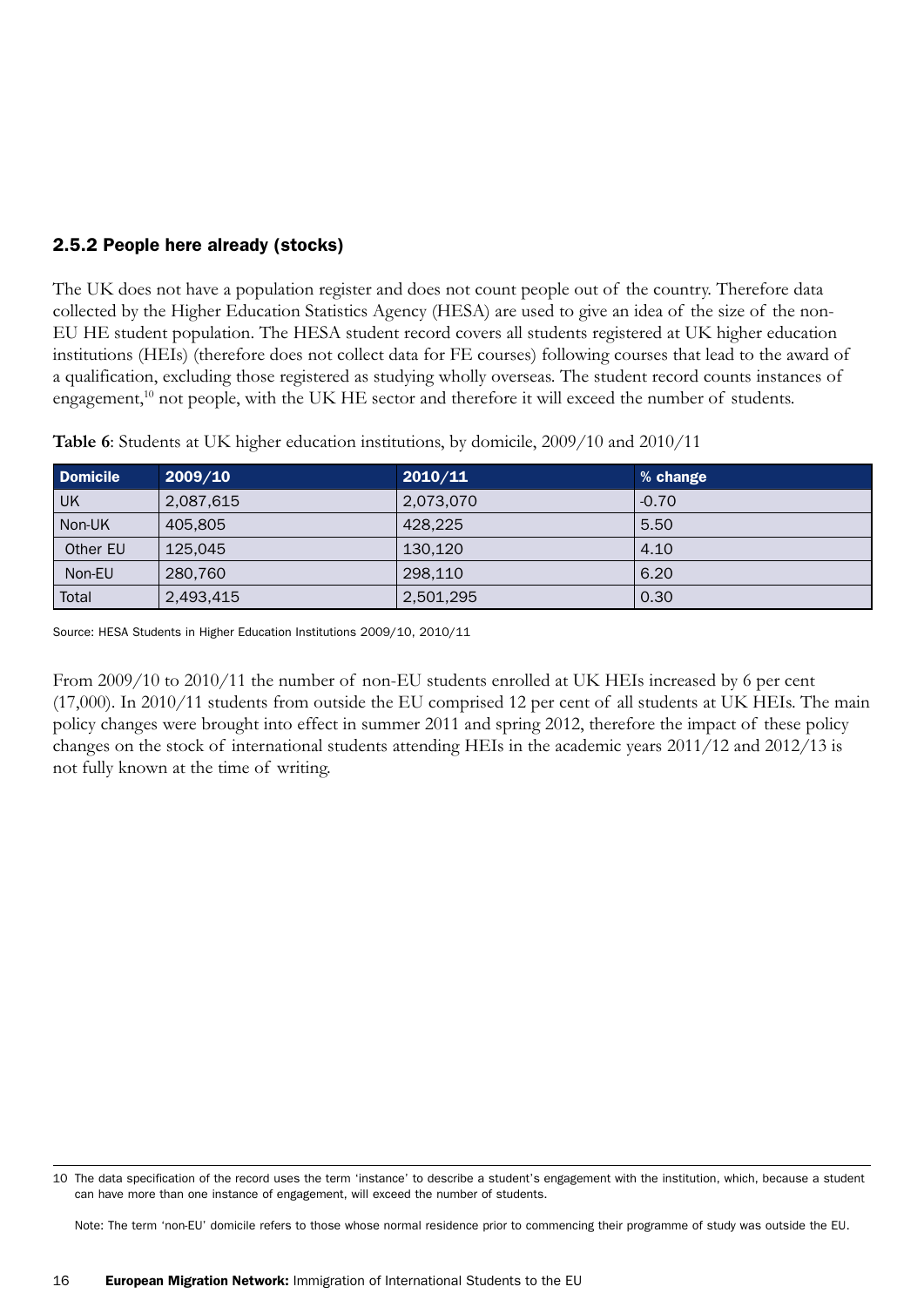| Table 7: Top ten non-EU of domicile in 2009/10 and 2010/11 for higher education students in UK higher |  |
|-------------------------------------------------------------------------------------------------------|--|
| education institutions                                                                                |  |

| <b>Country of</b><br>domicile   | 2009/10 | 2010/11 | % change |
|---------------------------------|---------|---------|----------|
| China                           | 56,990  | 67,325  | 18.10    |
| India                           | 38,500  | 39,090  | 1.50     |
| Nigeria                         | 16,680  | 17,585  | 5.40     |
| <b>United States</b>            | 15,060  | 15,555  | 3.30     |
| Malaysia                        | 14,060  | 13,900  | $-1.10$  |
| Hong Kong                       | 9,945   | 10,440  | 4.90     |
| Saudi Arabia                    | 8,340   | 10,270  | 23.10    |
| Pakistan                        | 9,815   | 10,185  | 3.70     |
| Thailand                        | 5,505   | 5,945   | 8.00     |
| Canada                          | 5,575   | 5,905   | 5.90     |
| All other non-<br>EU countries  | 100,290 | 101,915 | 1.60     |
| <b>Total non-EU</b><br>domicile | 280,760 | 298,110 | 6.20     |

Source: HESA Students in Higher Education Institutions 2009/10, 2010/11 Note: China excludes Hong Kong

Of the 298,000 non-EU domiciled students enrolled at UK HEIs in 2010/11, the most common non-EU country of origin was China, accounting for almost one-quarter (23%; 67,000) of all non-EU students.

| Table 8: Passengers given leave to enter the UK in study categories, 2006-2010 |  |  |  |  |
|--------------------------------------------------------------------------------|--|--|--|--|
|--------------------------------------------------------------------------------|--|--|--|--|

| Year | Study – total | <b>Students (excluding</b><br>dependants and<br>student visitors) - total | <b>Dependants of</b><br>students - total | <b>Student visitors</b> |
|------|---------------|---------------------------------------------------------------------------|------------------------------------------|-------------------------|
| 2006 | 326,000       | 309,000                                                                   | 17,000                                   | N/A                     |
| 2007 | 367,000       | 346,000                                                                   | 17.100                                   | 3,370                   |
| 2008 | 384,000       | 223,000                                                                   | 20,300                                   | 140,000                 |
| 2009 | 489,000       | 270,000                                                                   | 21,200                                   | 198,000                 |
| 2010 | 535,000       | 271,000                                                                   | 23,300                                   | 240,000                 |

Source: Home Office, Immigration Statistics January–March 2012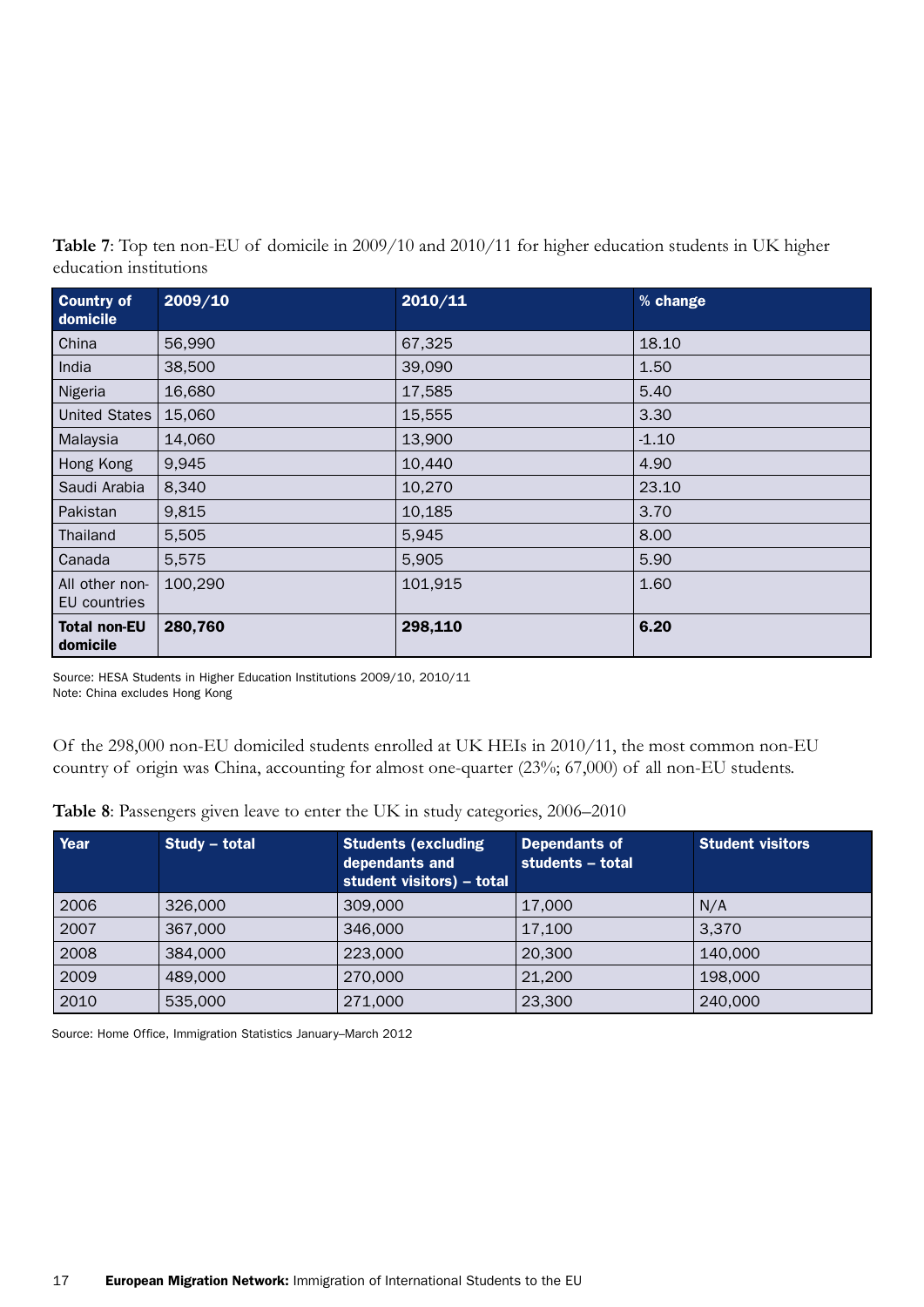From 2006 to 2010, the number of dependants of students given leave to enter the UK increased by 37 per cent in total. This is consistent with the increased number of student entry clearance visas issued. In 2011, around 8 per cent (24,000) of the 323,000 student visas were issued to dependants.

From 2008 to 2010, student visitors increased by 100,000 (45%) in total. The countries of origin of student visitors are different from those for T4 student visas, with the largest number coming from Europe.

| <b>Region of</b><br>nationality | T4 study visas issued - Main applicants only | <b>Student Visitors</b> |
|---------------------------------|----------------------------------------------|-------------------------|
| Total                           | 236,961                                      | 61,319                  |
| <b>Total Africa</b>             | 19,095                                       | 6,793                   |
| Total<br>Americas               | 23,666                                       | 3,571                   |
| <b>Total Asia</b>               | 166,254                                      | 16,851                  |
| <b>Total Europe</b>             | 11,524                                       | 23,203                  |
| <b>Total Middle</b><br>East     | 15,004                                       | 10,755                  |
| <b>Total Oceania</b>            | 1,344                                        | 99                      |
| <b>Total Other</b>              | 74                                           | 47                      |

**Table 9**: Entry clearance visas issued, by region of nationality, 2011

Source: Home Office Immigration Statistics, January–March 2012.

Figures include EEA and Swiss nationals. These nationalities account for small numbers, e.g. in 2011, 21 study visas were issued to EEA and Swiss nationals.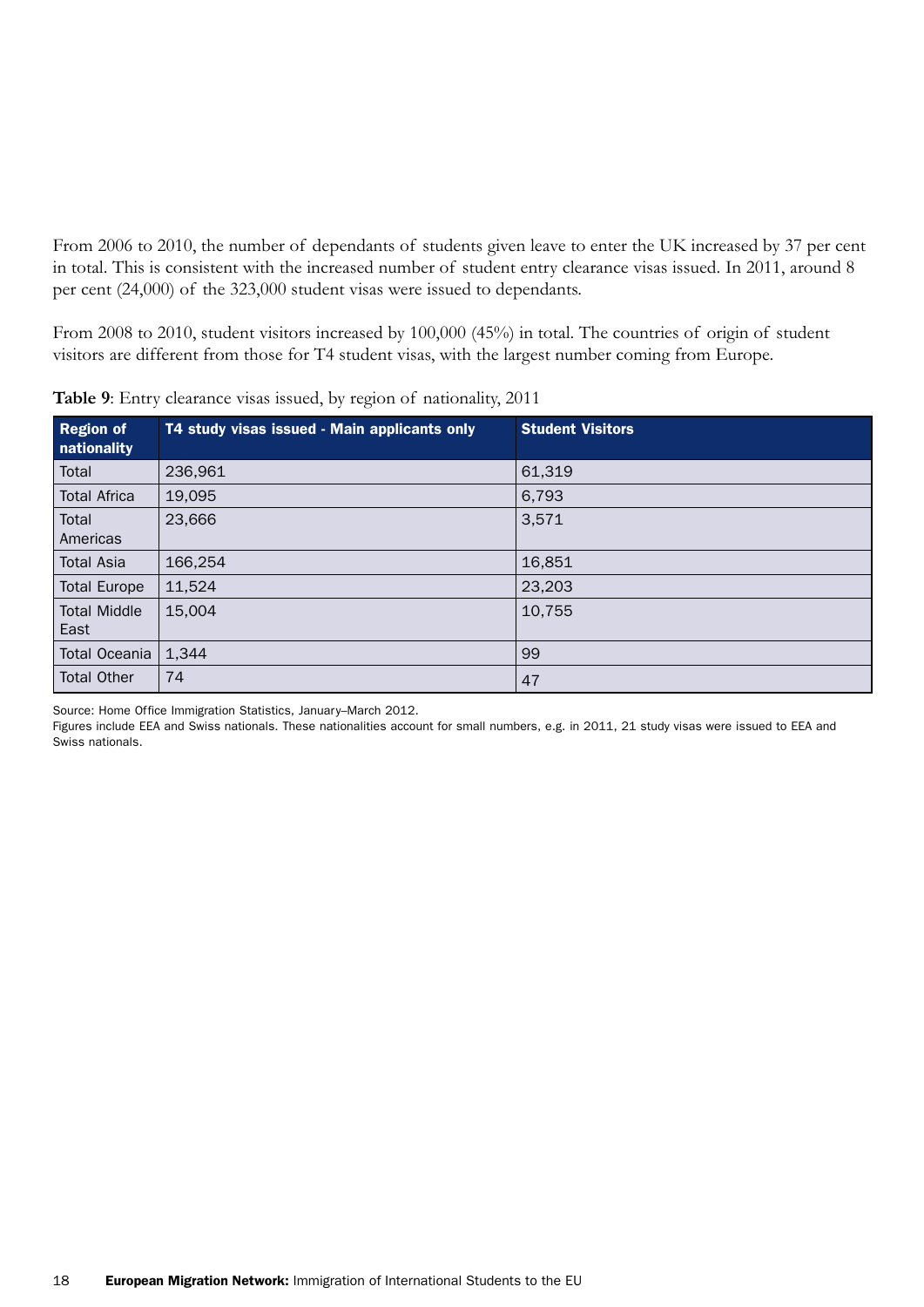# 3. UK post-compulsory education system

### 3.1 STRUCTURE OF UK EDUCATION SYSTEM

International students can access any post-compulsory education course at colleges and universities, and while there are set limits to how many UK and EU students a university can enrol, there are no limits to how many international students an institution can recruit. The boundary between an institution that offers further education (FE) and higher education (HE) in the UK is ambiguous. While universities usually offer levels 5 and 6 International Standard Classification of Education (ISCED) courses only, privately funded and publicly funded colleges offer a range of courses from levels 3 to 5. Privately funded institutions take on a large proportion of total international students<sup>11</sup> and evidence of non-compliance of international students who attend these institutions led the Government to differentiate slightly their student immigration policy according to the public– private divide (see Chapter 6.1). At the time of writing (July 2012), there are:

- 115 UK universities;
- 165 higher education institutions (HEIs) (including universities);
- 411 FE colleges; and
- 700 colleges that provide courses leading to a degree (including FE colleges).<sup>12</sup>

Most UK universities are publicly funded<sup>13</sup> and are therefore subsidised by the Government (with the exception of two private universities). However, there are two types of colleges that offer both FE and HE courses:

- publicly funded which like universities are subsidised by the Government; and
- privately funded which rely on tuition fees for their income.

<sup>11</sup> A Home Office (HO) study took a sample of Confirmations of Acceptance for Study (CASs) and found that 34 per cent of CASs assigned were for privately funded institutions and 8 per cent for English language schools, compared with 6 per cent for publicly funded institutions.

<sup>12</sup> Not all institutions hold a Tier 4 (T4) sponsor licence.

<sup>13</sup> See Appendix B for an outline of public bodies that administer public funding for education institutions.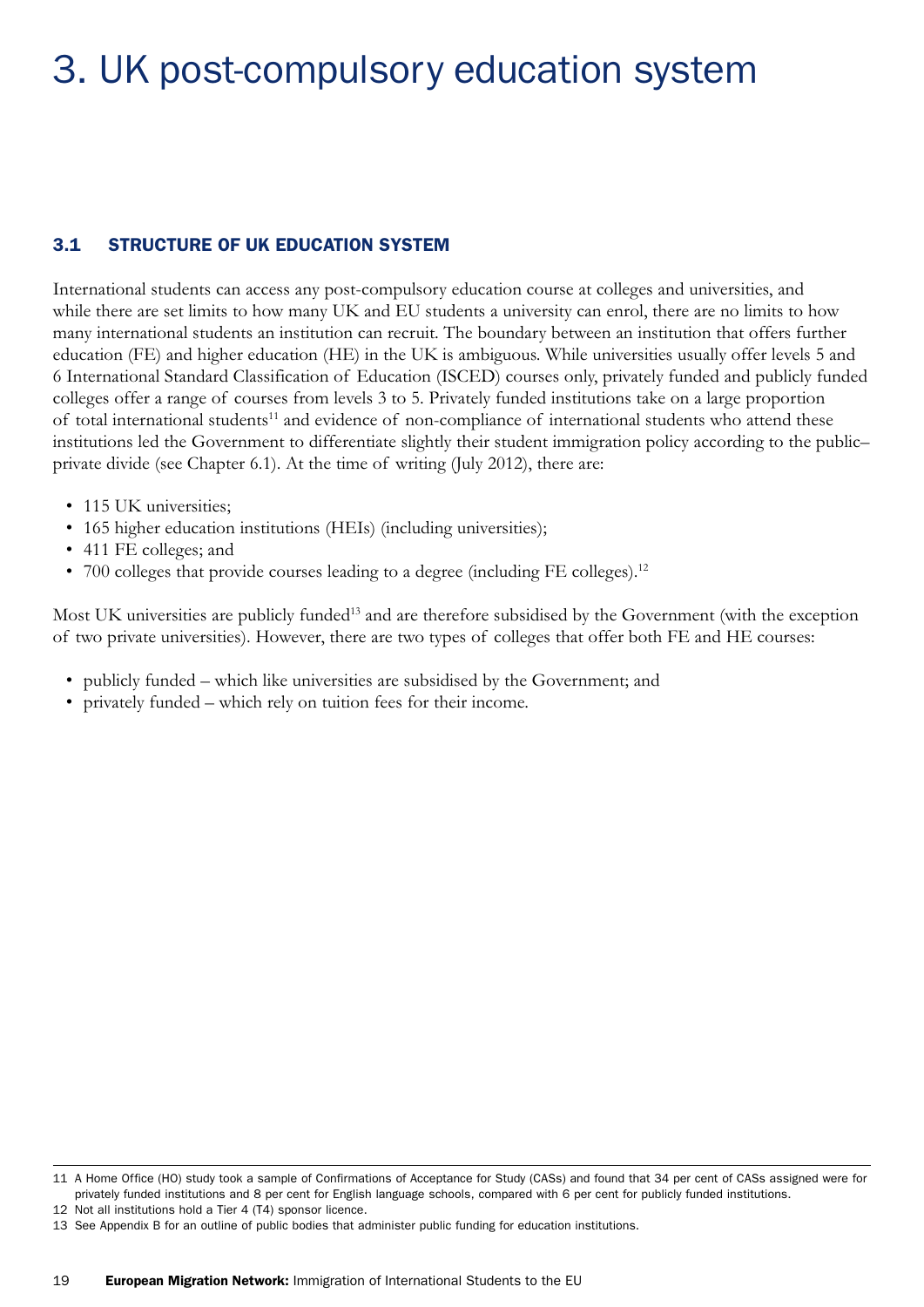**Table 10**: Distribution of international students according to institutions, by the number of Confirmations of Acceptance for Study (CASs) issued, 2010

| <b>Types of institution</b>            | <b>Number of institutions on</b><br>sponsor register | Institution type as a % of all<br><b>sponsors</b> | % of total number of<br><b>CASs assigned, by</b><br>institution type |
|----------------------------------------|------------------------------------------------------|---------------------------------------------------|----------------------------------------------------------------------|
| Universities                           | 155                                                  |                                                   | 51                                                                   |
| Publicly funded HE/FE<br>institutions  | 428                                                  | 19                                                | 6                                                                    |
| Privately funded HE/FE<br>institutions | 744                                                  | 32                                                | 34                                                                   |
| English language schools               | 299                                                  | 13                                                |                                                                      |
| Independent schools                    | 666                                                  | 29                                                | $\overline{2}$                                                       |
| Total                                  | 2,292                                                | 100                                               | 100                                                                  |

Source: UKBA, 2010b, p 4

Publicly funded institutions are subject to compulsory inspection by the Quality Assurance Agency (QAA), the UK's HE accreditation agency. In contrast, privately funded institutions are not obliged to be inspected by an accredited body. However, in order to recruit international students, by the end of 2012 they must obtain educational oversight by the appropriate accreditation body.<sup>14</sup>

### 3.2 ENTRY TO HIGHER EDUCATION

The most common qualification for entry into HE is the General Certificate of Education at 'Advanced' level (A-level). Other appropriate ISCED level 3 qualifications may also provide a route to HE. Two A-levels or equivalent (ISCED level 3) are usually the minimum requirement for entering HE, but the more popular universities have higher requirements. The entry requirements to attend any education institution ultimately lie with each individual institution.

<sup>14</sup> See Appendix C for an outline of accreditation bodies.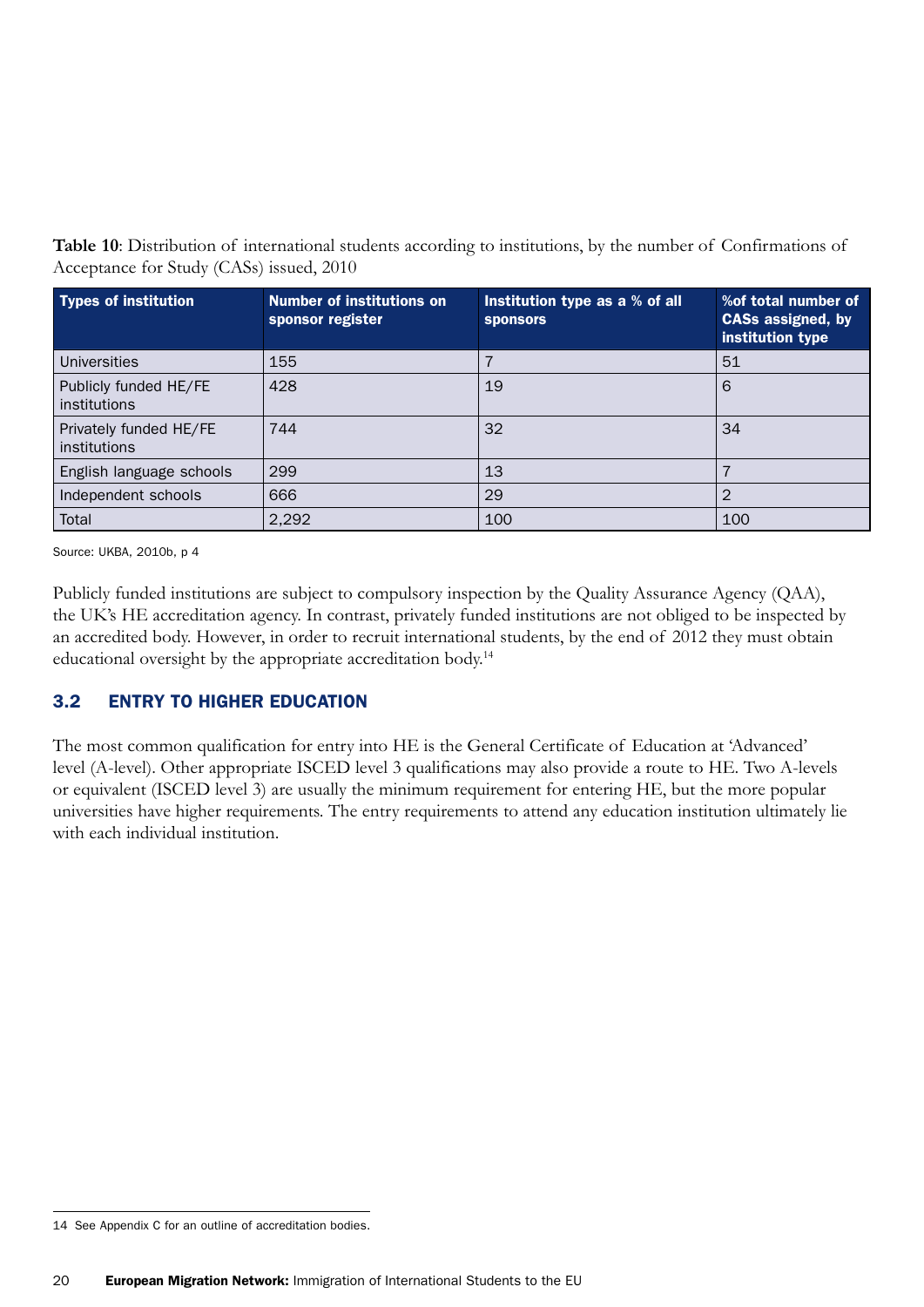Generally, HE in the UK means undertaking an undergraduate degree, which normally takes three years to complete (four years in Scotland) and normally leads to a Bachelor of Arts (BA) or a Bachelor of Science (BSc).15 Following completion of an undergraduate degree, students can undertake a postgraduate qualification such as a Master of Arts (MA) or Master of Science (MSc), which normally takes one to two years to complete. Students may then undertake a doctorate degree, which takes a minimum of three years to complete leading to a Doctor of Philosophy (PhD/DPhil). Professional courses, such as in medicine, veterinary medicine and law are usually undertaken as five-year undergraduate degrees. There are various other HE and sub-degree courses available for international students at UK universities and colleges, such as a Higher National Certificate.16

Many international students study an English language course either as a preparatory course for their main study or as an independent qualification.<sup>17</sup> These courses are offered at a variety of educational providers. The type of accredited courses varies in level, duration, full-time/part-time and purpose (such as 'business English').

### 3.3 NON-COMPLETION RATES<sup>18</sup>

From 2006/07 to 2009/10 the proportion of non-EU students who left an HEI without a qualification decreased by 1,250 (2.6%). Approximately four per cent of all non-EU students attending HEIs left the institution without obtaining a qualification in 2009/10.

**Table 11**: Number of non-EU students who left a UK higher education institution without a qualification, 2006/07–2009/10

| <b>Academic</b><br><b>year</b> | Number of non-EU students who   % of non-EU students who<br>left with no award | left with no award out of all<br>students who left with no<br>award. | % of non-EU students who left<br>with no award out of all non-EU<br>students (excluding $N/A$ ) |
|--------------------------------|--------------------------------------------------------------------------------|----------------------------------------------------------------------|-------------------------------------------------------------------------------------------------|
| 2006/07                        | 10,510                                                                         | 9.4                                                                  | 5.6                                                                                             |
| 2007/08                        | 11,470                                                                         | 9.8                                                                  | 5.8                                                                                             |
| 2008/09                        | 10,530                                                                         | 9.5                                                                  | 4.8                                                                                             |
| 2009/10                        | 9,260                                                                          | 8.6                                                                  | 3.7                                                                                             |

Source: Higher Education Statistics Agency Student Record (2012)

Note: The figures supplied have been subjected to standard rounding methodology. Percentage calculations are based on unrounded data. Students with unknown data are excluded from the calculation.

16 See Appendix D for list of main courses available.

<sup>15</sup> For an overview of the English, Welsh and Northern Irish education system, see: [http://www.uknec.org.uk/documents/ds\\_chart.pdf.](http://www.uknec.org.uk/documents/ds_chart.pdf) For an overview of the Scottish education system, see: [http://www.uknec.org.uk/documents/ds\\_scotland\\_chart.pdf](http://www.uknec.org.uk/documents/ds_scotland_chart.pdf)

<sup>17</sup> A survey (UK Council for International Student Affairs, 2011) of international students found that 18 per cent of respondents attended a presessional course before their main study.

<sup>18</sup> Students who did not leave an HEI with no award could either have continued at an institution, gained an award or been recorded as 'dormant' or 'writing-up' status in the second of the comparison years and not obtained a qualification.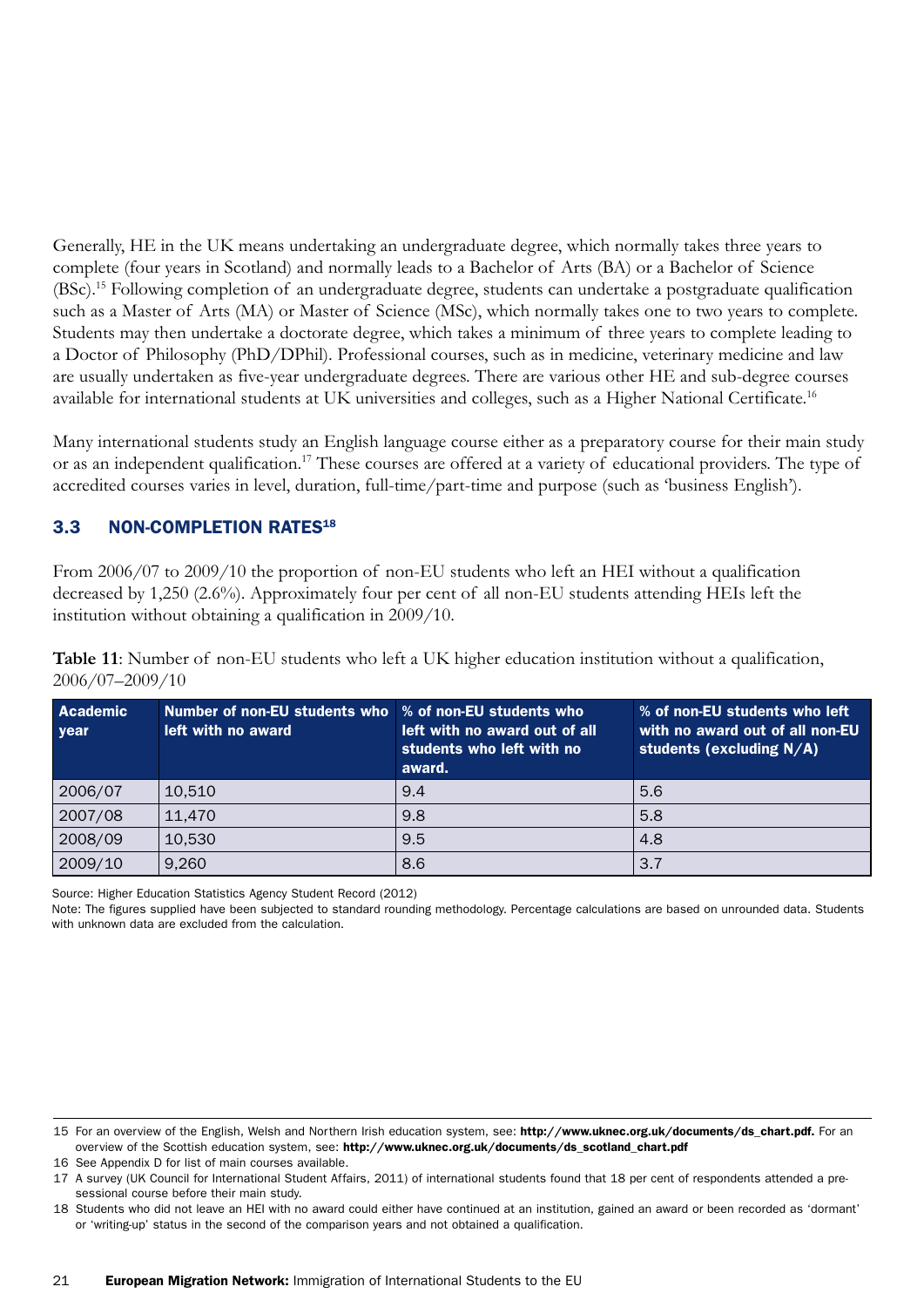### 3.4 TUITION FEES

Publicly funded HEIs charge two levels of fee: the lower 'home' fee (for UK and EU students) and the higher 'overseas' fee. Private sector institutions set their own individual fee levels and often have only one level of tuition fee, which all students must pay. For studies in publicly funded educational institutions some students will be charged the lower 'home fee'. To be eligible for the lower home fee the student must meet certain criteria.<sup>19</sup>

Tuition fees for non-European Economic Area (EEA) students are left to each education provider to determine. Unlike home fees, the maximum level that can be charged is not capped by the Government. Fees vary depending on the institution and the level and type of course. Fees have increased around three and four per cent annually over the last six to eight years, at or a little above levels of inflation. Given that the number of international students coming to the UK increased from 2006/07 to 2009/10, fee increases in recent years appear to have had little or no impact on the number of students coming to the UK. Average (median) non-EEA annual tuition fees for the academic year 2011/12 are shown below:

- $\int$ 11,200 for taught undergraduate degrees;
- $\angle$  f.12,000 for classroom-based postgraduate degrees;
- $f_{1}13,900$  for laboratory-based or workshop-based undergraduate degrees;
- $\angle$  13,900 for laboratory-based or workshop-based postgraduate degrees;
- $\angle$  16,300 for postgraduate MBA; and
- $\angle$  (27,600 for clinical medicine (Universities UK, 2012).

### 3.5 RECOGNISING QUALIFICATIONS FOR ENTRY

The autonomy of the UK HE system means that it is ultimately up to each educational institution to decide on what qualifications they will accept as entry or credit towards their programmes.

The UK National Academic Recognition Information Centre (UKNARIC) is the UK's national agency responsible for providing knowledge on vocational, academic and professional qualifications from across the world. UKNARIC is the only official source of information on international education and training systems, qualifications and skills attained outside the UK. UKNARIC provides an online paid service whereby students can have qualifications from outside the UK compared with the UK's qualification framework, including through a 'statement of comparability' (SoC), which is an official document that confirms the recognition of an overseas qualification and its comparable level in the UK. The information is then used by prospective students to guide them through the education enrolment system. UKNARIC also supplies universities and colleges with access to online databases that provide information on equivalence, so that the university/college can make an informed decision about the qualifications held by individuals who do not have an SoC.

<sup>19</sup> See Appendix E for further details on the criteria for eligibility of home fees.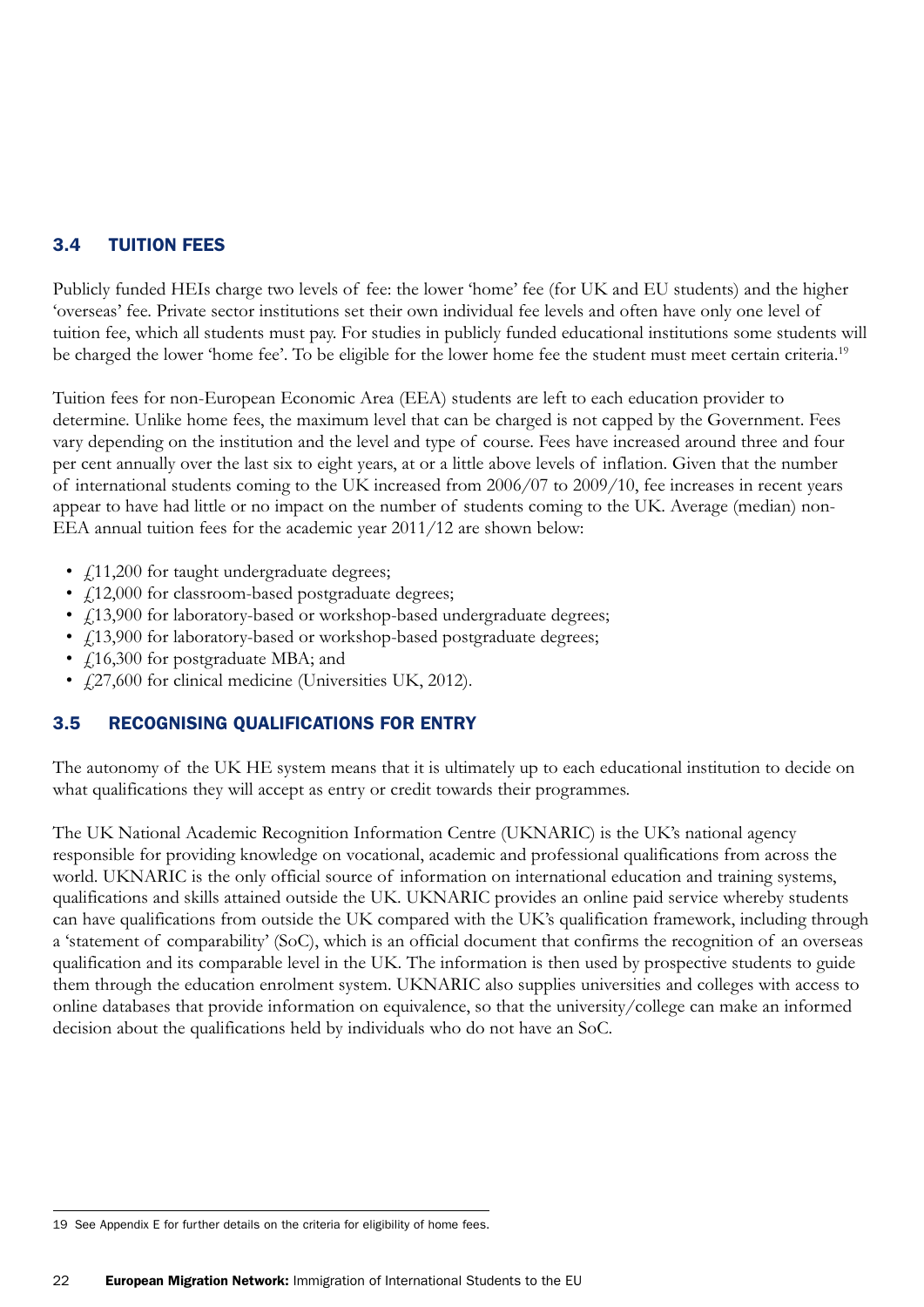# 4. Student visa process

See Chapter 2 for overall policy. The visa processes for all adult students (aged 18 and over) and the documents required are outlined below.

### 4.1 ENTRY

#### 4.1.1 Tier 4 (general) visa

A Tier 4 (T4) applicant must have a T4 sponsor (see below) and obtain a Confirmation of Acceptance for Study (CAS) from the sponsor, which is proof that the applicant has been accepted onto the course stated. The applicant must also register their biometric data (fingerprints and facial image) at a visa application centre overseas to obtain their biometric residence permit. To qualify for a T4 visa the student must be able to speak English at level B2 of the Common European Framework of References for Languages (CEFR) if studying degree level and above, or at level B1 of the CEFR<sup>20</sup> if studying at National Qualifications Framework (NQF) level 3 or below. If the student is applying to a higher education institution (HEI) then the institution can chose its own method of assessing B2 English language competency. If the applicant is applying for a lower-level course or with a different education provider, then the provider must use an approved English language test to confirm language competency.

The applicant must also show that they can financially cover at least their first year of study (or the entire course if the course lasts for less than one year) and their living costs for nine months. UKBA will refuse applications where bank statements are from banks that cannot be trusted to verify the statements.<sup>21</sup> The amount of money needed depends on the length of the course, the location of study and whether the applicant has recently been studying in the UK.<sup>22</sup> Entry clearance officers must be satisfied that the applicant is a genuine student who speaks English to an appropriate level before issuing a visa to a Tier 4 applicant.

Some students may need to apply for an Academic Technology Approval Scheme certificate (ATAS). The ATAS is a mandatory entry clearance requirement for those intending to undertake postgraduate studies in certain designated subjects that are of weapons of mass destruction proliferation concern. Once granted a T4 (general) visa, some international students may need to register with the police if this is required under paragraph 326 of the Immigration Rules.<sup>23</sup>

The UK allows international students to come to the UK for preparatory pre-sessional (PS) courses as part of their T4 visa. PS courses are intensive English language courses or any other course that prepares the student for their main course of study in the UK. If the student has an unconditional offer at a university for a main course of study, then the education sponsor should issue a single CAS. If the student has a conditional offer, or if the PS course is at a different education provider from their main course, then the student must apply to UKBA for permission to undertake a PS course. To be granted permission by UKBA to undertake a PS course as part of a T4 visa, the course must be at an acceptable general T4 level, with some exceptions.<sup>24</sup>

21 For lists of financial institutions that do not satisfactorily verify financial statements, see: [http://www.ukba.homeoffice.gov.uk/sitecontent/](http://www.ukba.homeoffice.gov.uk/sitecontent/documents/studying/financial) [documents/studying/financial-](http://www.ukba.homeoffice.gov.uk/sitecontent/documents/studying/financial)institutions/

<sup>20</sup> See: [http://www.coe.int/t/dg4/linguistic/cadre\\_EN.asp](http://www.coe.int/t/dg4/linguistic/cadre_EN.asp) for more information on CEFR and levels.

<sup>22</sup> If the student has 'established presence' then the applicant only has to show that they can cover their living costs for the next two months. A student may have an 'established presence' if (a) the student is applying to continue studying on a single course in the UK and they have already completed six months of the course; or (b) if the prospective student has completed a course of study lasting at least six months under T4 during their most recent permission to stay in the UK.

<sup>23</sup> See Immigration Rules: <http://www.ukba.homeoffice.gov.uk/policyandlaw/immigrationlaw/immigrationrules/part10>/

<sup>24</sup> See Appendix G for exceptions.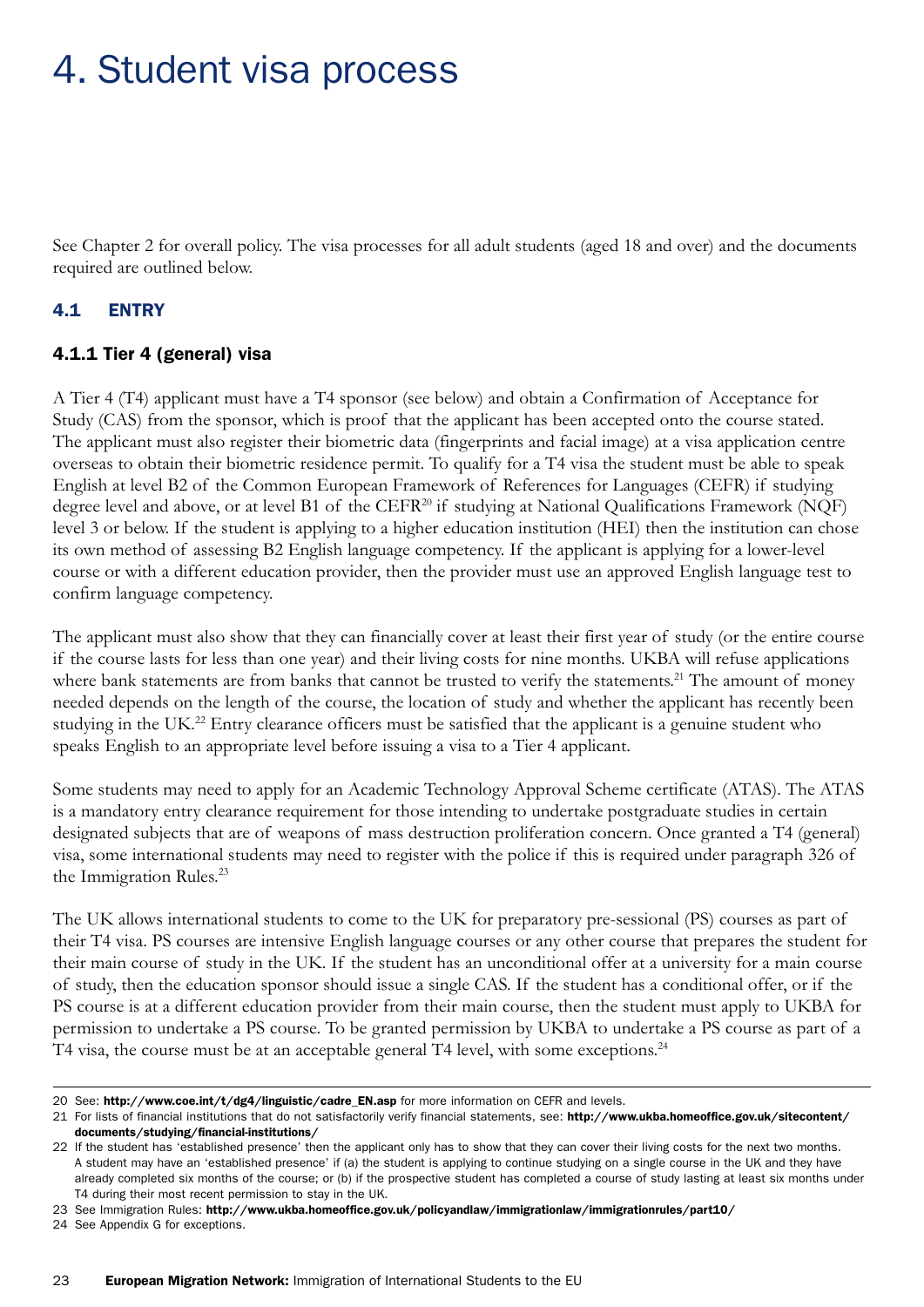### 4.1.2 Points-Based System Tier 4 sponsors

A T4 sponsor is an institution that acts as a guarantor for the migrant, ensuring that they meet their visa terms and conditions. Under the Points-Based System (PBS) T4, an education provider usually acts as the sponsor. If an education provider wants to recruit international students, it must apply to UKBA for a T4 sponsor licence. There are currently (July 2012) 2,060 licensed T4 sponsors; this has been reduced from 2,403 since September 2011.

T4 sponsors must comply with a number of record-keeping duties and reporting duties, such as reporting to UKBA of non-enrolment of students and non-attendance.<sup>25</sup> From April 2012 all T4 sponsors must be Highly Trusted Sponsors (HTSs), which require educational institutions to meet standards laid out by UKBA to ensure that sponsors are taking their obligations on immigration seriously.<sup>26</sup> By the end of 2012 all T4 sponsors must have also achieved educational oversight, where an education provider is inspected by an accredited body to ensure that education standards are being met. UKBA officers can visit T4 sponsors at any time to check compliance. If UKBA finds that an education sponsor is not complying with its sponsorship duties, UKBA can restrict the amount of CASs that an institution is permitted to allocate, or revoke the sponsorship licence altogether. UKBA has revoked 141 T4 sponsor licences since 2009 for failure to carry out sponsor duties adequately (National Audit Office, 2012). UKBA can also issue civil penalties if there is evidence of an institution breaching illegal working regulations.

#### 4.1.3 Student visitor visa

Students who come to the UK to study for six months or less (or 11 months on an English language course) may be eligible to enter the UK under a student visitor visa. This route requires fewer documents, lower entry requirements and visa applications are less costly than a T4 (general) visa. For example, a student visitor does not require a formal CAS. The same conditions for a T4 (general) visa apply except for any language requirement. The student is not permitted to work or bring dependants, and cannot apply for further leave to remain.

The cost of obtaining both a T4 visa and a student visitor visa has increased since 2006, as shown below.

<sup>25</sup> For sponsorship policy guidance, see: <http://www.ukba.homeoffice.gov.uk/sitecontent/documents/employersandsponsors/pbsguidance>/ 26 See Appendix F for criteria to achieve HTS status.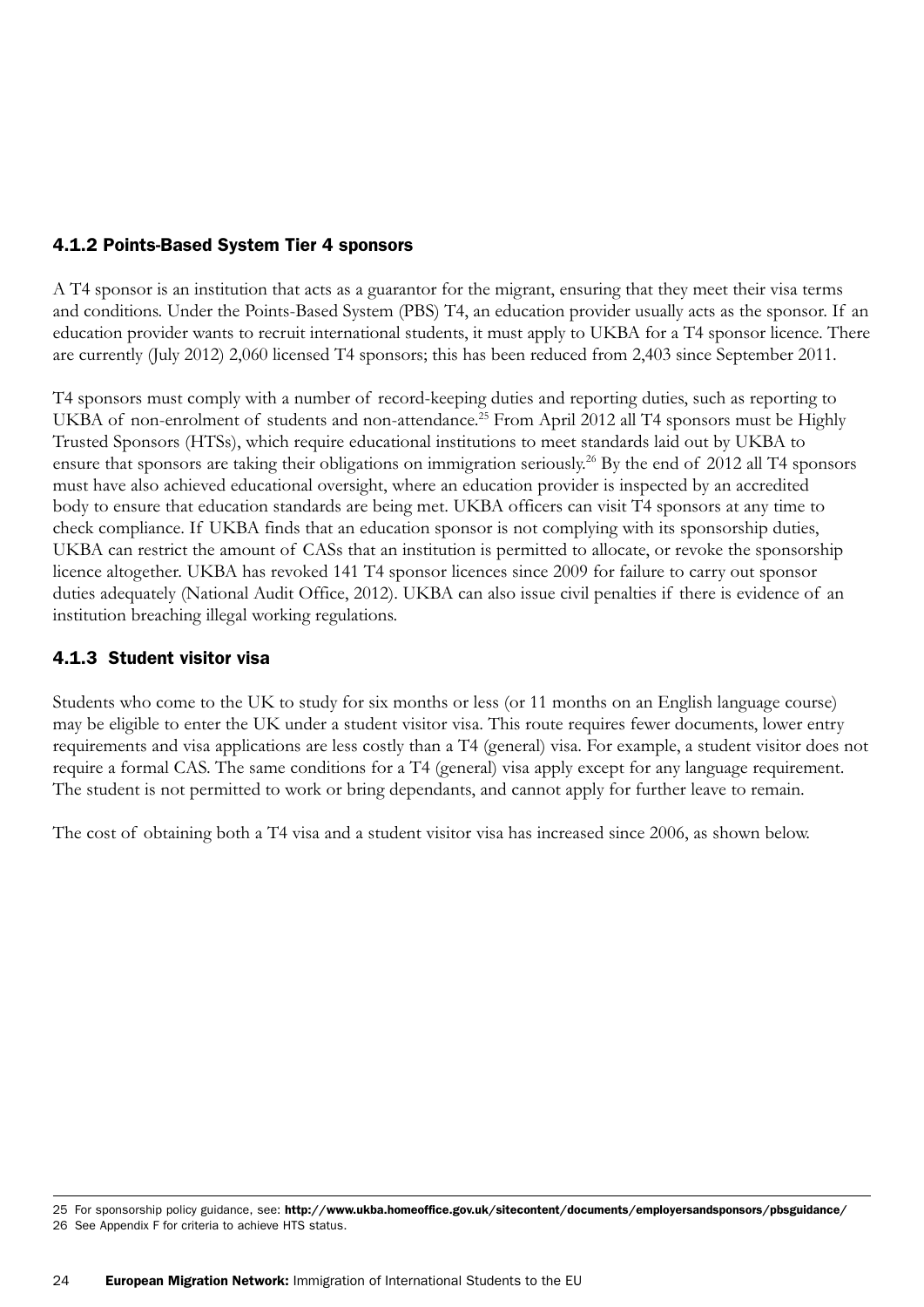| Year                           | Tier 4 visa | <b>Student visitor visa</b> |
|--------------------------------|-------------|-----------------------------|
| 2006/07                        | No charge   | £50                         |
| 2007/08                        | No charge   | £63                         |
| 2008/09                        | £99         | £65                         |
| 2009/10                        | £145        | £67                         |
| April 2010/<br>October<br>2010 | £199        | £68                         |
| October<br>2010/March<br>2011  | £220        | £70                         |
| 2011/12                        | £255        | £76                         |
| 2012/13                        | £289        | £78                         |

**Table 12**: Cost of obtaining student visas (Tier 4 and visitor), 2006/07–2012/13

Source: UKBA

### 4.1.4 Method of application

The method of visa application depends on the location of the applicant; this could be done either online or by filling out a form available on the UKBA website. In-country applications can be made for a T4 (general) student visa if the applicant is legally switching from certain Tiers or immigration categories and if their last leave to remain is still valid when applying.<sup>27</sup> In-country applications cannot be made for any visitor visa, including a student visitor visa.

In-country applications for a T4 visa aimed to be processed from 4 to 14 weeks from the day after the applicant enrols their biometric data. Visa processing times for overseas applications depends on the country and the visa application centre.

27 See Appendix H for list of Tiers and immigration categories eligible to switch to T4 in-country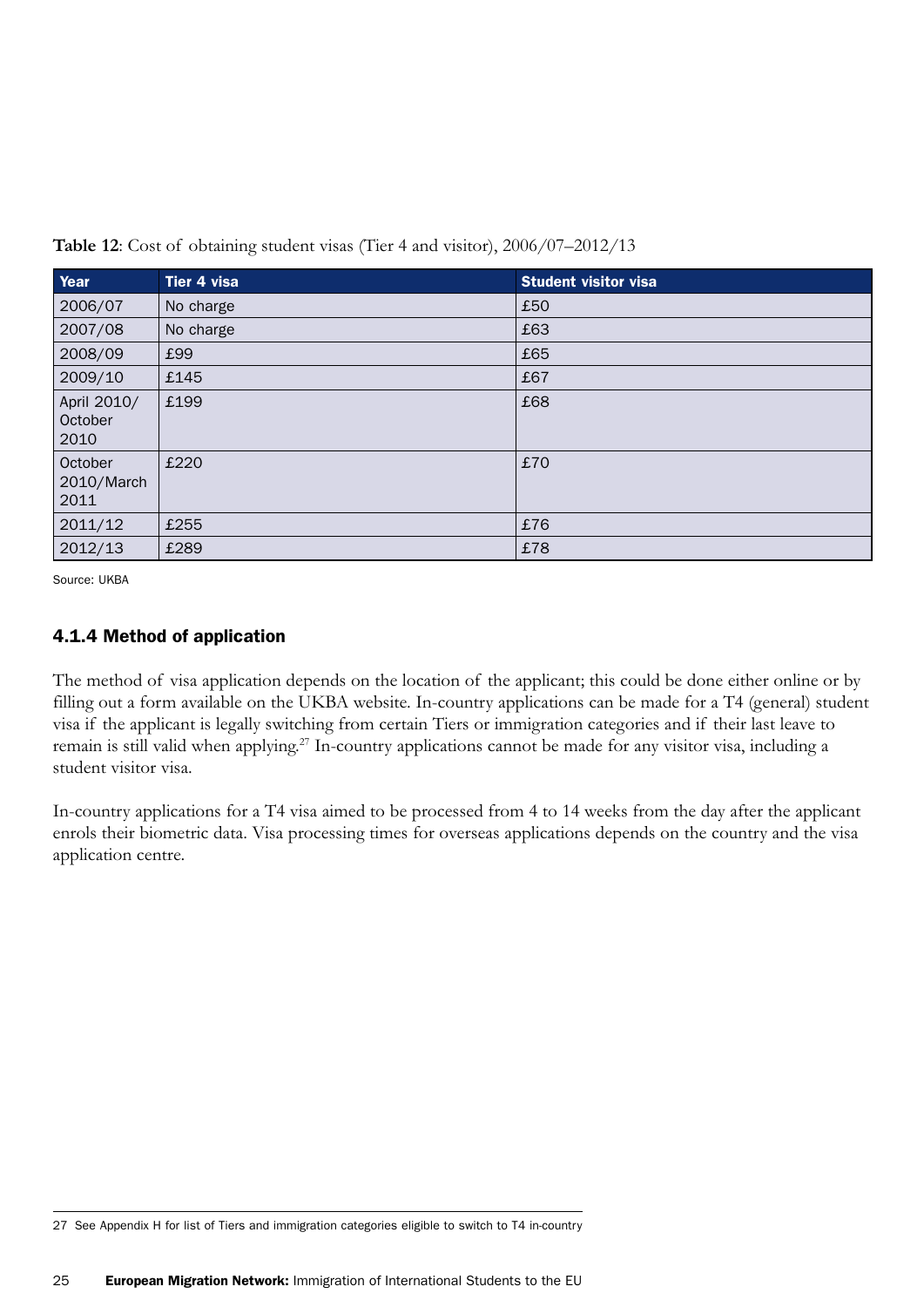### 4.1.5 Streamlined documentary requirements: low-risk countries

From April 2012 UKBA introduced a streamlined process for some low-risk students. In general UKBA require fewer documents from these students when they submit a Tier 4 application.<sup>28</sup> However, UKBA reserves the right to request any specified documentation. The aim is to bring about a system that is more targeted and responsive (UKBA, 2012). In order to qualify as low-risk, the student must:

- be registered at a T4 sponsor with an HTS sponsor rating;
- already be in the UK or applying for a T4 visa in their country of nationality; and
- • be either a British national (overseas) or a national of one of the following: Argentina, Australia, Botswana (from 1 October 2012) Brunei, Canada, Chile, Croatia, Hong Kong, Japan, Malaysia (from 1 October 2012) New Zealand, Singapore, South Korea, Taiwan, Trinidad and Tobago, and the US.

The list of low-risk countries is reviewed annually.

### 4.1.6 Intra-EU mobility

As the UK is not part of the Schengen area, a visa for an international student from another Member State (MS) does not give any entitlement to be admitted or reside in the UK.

Unless the applicant is applying for further leave to remain in the UK, then the visa application must be made from outside the UK. If the applicant is 'living' in another MS then they would be able to submit an application for a T4 visa to continue studies in the UK. In this context, 'living' refers to having any non-temporary visa. However, if the applicant is a national of one of the countries to whom streamlined documentary requirements apply (see above), they must apply from their country of nationality in order to benefit from those arrangements.

### 4.1.7 Rejections and appeals

Those who have applied for a T4 student visa outside of the UK and are refused entry clearance do not have full rights of appeal, but can request that the decision be reassessed under the 'administrative review' process. Administrative review is where an entry clearance manager (who was not involved in the initial decision of refusal) reviews the case. An application refused in-country does not have an automatic right of appeal though an applicant can appeal a decision that will result in him being without leave to enter or remain or require his removal from the UK.

In 2011, 16% (63,600) of student visa applicants were refused entry clearance (Home Office, 2011c).

<sup>28</sup> Child protection documents and police registration documents are always required.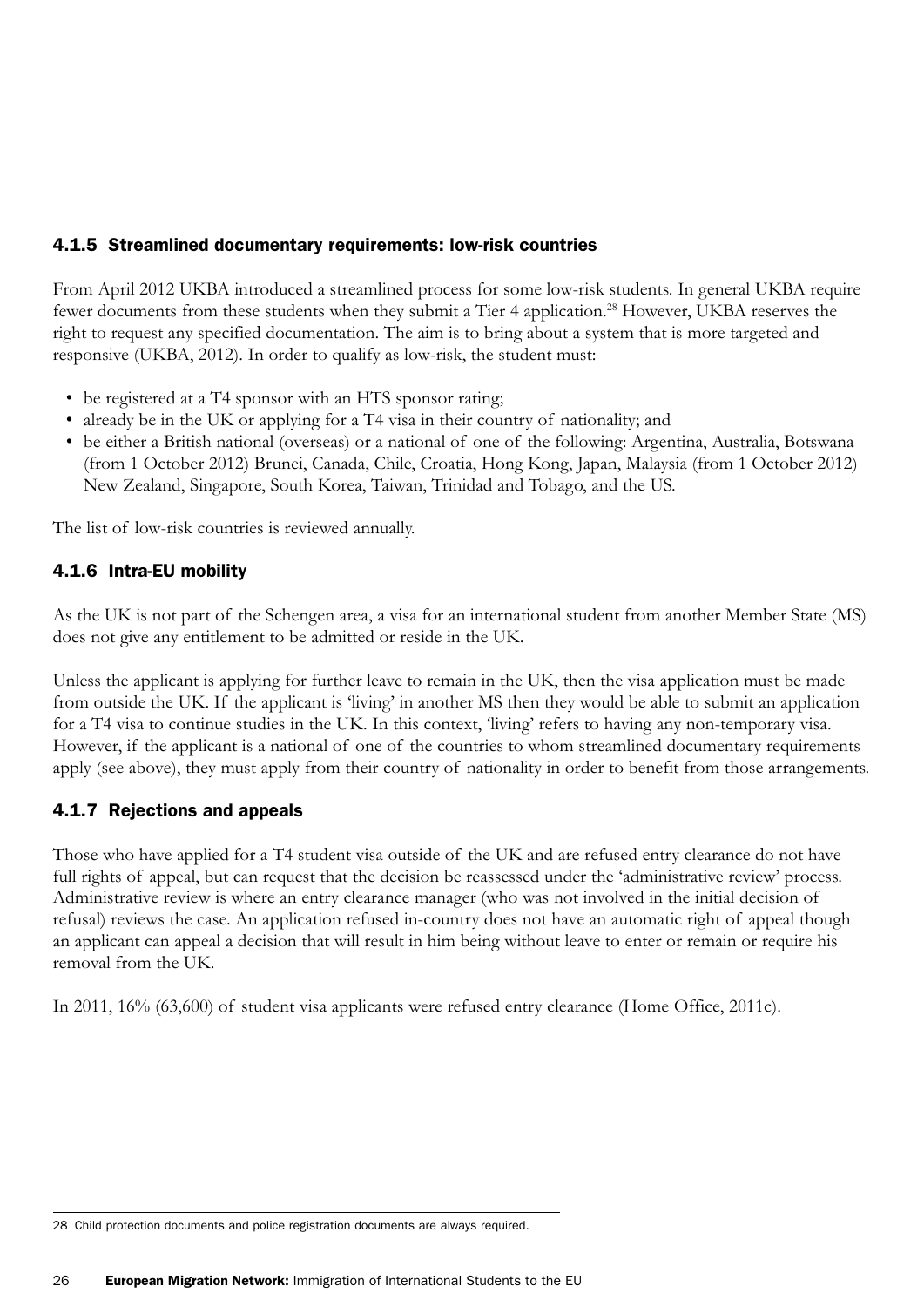### 4.2 STAY

### 4.2.1 Duration of stay permitted

Under T4 of PBS, students are granted visas for the length of their course, plus an additional limited time to enter the UK before the course starts. The UK also permits students to remain in the UK for a limited time after completion of studies for logistical purposes, such as attending a graduation ceremony. The length of time permitted to enter and stay in the UK pre- and post-completion of studies depends on the course level and length, but is ultimately a maximum of four months.

T4 visa holders at NQF level 6/International Standard Classification of Education (ISCED) level 5 are restricted to a five-year time limit.<sup>29</sup> The five-year time limit includes any other studies undertaken under T4 (general) and as a student previously (that is, before PBS was introduced in 2009). The duration of stay permitted for those undertaking a master degree is a total of six years, where an undergraduate degree has been completed in the UK and lasted four or five academic years. A T4 (general) student aged 18 or over is allowed to spend no longer than three years studying below UK degree-level in his/her lifetime. Some courses are exempt from the five-year rule, such as those for architecture, medicine and law.30 If a T4 (general) student has a CAS and previously had permission to stay in the UK as a student, then a T4 sponsor can only give them a new CAS for a new course if that new course represents an academic progression from previous studies. For example, a student could not move from an ISCED level 6 course to an ISCED level 5 course.

### 4.2.2 Accessing the labour market while studying

Some of those who have obtained a T4 (general) student visa are allowed to work while studying, subject to restrictions. These are differentiated depending on the level of study and the institution type. If the student does work then the employment must not fill a full-time permanent vacancy and the student must not be self-employed, employed as a doctor in training (except on recognised foundation programmes), work as an entertainer, or work as a professional sportsperson or coach.

Those who are studying NQF level 6 or above or undertaking a short-term study abroad degree programme (ISCED level 5) at a recognised body or HEI can work part-time during term time (20 hours per week) and work full-time during vacations. Those studying at NQF level 3 or above (ISCED level 3) can work up to ten hours per week during term time and work full-time during vacations. Those studying at a publicly funded further education (FE) college can work up to ten hours per week during term time and work full-time during vacations.

If students have the right to work under a T4 (general) student visa, they are protected by the same legislation in relation to employers' legal duties as EU nationals.<sup>31</sup> Migrants on T4 (general) student visas do not have access to most state benefits. Applicants under T4 (general) visas have no recourse to public funds or state benefits, but have access to the National Health Service (NHS).

<sup>29</sup> BA courses in Scotland, which last four years, are exempt.

<sup>30</sup> There is no time limit that will prevent a student from completing a doctorate, as long as the student is showing academic progression. However, if the student completes their doctorate, and then applies for further leave to remain, if that period of further leave would take the student beyond eight years of studying in the UK altogether, then they would be refused that leave to remain.

<sup>31</sup> Legal duties that employers must comply with include: anti-discrimination measures; health and safety requirements; the obligation to pay the minimum wage; compliance with laws relating to maximum working hours and breaks; paying national insurance contributions; and providing wage slips.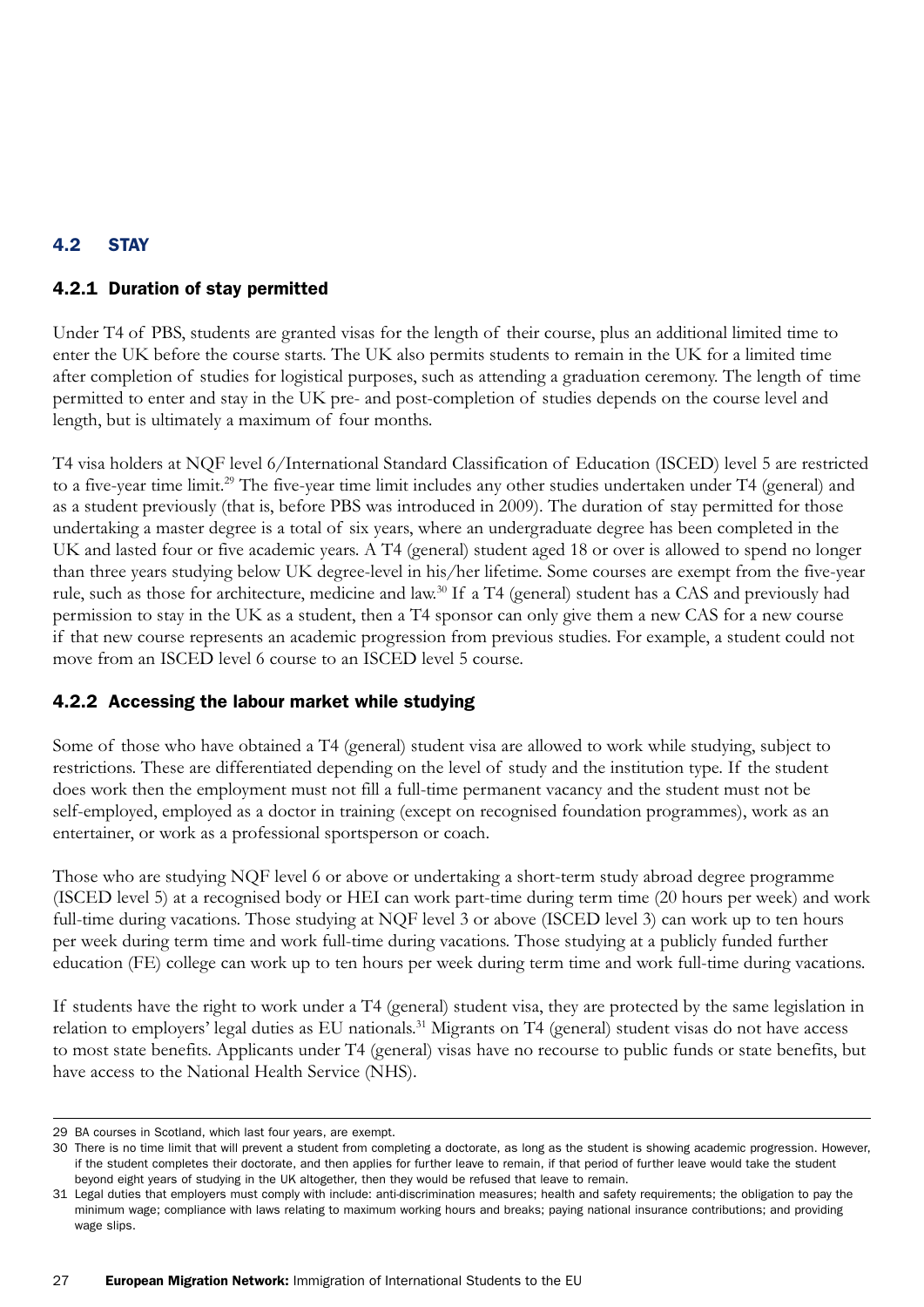### 4.2.3 Dependants

Dependants may only be brought into the UK with a student if:

- the student is sponsored by an HEI on a postgraduate course that lasts 12 months or longer; or
- the student is a new government-sponsored student following a course that lasts longer than six months.

Spouses may work and may take up any employment including self-employment.<sup>32</sup>

In order to be granted entry clearance, spouses must be aged 18 or over on the date he/she arrives in the UK. Dependants of applicants on a T4 (general) student visa have no recourse to public funds or state benefits. If the dependant wishes to study in the UK they must make a separate application for a T4 (general) student visa. Dependants, including children, have access to most services of the NHS, provided that the student and the dependant are in the UK for at least six months and that the UK is currently their main home. If the child of a dependant is aged 16 or under and the student and child dependant will be in the UK for at least six months, than the child is entitled to attend a state primary or secondary school free of charge.

If students breach any of their terms and conditions, such as contravening working rights or non-attendance at the agreed education sponsor, then they will be removed from the UK. UKBA has removed 2,700 students since April 2009 for non-compliance (National Audit Office, 2012, p 7).

### 4.3 POST-COMPLETION

### 4.3.1 Extensions

If a student wishes to stay longer in the UK to re-sit an exam or part of the course, they must apply to extend their leave before their current leave to remain expires. UKBA recommends that the student applies for an extension for leave to remain three months before their current visa expires. The visa application process for an extension of leave to remain is the same as the visa process on entry as outlined above. The only exception is that the student may be allowed to show less maintenance funds. It is up to the education provider whether they wish to continue sponsoring the student. Education providers should base their assessment on their perception of the student's ability to finish the course. If the student needs to re-sit an exam, but does not need to reside in the UK, he/she can enter the UK under a student visitor visa. The latest data (year ending December 2011) show that there were 103,000 grants of extension for study in 2011 (excluding dependants).<sup>33</sup>

<sup>32</sup> With the exception of doctor or dentist in training, if the dependant's biometric residence permit prohibits it.

<sup>33</sup> Home Office Immigration Statistics, January–March 2012, Table ex.0.1.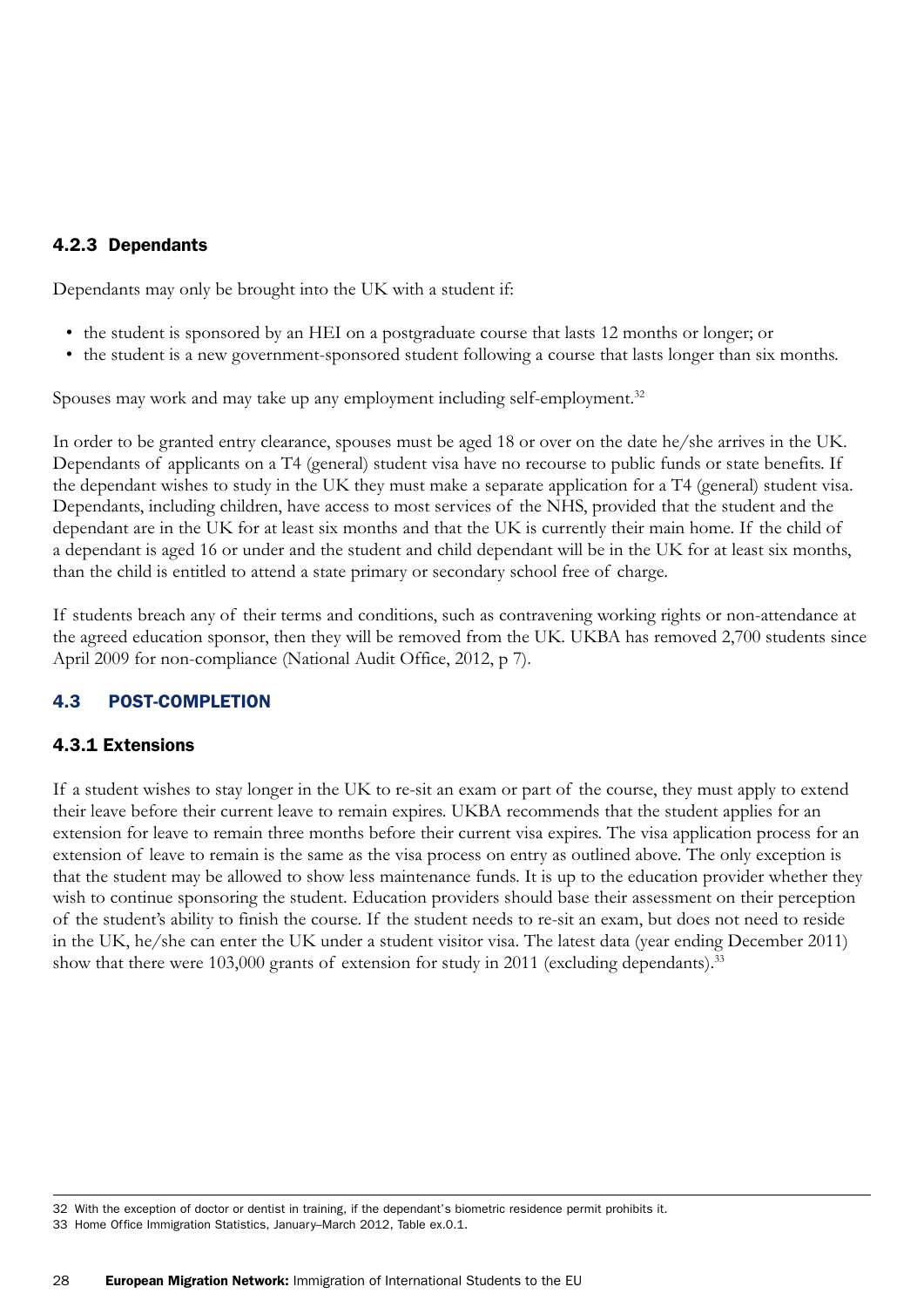### 4.3.2 Accessing the labour market after completion

Only those who graduate from a university and have a skilled job offer with a minimum salary of  $\mu$ 20,000<sup>34</sup> from an employer accredited by UKBA will be able to stay to work under a Tier 2 visa (Skilled work). The graduate would need to apply for a Tier 2 visa. Students switching to the Tier 2 category are exempt from the resident labour market test<sup>35</sup> and, unlike other Tier 2 categories, there is no quota restriction on students switching into Tier 2. The applicant may commence their work placement while waiting for UKBA approval.

Alternatively an international graduate may be eligible for a Tier 1 (graduate entrepreneur) visa. The Tier 1 (Graduate entrepreneur) category allows the UK to retain non-European Economic Area (EEA) graduates identified by UK HEIs as having developed world-class innovative ideas or entrepreneurial skills, to extend their stay in the UK after graduation to establish or move businesses into the UK. HEIs play a fundamental role as they must select candidates, maintain regular contact and assess their progress at regular intervals.<sup>36</sup> The criteria for application are set by HEIs individually. The graduate will be granted leave for a period of 12 months, which may be extended for a further 12 months. The graduate will be able to work on their business, as well as working 20 hours a week in other work to support themselves. The applicant must meet standard visa requirements and must have access to a minimum of  $\text{\textsterling}50,000$ . The UK Government limits the amount of applications that can be made under this route to 1,000 places (divided equally between participating sponsors, with no more than 10 endorsements for each sponsor) for each year.

<sup>34</sup> Or the appropriate rate for the job according to Tier 2 Codes of Practice.

<sup>35</sup> The resident labour market test is a provision where employers must advertise a vacancy for at least 28 days to the settled population (EU population) before offering the job to a third country national

<sup>36</sup> At the time of writing (July 2012) there are 91 HEIs sponsoring international students on the graduate entrepreneur scheme.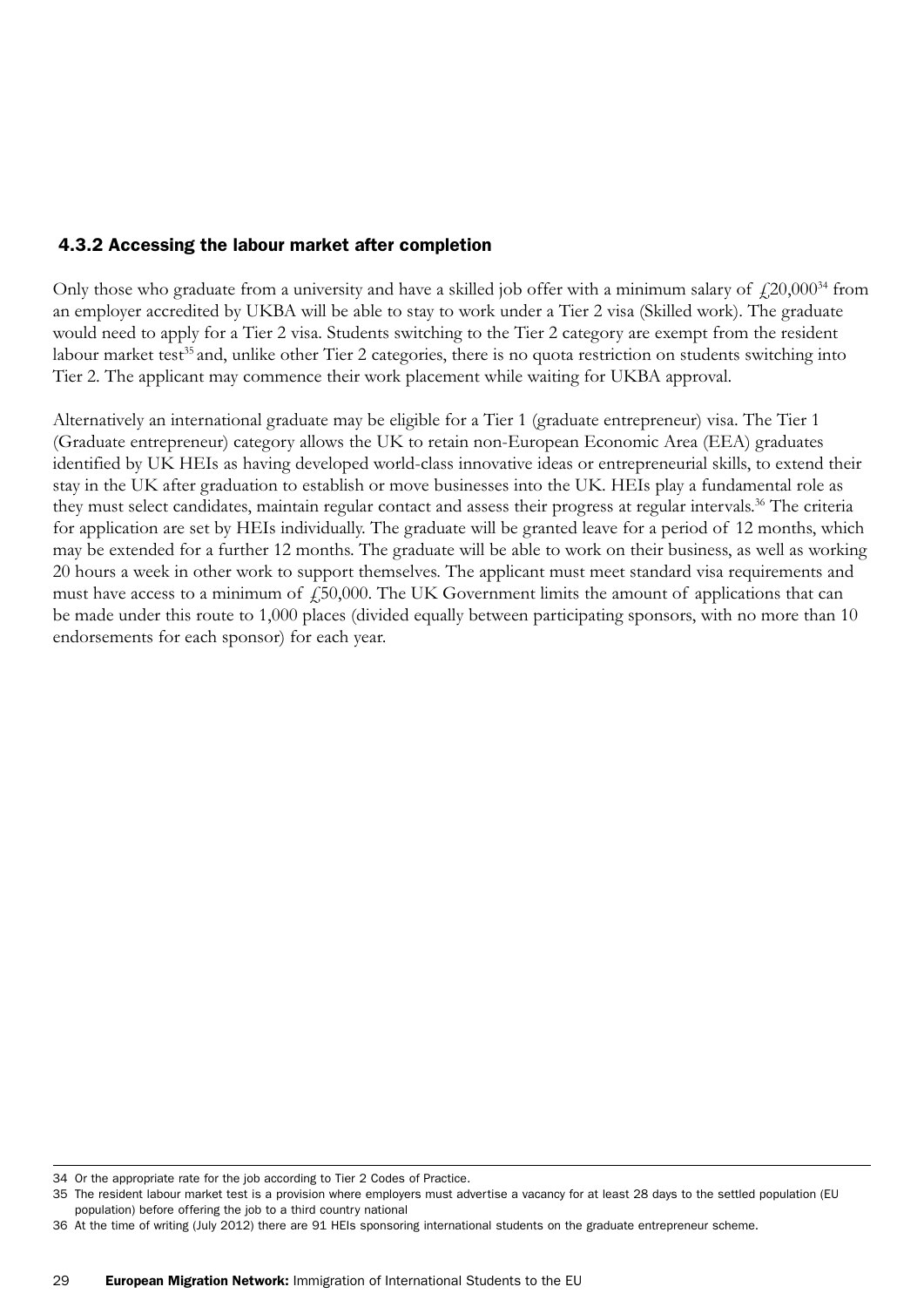# 5. Measures to attract international students

The quality and reputation of education institutions is the main pull factor for international students to study in the UK, alongside other factors such as the availability of information on the host country and active recruitment policies (Times Higher Education, 2010; Becker and Kolster, 2012, p 12).

There are many online information sources for international students on their visa and study terms and conditions, as well as some advice helplines. Sources that contain detailed and accurate information on their websites for international students include:

- the UK Border Agency (UKBA);
- the British Council;
- the UK National Academic Recognition Information Centre (UKNARIC);
- the UK Council for International Student Affairs (UKCISA); and
- the Foreign and Commonwealth Office (FCO).

Colleges and universities also provide detailed information on courses and visa processes for international students. Universities and colleges are the most widely used and the highest rated source of information on Tier 4 (T4) visas (UK Council for International Student Affairs, 2011, p 3). For more information see Appendix I.

### 5.1 FUNDING SCHEMES FOR INTERNATIONAL STUDENTS

While funding for non-European Economic Area (EEA) students is limited, some higher education institutions (HEIs) run their own funding schemes, which have varying levels of criteria and conditions. These tend to be competitive, such as the Rhodes scholarship at the University of Oxford. Most funded places are offered on postgraduate courses rather than undergraduate studies, and often involve some combination of financing from research councils, the private sector or charities. The criteria and amount of funding varies widely according to institution, discipline, and level of study. UK-based expenditure on scholarships for overseas students was estimated at £49.9 million in 2009/10 (Department for Business, Innovation and Skills, 2011, p 26). The following funding schemes are available for non-EEA students.<sup>37</sup>

#### 5.1.1 UK-funded programmes

- • Commonwealth Scholarships and Fellowships Plan (CSFP): CSFP funding is available for any Commonwealth citizen, refugee or British protected person. The CSFP offers postgraduate funding for up to 700 non-EEA students.
- Marshall scholarship: This programme offers up to 40 scholarships for US citizens to study in the UK at postgraduate level.
- Chevening scholarships: The Chevening scholarship programmes are offered to students in 110 countries (excluding EU and US citizens) and offer approximately 700 awards for one-year taught master degree courses.

<sup>37</sup> See Appendix K for further details of funding schemes outlined.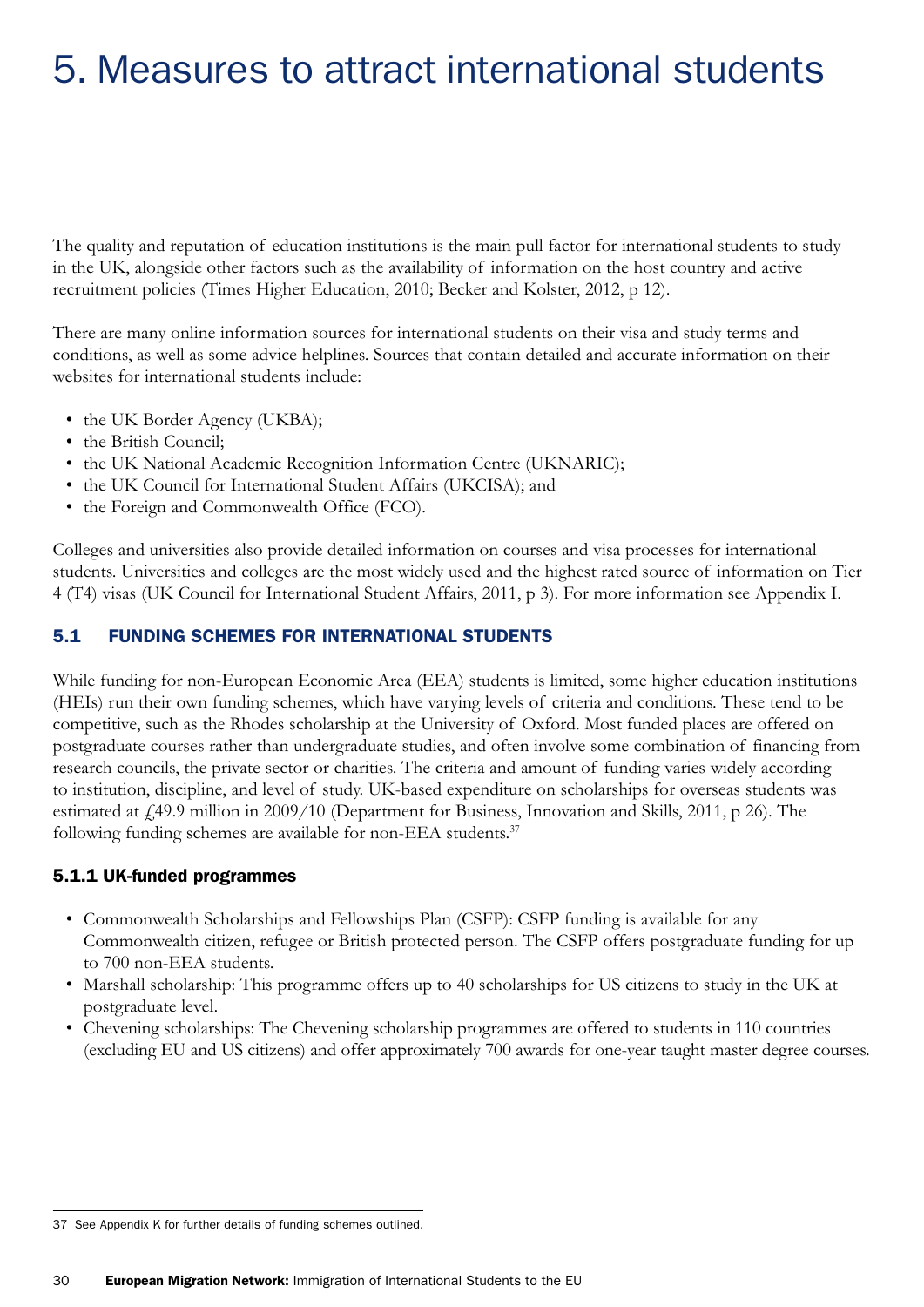### 5.1.2 EU-funded programmes

- **• Erasmus Mundus**: The Erasmus Mundus (EM) programme is a co-operation and mobility programme in the field of HE funded by the EU Commission. EM has three actions, two of which offer funding to non-EEA students wishing to study in the EU. The number of awards offered vary each year. There were 307 non-EU nationals funded by the Erasmus Mundus programme studying at a UK institution in the academic year 2011/12. Being funded on an Erasmus Mundus programme does not change anything in the standard visa application process for international students.<sup>38</sup>
- Marie Curie fellowships: Marie Curie fellowships are European research grants funded by the EU Commission, which are available to researchers regardless of their nationality and field of research. The Marie Curie scheme funds PhD fellows indirectly through 'Initial Training Networks' (ITN), in which consortia of institutions apply for a programme of fellowships. The UK co-ordinates a significant proportion of these networks (30–40%).

### 5.2 BILATERAL/MULTILATERAL AGREEMENTS

The UK participates in the following bilateral agreements involving the mobility of international students.

- **• UK–India Education and Research Initiative (UKIERI**). Second phase signed November 2010. The student mobility strand of the UKIERI aims to strengthen cultural links between India and the UK by creating mutual opportunities for student mobility and to work on key areas, like mutual recognition of qualifications and credit transferability. Institutional tie-ups to support study tours, summer programmes and other short visit opportunities with special emphasis on India's heritage and culture are also being structured in the programme delivery. Key objectives include developing policies to support mutual recognition of learning and achievement; developing joint doctoral and masters programmes between India and the UK; creating opportunities for student mobility and, in turn, strengthening cultural linkages.
- **UK–China Partners in Education: Action Plan**. Signed by both countries' Ministers in October 2011, the agreement builds and promotes mobility partnerships between UK and Chinese HEIs and colleges. The partnership includes:
	- agreement to provide  $f<sub>1</sub>800,000$  over two years to enable the exchange of PhD students;
	- $-$  providing  $f_1400,000$  over two years to fund work experience placements for UK students in companies in China;
	- providing  $f<sub>i</sub>1$  million over two years for vocational training initiatives with China;
	- $-$  providing  $\frac{\mu}{600,000}$  over two years to raise school standards, including a teacher exchange programme aimed at upskilling UK maths teachers by introducing them to teaching methods in China.

As at July 2012, there were over 160 partnerships between UK and Chinese HEIs, including Liverpool and Nottingham joint campuses in China.

<sup>38</sup> See Appendix L for more information on Erasmus Mundus funding for international students.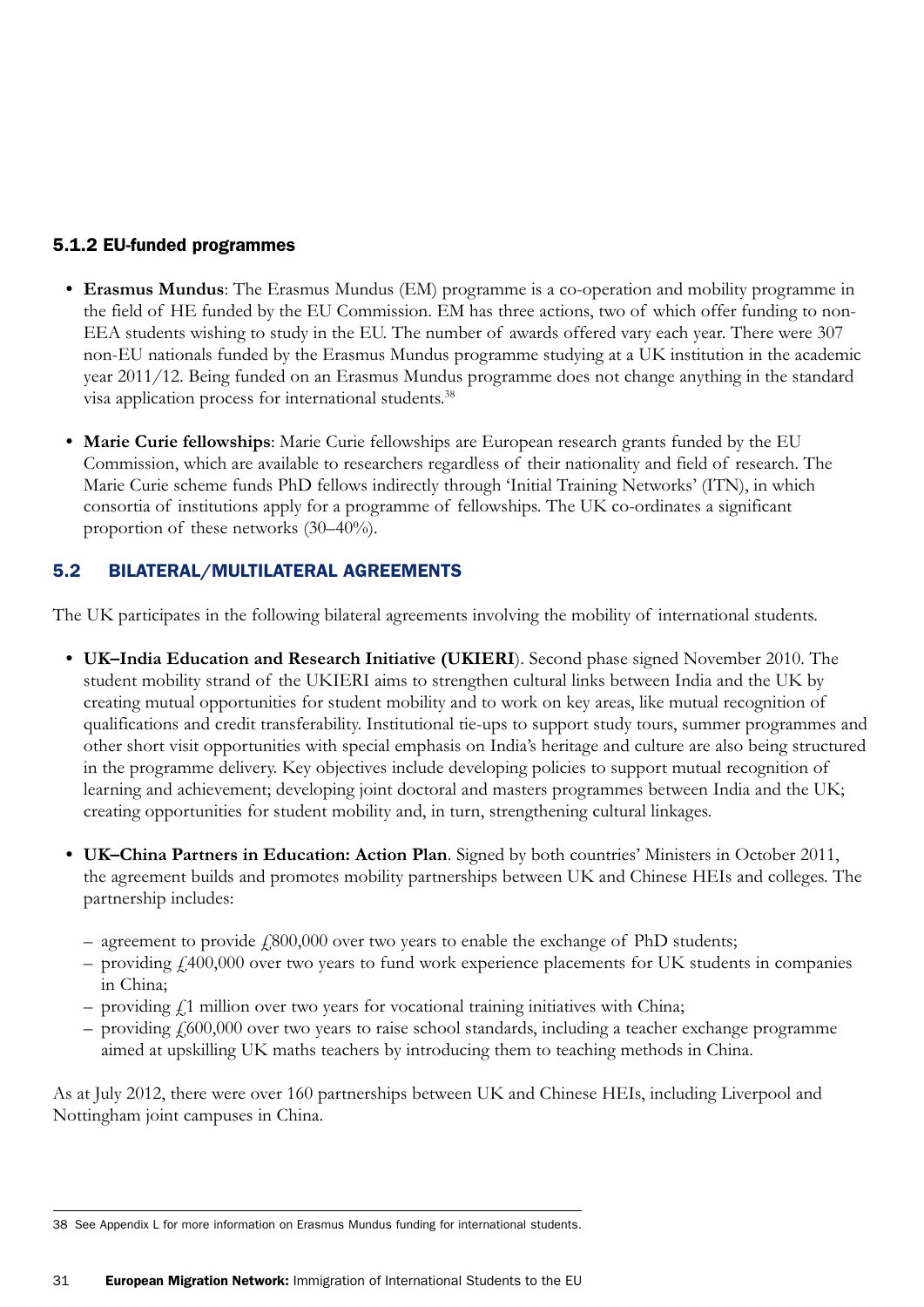- **• Science without Borders.** Under an agreement signed in December 2011, the UK Government is committed to welcoming up to 10,000 Brazilian students and researchers to study in the UK until 2014. As part of a wider strategy on joint co-operation between the Brazil and the UK on science and technology and furthering bilateral relations between the two countries, the Brazilian Government will provide scholarships for up to 2,500 Brazilian students at undergraduate and postgraduate studies in science, technology, engineering and maths across 77 British universities in 2012.
- **• Fulbright Scholarships**. Created by treaty on 22 September 1948, the US–UK Educational Commission (Fulbright Commission) fosters mutual cultural understanding through educational exchanges between both nations. Over 12,000 US nationals have studied in the UK on a Fulbright exchange programme. There are around 50 scholarships each year for US students to study, research and lecture in the UK. The US–UK Fulbright Commission also offers summer institutes for US citizens who are undergraduate students to come to the UK for up to six weeks on an academic and cultural programme.
- **• International Association for the Exchange of Students for Technical Experience**. IAESTE is an independent, worldwide association of 85 member countries. Each year, IAESTE enables science, engineering and architecture undergraduates to take up paid course-related work placements in other countries. Non-EEA students studying at UK universities are not eligible to apply for a placement. However, as the agreement includes non-EEA partners, the UK receives non-EEA students studying at institutions from all over the world in UK work placements under IAESTE. There were 120 non-EEA students from overseas institutions working in the UK in 2011, and 111 non-EEA students in 2012.
- **• Government-authorised exchanges**. The UK Government runs specific authorised exchanges under the temporary workers route – Tier 5.<sup>39</sup> The schemes under Tier 5 are not generally for international students currently studying in the UK. Rather the schemes enable work experience or training to people studying or recently graduated from specific professions. For example, the longstanding Medical Training Initiative (MTI) enables a small number of international medical postgraduates to enter the UK to experience training and development in the National Health Service (NHS) for up to two years. The MTI helps the NHS to increase medical workforce capacity but has also been shown to have a positive influence on the development of sending countries, in terms of brain gain (Wiese and Thorpe, 2011)

<sup>39</sup> The list of all government-authorised schemes are available on UKBA website, see: [http://www.ukba.homeoffice.gov.uk/business-sponsors/](http://www.ukba.homeoffice.gov.uk/business-sponsors/points/sponsoringmigrants/eligibility/tier5govauthorisedexchange) [points/sponsoringmigrants/eligibility/tier5govauthorisedexchange/](http://www.ukba.homeoffice.gov.uk/business-sponsors/points/sponsoringmigrants/eligibility/tier5govauthorisedexchange)#header1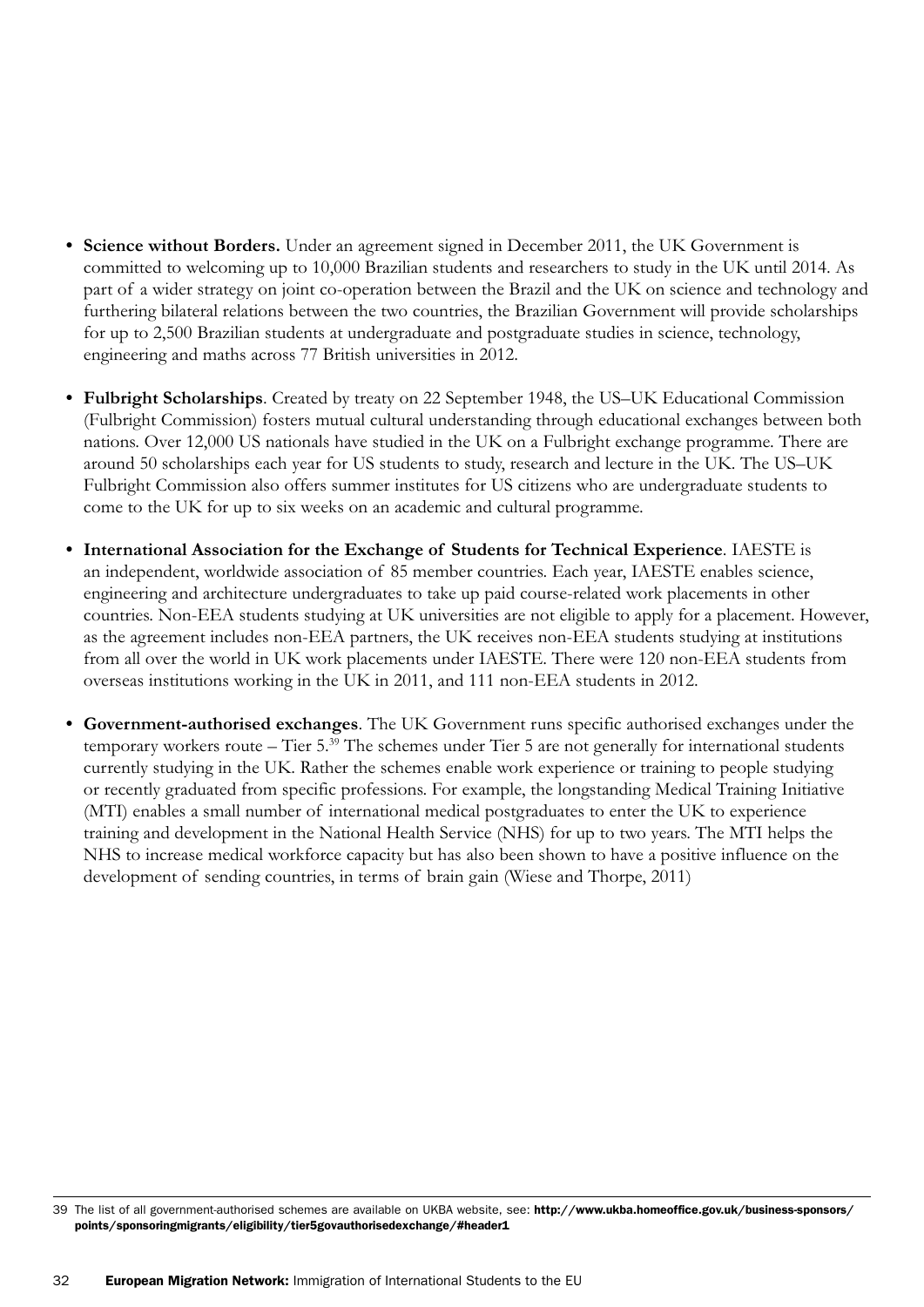# Part B: Evidence, impact and discussion 6. Misuse of the student route

There is evidence that in the past, the student migration route was frequently abused. The Government's recent reforms of the student visa system have aimed to reduce this abuse. At the time of writing, these policy changes are still taking effect. Most of the evidence included in this section relates to abuse that took place before the recent reforms.

### 6.1 MISUSE BY EDUCATION SPONSORS

A number of analyses have been conducted that look at student migration through Tier 4 (T4) of the Points-Based System (PBS) to increase understanding of migration through the student route and to try to prevent abuse. Non-compliance and abuse of the student route can mean the non-compliance of the education sponsor or the student. An education institution has certain duties in their sponsoring role, and evidence of non-compliant, unaccredited institutions has led to the removal of some institutions' T4 sponsor licences. In response, the Home Office has made T4 sponsorship licences more stringent, including the introduction of Highly Trusted Sponsor (HTS) status and educational oversight.

### 6.2 MAIN FORMS OF MISUSE BY STUDENTS

Students not fulfilling the terms of their leave to remain in the UK are considered to be non-compliant. Noncompliance can include:

- overstaying;
- working beyond the hours permitted (during or upon completion of studies);
- use of forged qualifications/documentation as part of the student's application process;
- non-attendance for studies; or
- • limited or no progression in their studies.

### 6.2.1 Private/public non-compliance

A UKBA study of over 5,500 students at privately and publicly funded institutions found that compliance<sup>40</sup> was lower for students at private institutions as opposed to public institutions (Home Office, 2010; UKBA, 2010b). The study found that in a sample of T4 sponsors, only two per cent of students enrolled at universities were potentially non-compliant. In comparison, 14 per cent of students enrolled in non-university institutions were potentially non-compliant, of which privately funded further education (FE)/higher education (HE) institutions had the highest proportion of students in this potentially non-compliant group (at least 26%).

In a separate analysis of a random sample of 1,000 students at private institutions, attendance rates at private institutions were found to vary by nationality, between institutions, and by visa length (UK Border Agency, 2011a).

- Non-attendance rates for Indian (25%) and Pakistani (21%) students in the sample were the highest. These nationalities also had the greatest number of students studying at private institutions.<sup>41</sup>
- Levels of non-attendance also varied widely from one college to another.
- The non-attendance rate by students with two- to three-year visas was greater than for those with shorter visas, and also greater than the relatively small number of students with lengthier visas in this study.

<sup>40</sup> A student was deemed non-compliant if they had no record of leaving the UK and did not have a valid reason to remain.

<sup>41</sup> The sample for this study was small (1,000) therefore results may not be representative.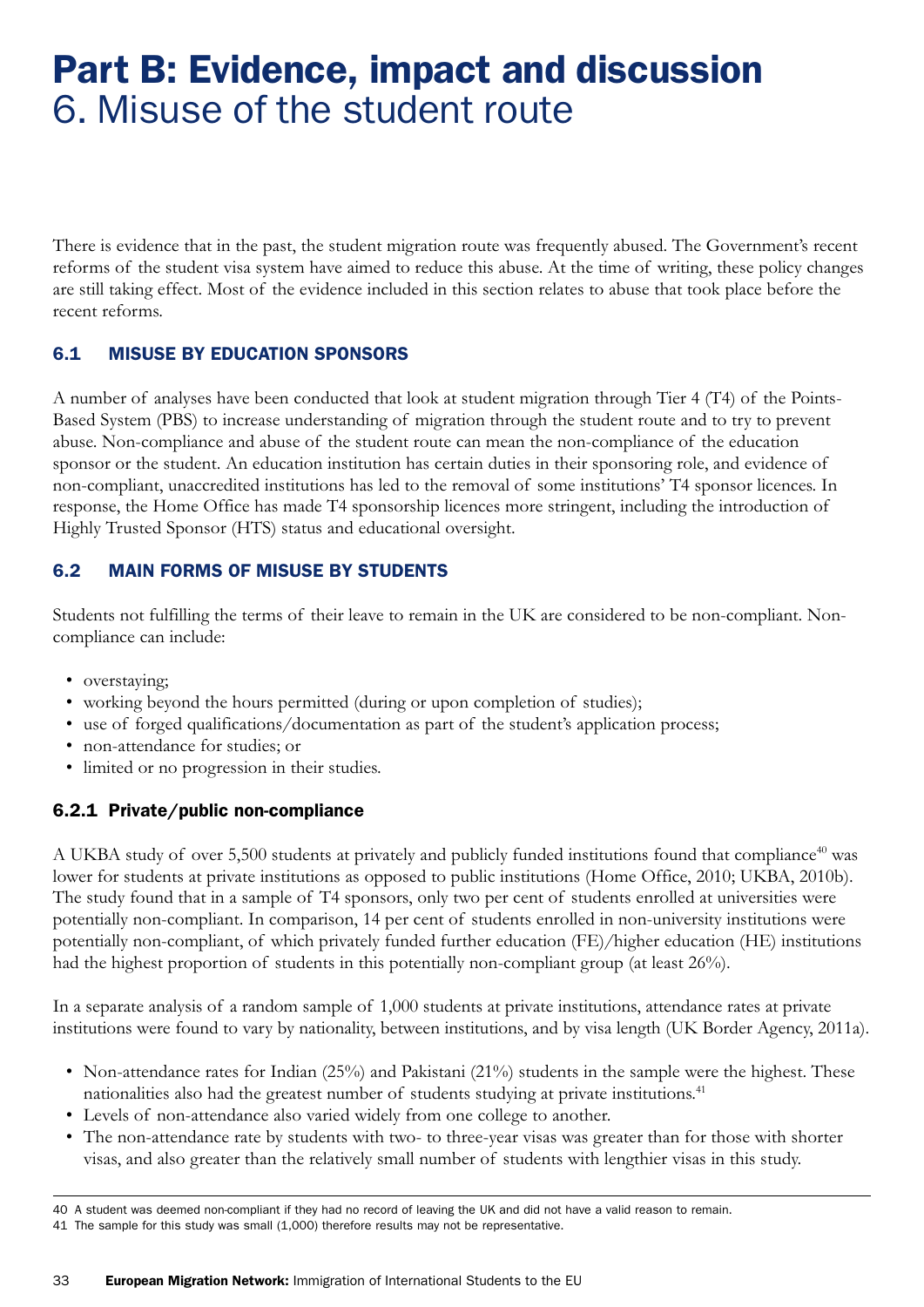



Source: UK Border Agency, 2011a

#### 6.2.2 Refusals at the port

A Home Office (HO) pilot study was conducted into the value of interviewing powers for entry clearance officers (ECOs). The study included a sample of 2,316 interviews with ECOs in 13 overseas posts. The study found that when applicants were tested on credibility grounds,<sup>42</sup> ECOs reported that they might have potentially refused 32 per cent of those granted visas<sup>43</sup> had further powers been available to them:

- the rate of potential credibility refusals varied across posts and some (Bangladesh, Burma, India, Nigeria, Pakistan, Philippines, Sri Lanka) had a higher rate than the weighted average, and;
- around three in five applicants (61%) to privately funded FE/HE colleges could potentially have been refused on credibility grounds after interview, compared with around one in seven applicants (14%) to universities.

<sup>42</sup> 'Credibility' refers to intentions to study proposed course, intentions to leave the UK at the end of the course, and the ability to maintain themselves and dependants.

<sup>43</sup> These were hypothetical refusals as a visa had already been granted under T4 of PBS.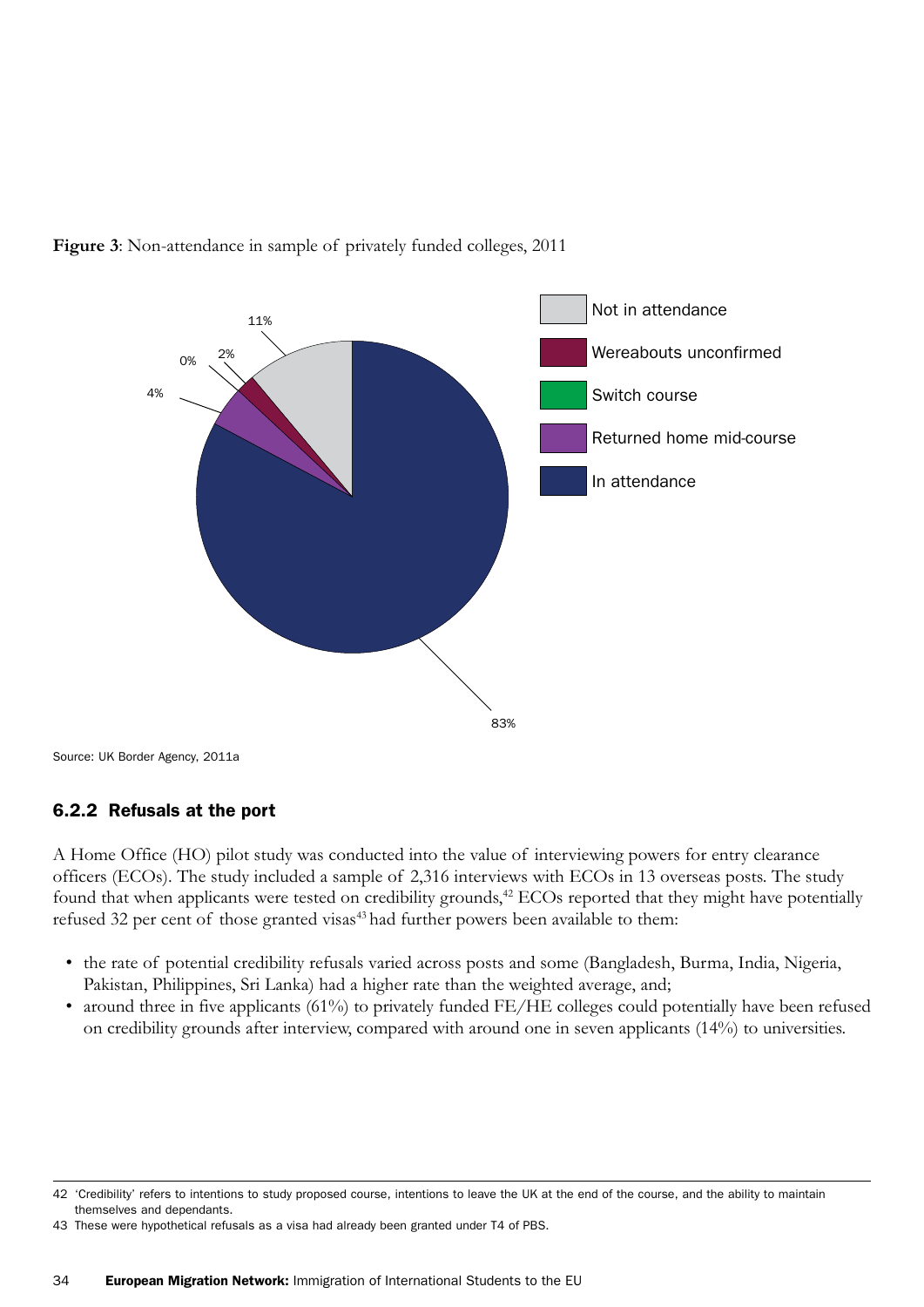Management information also highlights the high port refusal rates for T4 visa applications and holders (UK Border Agency, 2011a).

- • T4 applications were responsible for 41 per cent of all forgery detections in applications for visas made in 2010, compared with 27 per cent for visit visas, and three per cent for Tier 1. This represented a total of just over 10,500 forgeries detected, which equates to just less than four per cent of all T4 applications.<sup>44</sup>
- • The vast majority of forgeries related to supporting documents, mainly bank statements submitted as evidence of funds. The top three posts where T4 applications were refused on the basis of forged documents in 2010 were: New Delhi (India), Islamabad (Pakistan) and Dhaka (Bangladesh) (UK Border Agency, 2010a, p 21).

### 6.2.3 Working

A report by the National Audit Office based on college enrolment rates and changes in patterns of applications and refusals, estimated that between 40,000 and 50,000 individuals may have entered through T4 in its first year of operation (2008/09) to work rather than study (National Audit Office, 2012, p 6).

Other evidence suggests that some students breach their working while studying entitlements, such as by working more hours than permitted. For example, the 2009 Labour Force Survey revealed that 53 per cent of those studying below degree level and 30 per cent studying full-time at degree level and above reported working more than 21 hours per week (UK Border Agency, 2010a, p 17), that is above the limit imposed for T4 students. A UKBA study (2011a) found that from April to October 2010, international students accounted for 11 per cent (964) of all encounters<sup>45</sup> and 15 per cent (633) of overall arrests from UKBA enforcement activity. The majority of these arrests were for working in breach and overstaying.



**Figure 4**: Number of Tier 4 visa arrests by enforcement, September 2009 – November 2010

44 It should be noted that not all documents are verified and the total number of forgeries submitted is not known. 45 Encounters are those people that the UK Border Agency come across as part of their operational activities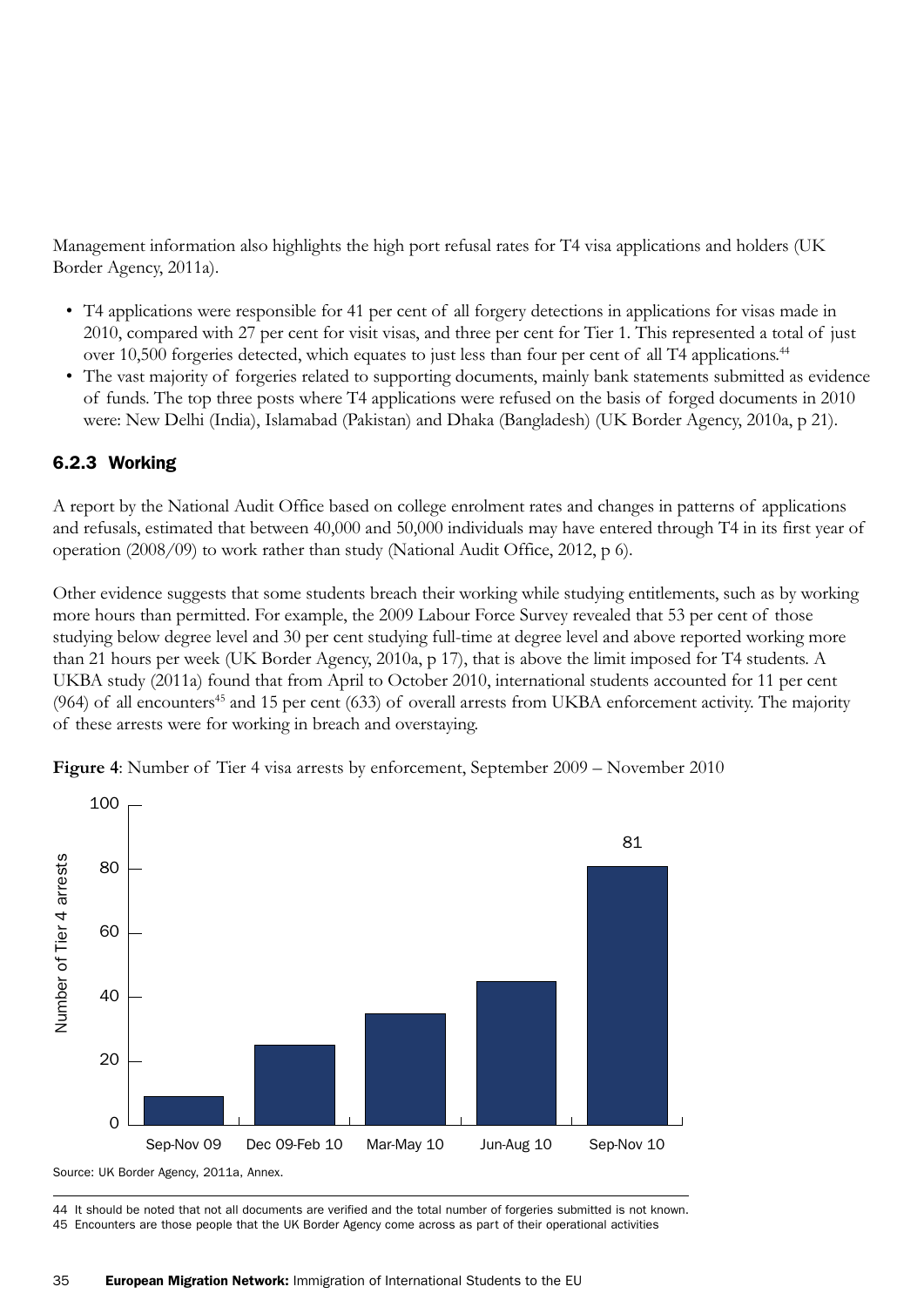#### 6.2.4 Stay

A HO study (Achato et al., 2010) found that 21 per cent of international subjects who entered the UK under a student visa in 2004 still had valid visas after five years, including 18 per cent who had valid leave to remain, six per cent being students (see Figure 5). Those still studying were found not to be on long courses, but were primarily studying more than one course. In the sample, the most common number of courses studied per migrant was three. The study also found that:

- of the 22 per cent of Chinese who entered as a student and remained in the UK after 5 years, 12 per cent were still studying;
- Nigerians were the nationality most likely to still be students after 5 years  $(16\%)$ ;
- compared with other nationalities, a high proportion of Pakistani students (47%) remained in the UK after 5 years, 13 per cent as students; and
- • a case-file analysis looking at 219 cases found that there were some instances where migrants' last qualification was not their highest qualification, with 28 out of the 219 case histories indicating a lack of progression or possibly evidence of a migrant prolonging their stay in the UK by continual study (ibid., p 28).

**Figure 5**: The 2004 cohort: Immigration status in 2009, five years after their initial visa, by route



Source: Home Office The Migrant Journey Second Report.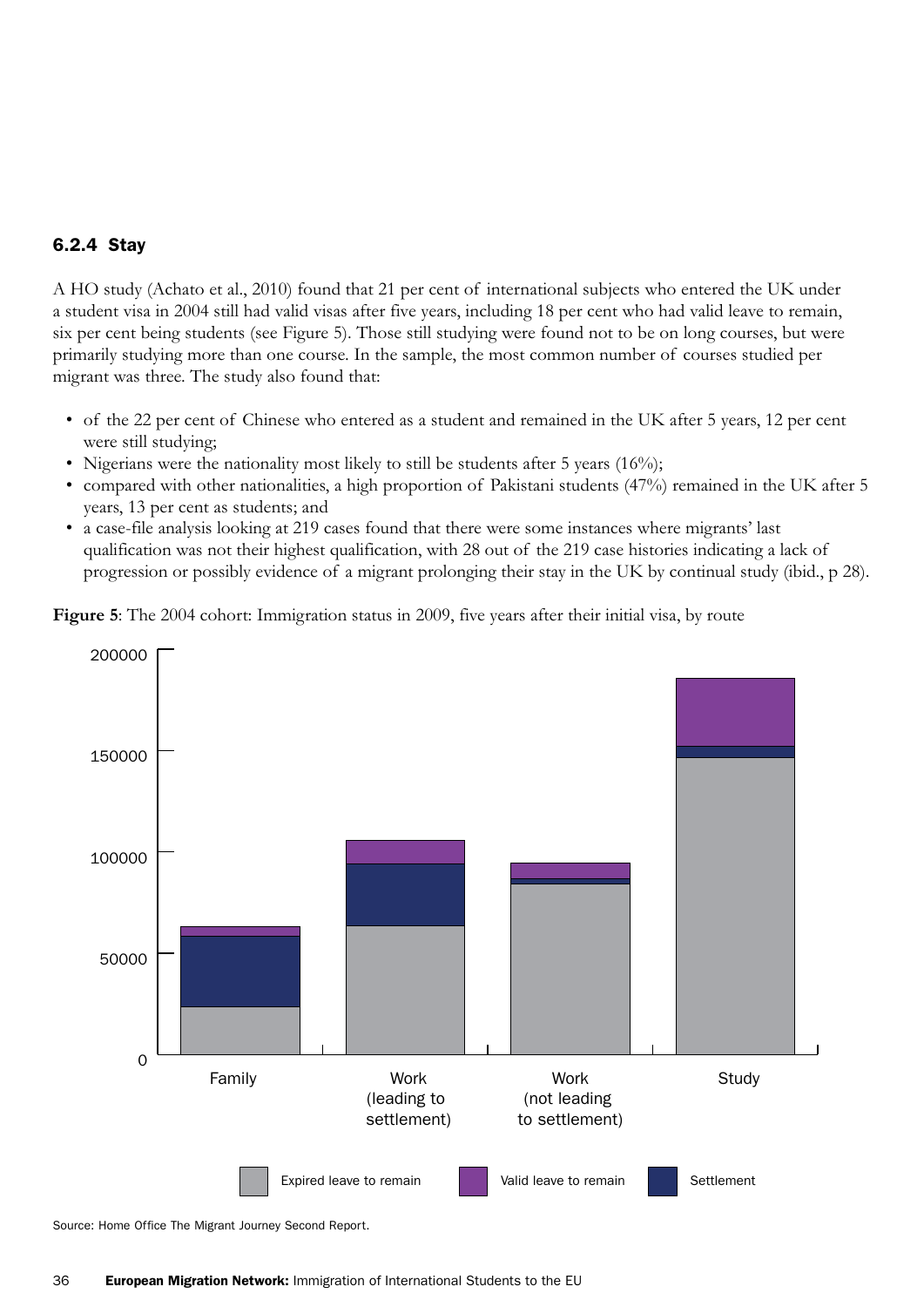Moreover, a UKBA study (UK Border Agency, 2011a) examined a sample of extensions of leave to remain for students. This found that 2,457 applications were made by students who appeared to be extending their leave for the fifth time or more. The study found that in a majority of cases within the sample, the applicant had been in the country for eight years or more.

### 6.3 IMPACT OF EVIDENCE

The evidence collected by the HO on the student immigration route has led to a number of policy changes. Evidence that suggested that non-compliance was significantly higher for students attending privately funded institutions than publicly funded institutions led to clarification of the policy on working entitlements of students, establishing that only those attending a higher education institution (HEI) or publicly funded college can work while studying. The proportionately higher levels of non-compliance of international students attending privately funded colleges (in contrast to HEIs, including universities) also led the HO to change T4 sponsorship rules, so that all sponsors must achieve HTS,<sup>46</sup> and all must obtain educational oversight from the approved body. Until a T4 sponsor has achieved HTS and educational oversight they can only allocate a limited number of Confirmations of Acceptance for Study (CASs), known as an interim limit. If the education sponsor does not meet the requirements/standards of the education oversight inspection, then UKBA will take action, which may result in the education provider losing their sponsor licence.

Intelligence reports from ECOs suggested that many T4 applicants were not able to speak sufficient English. This led to policy changes in the minimum level of English language proficiency required to level B1 of the Secure English Language Test (SELT) for all courses at National Qualifications Framework (NQF) levels 3 to 5, and level B2 SELT for NQF level 6 and above. This helped to support the case for further research in the form of the 'credibility pilot' (Hill, 2012). The HO has also put in place measures where the student applicant must, if required to do so on examination or ECO interview, be able to demonstrate English language proficiency. This must occur without the assistance of an interpreter and of a standard to be expected from an individual who has reached the standard specified in their CAS.

Given that student immigration is designed to be temporary, evidence that a significant proportion of students were extending their leave to remain to study courses at a lower level then they had previously studied has led to other policy changes. The Government introduced the criterion of academic progression, where a student can only apply to extend their leave to remain as a student if the course they are studying represents progression. Moreover, the Government placed limits on the time that can be spent studying at degree level and introduced a maximum duration of overall study in the UK of eight years. In addition, the Government restricted dependant rights to postgraduate and government-sponsored students only, to signal that student immigration is temporary and is not a reason to establish a basis that might lead to settlement, whilst still recognising the legitimate and reasonable rights of any person to family life.

<sup>46</sup> See Appendix F for details what a sponsor must do to achieve HTS.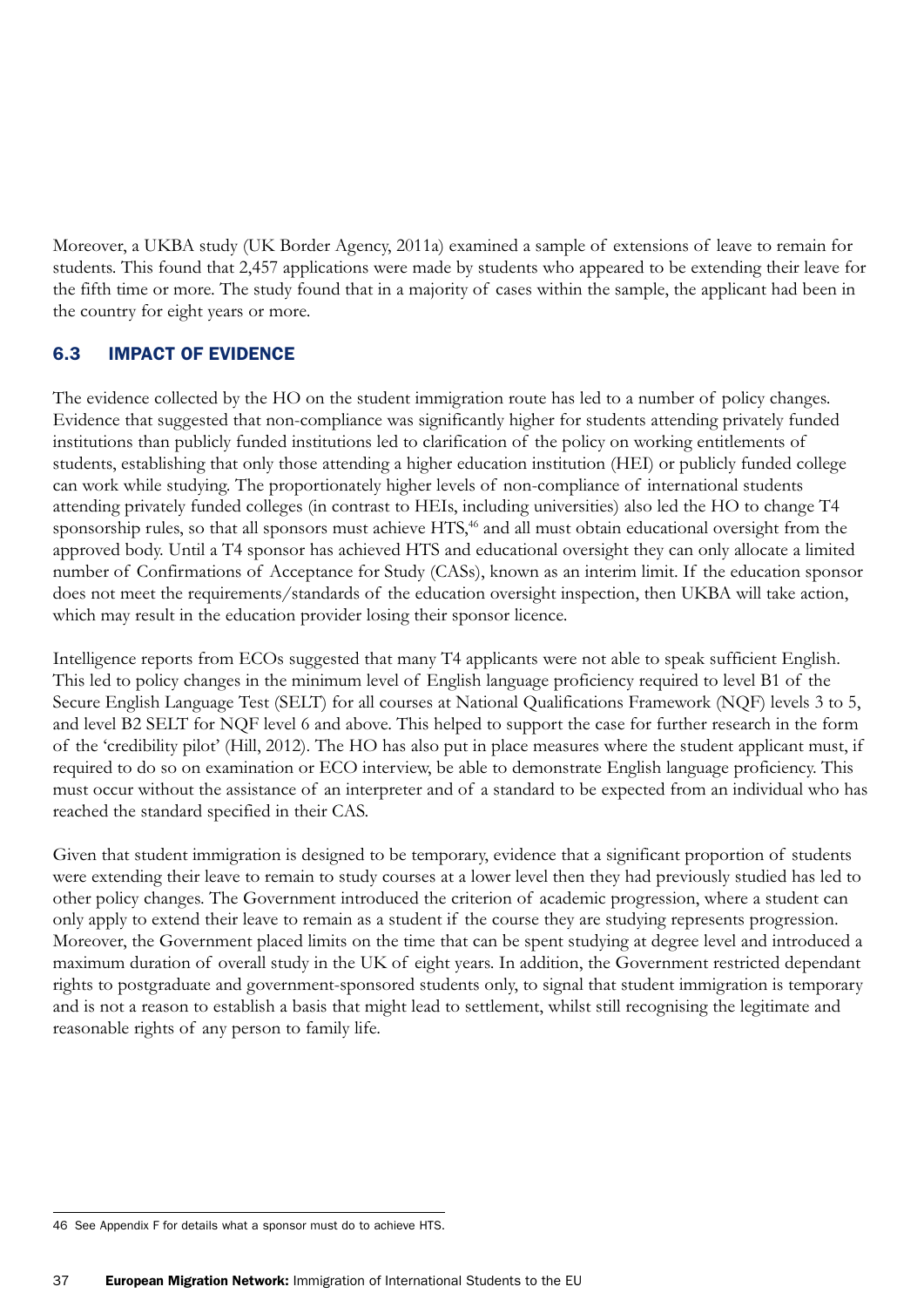There is evidence of fraudulent documents presented to ECOs by international students, such as bank statements/letters and fake educational qualifications. As a result, UKBA now holds a list of financial institutions that have not verified financial statements with a sufficient level of integrity.<sup>47</sup> The Government has also added a 'declaration' that student visa applicants must sign, which states that documents are genuine. English language requirements must also be confirmed with a verified SELT certificate, which should minimise fraudulent language documents.

Evidence from the credibility pilot (ibid.) led to a targeted interviewing system for students considered to be high-risk. From 30 July 2012, ECOs will be able to refuse a student visa if they are not satisfied that the applicant is a genuine student, according to a specified set of criteria.

The educational institutions that are predicted to be most affected by the policy changes are private colleges and language schools. From 2010 to 2011 entry clearance applications for student visas decreased by approximately 10 per cent (40,442) and visas issued decreased by 2 per cent. In contrast, tentative data show that applications from international students to study at undergraduate level at universities have increased by 8.5 per cent for the upcoming academic year (2012/13) (UCAS, 2012).

<sup>47</sup> For the list of financial institutions that do not satisfactorily verify financial statements, see: [http://www.ukba.homeoffice.gov.uk/sitecontent/](http://www.ukba.homeoffice.gov.uk/sitecontent/documents/studying/financial) [documents/studying/financial-](http://www.ukba.homeoffice.gov.uk/sitecontent/documents/studying/financial)institutions/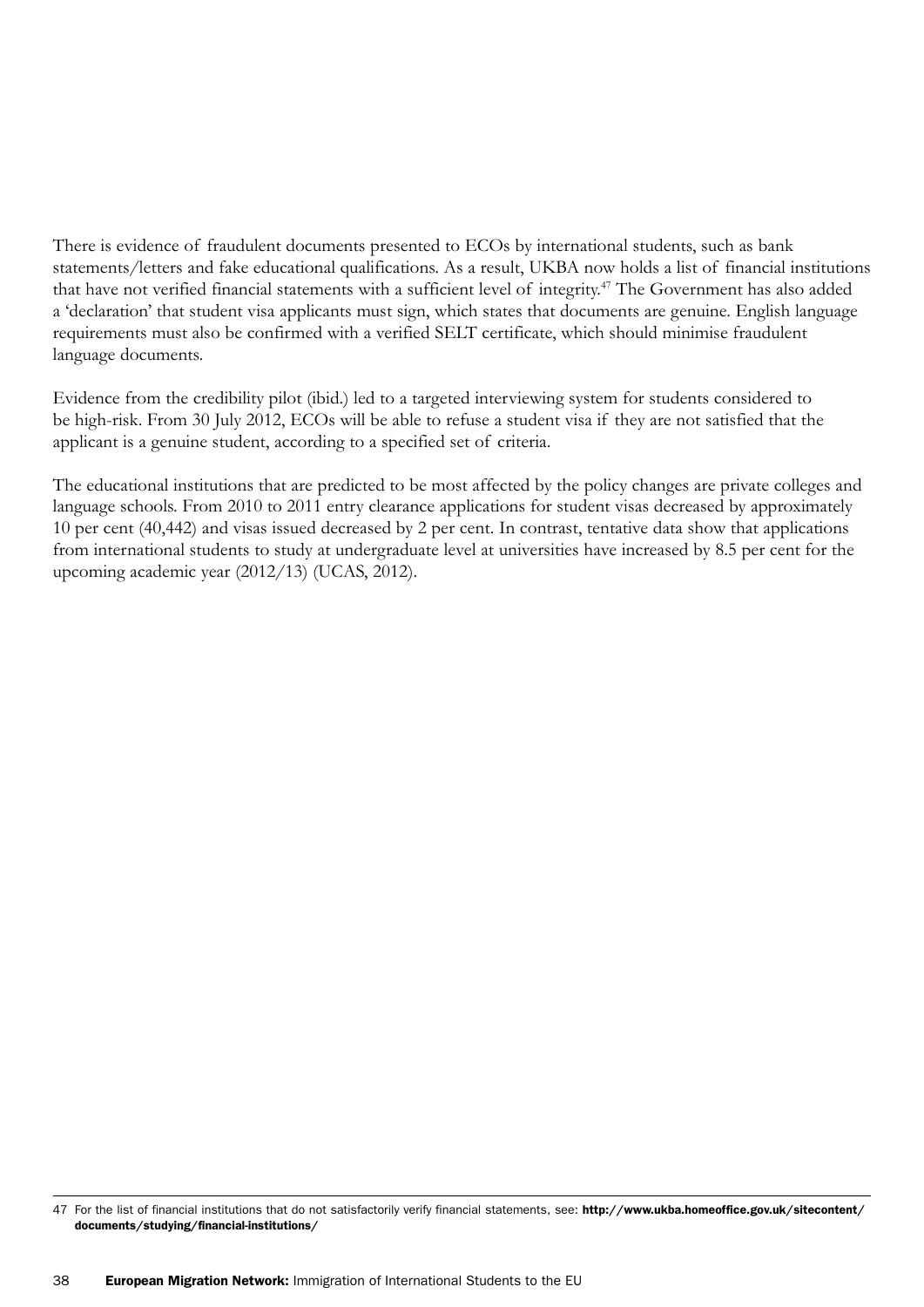# 7. Labour market: Evidence and policy impact

International students cannot stay to work in the UK after completing their studies unless they secure a job with a minimum salary of  $\text{\textsterling}20,000$  and switch to a Tier 2 visa, or they stay under the Tier 1 graduate entrepreneur scheme. The UK does not have specific initiatives that match labour market shortages with international student skills during or after their studies.

Depending on the level of course and the institution type, international students can work while studying. It is not known exactly how many students work part-time while studying. Tentative evidence from an analysis of the Labour Force Survey for the year ending September 2010, showed that 36 per cent (164,000) of non-EU students described themselves as employed or self-employed compared with 48 per cent (1,950,000) of UK students and 45 per cent (65,000) of EU students (Home Office, 2011a). The analysis found that non-EU students worked mostly in the hotels and restaurants, banking, finance and public administration, education, and health sectors while studying. In contrast, a survey of a sample of international students suggested that the majority of international students do not work while studying (81%) and those who do work while studying are, on the whole, not working in an area relevant to their studies. Certain nationalities are more likely to work while studying in the UK, namely Nigerians (27%) and Indians (27%) (Archer and Cheng, 2012, pp 72–74).

### 7.1 WORKING AFTER STUDIES

A number of research reports reveal patterns of labour market activity among international students after completing their studies. The number of international graduates who apply for a work visa post-completion of studies varies each year. The majority of international students who remain in the UK after completing their studies do so by transferring to work routes (Achato et al., 2010).

| <b>UK</b> | Previous permission granted - education |                                   |                                             |     |
|-----------|-----------------------------------------|-----------------------------------|---------------------------------------------|-----|
|           | <b>Total</b>                            | <b>Subsequent reason for stay</b> |                                             |     |
|           |                                         | <b>Family</b>                     | <b>Remunerated activities Other reasons</b> |     |
|           |                                         |                                   | (work)                                      |     |
| 2008      | 46,342                                  | 4.248                             | 41.744                                      | 350 |
| 2009      | 38,185                                  | 4.506                             | 33,113                                      | 566 |
| 2010      | 45,036                                  | 5,225                             | 38,878                                      | 933 |

**Table 13**: Grants of permission to stay issued to third country nationals for persons changing their reason to stay from education reasons, 2008–2010

Source: Eurostat, Residence Permits. Available at:<http://epp.eurostat.ec.europa.eu/portal/page/portal/population/data/database> Notes: (1) The UK does not issue residence permits. Such permits would comprise all initial permissions granted for an individual to reside within a country for at least three months and would exclude visitors. Whilst the UK does provide estimates of 'residence permits' for third country nationals who are granted permission to reside in the UK by reason, the UK system is actually designed to count decisions rather than the movement or residence of individuals. As a consequence, UK passenger arrivals (permissions to enter) are used to count the total number of passengers who enter the UK.

(2) Data supplied by the UK to Eurostat under Article 6 of Regulation 862/2007 include a table on grants of permission to stay issued to third country nationals on the occasion of a person changing immigration status or reason to stay, or those who 'switch' from one category of visa to another. This includes those who have previously been in the UK on a study visa and switched to other categories (that is, family, work, and other). These data are available for 2008 onwards and are adapted from the grants of extensions of stay data.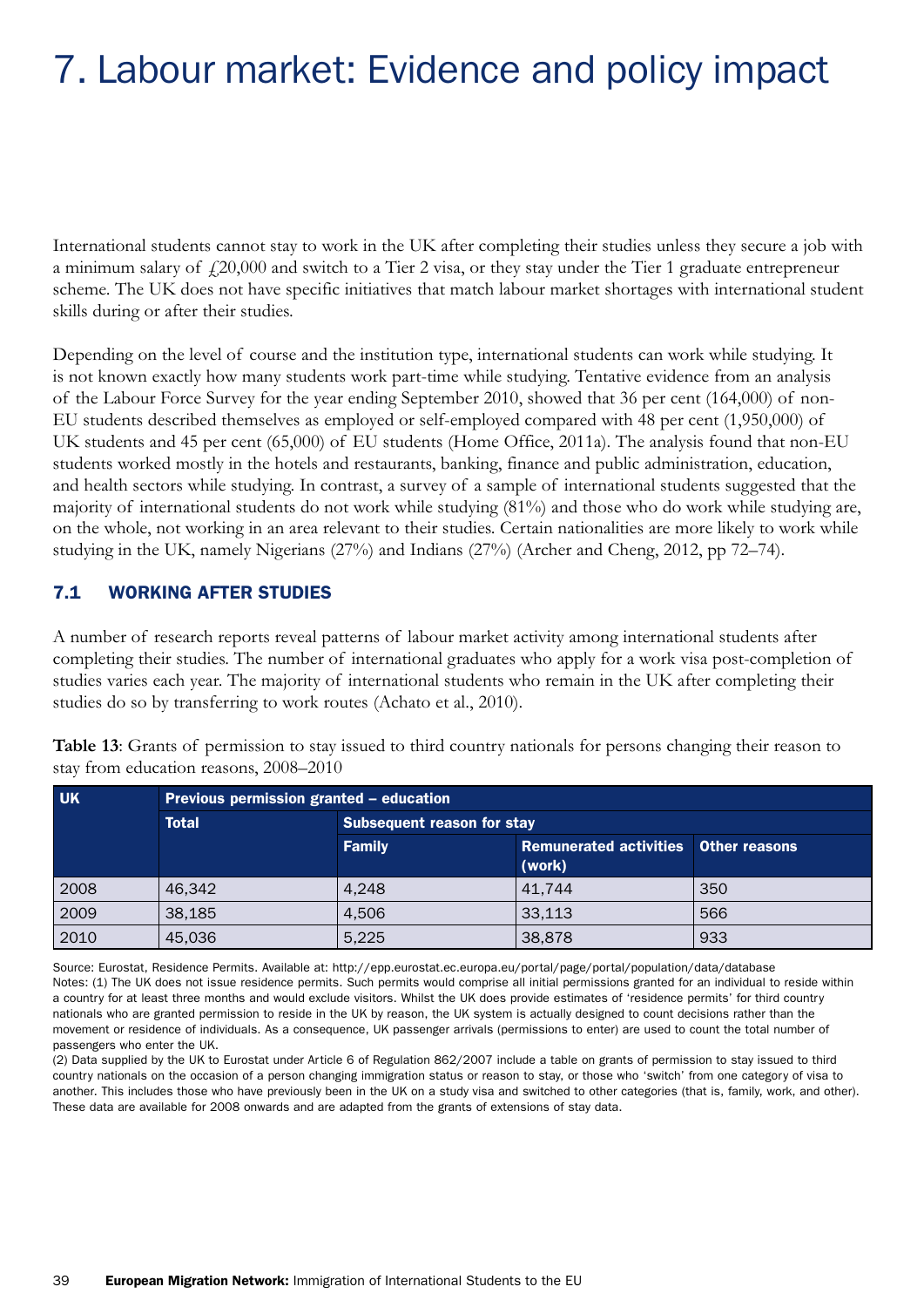In 2010 the majority of students originally granted permission to stay for education reasons 'switched' into the 'remunerated activities (work)' category. Only 14 per cent switched to 'other' and 'family' categories. This was consistent with the previous two years.

Particular nationalities of international graduates are more likely to stay to work in the UK than others, and the types of jobs they do vary. A report commissioned by the Department for Business, Innovation and Skills (BIS) surveyed international graduates of publicly funded higher education institutions (HEIs) to establish the circumstances and destinations of non-European Economic Area (EEA) graduates. The survey was conducted across four different samples that graduated in different years. The BIS report (Archer and Cheng, 2012) found that:

- • 17 per cent (from the 2008 sample) and 22 per cent (from the 2010 sample) of international graduates remained in the UK and were working three years after graduating;
- • out of the 22 per cent of international students who stayed in the UK after graduating in 2010, 77 per cent were employed full-time, 15 per cent were employed part-time, 4 per cent were volunteering or doing unpaid work and 4 per cent were self-employed or freelancing;
- in terms of nationality, 2010 graduates from Pakistan  $(41\%)$ , India  $(39\%)$ , and Nigeria  $(39\%)$  were more likely to stay in the UK to work after completing their studies; and
- Nigerian graduates (39%) were the most likely group to apply for a work visa post-studies;
- in contrast, Chinese graduates were the group least likely to apply for a work visa post–studies;
- the majority of international graduates who work in the UK were earning an average annual salary of  $f_{120,000}$  to  $f_{129,000}$ ; the average salary for 2008 graduates in their third year post-graduation was higher, at £30,029.

### 7.2 POST-STUDY WORK VISA: POLICY IMPLICATIONS

Prior to April 2012 international students could apply for a Tier 1 post-study work route (PSW) visa. From April 2012 non-European graduates identified by UK HEIs as having developed world class innovative ideas or entrepreneurial skills are able to extend their stay in the UK after graduation in the T1 (graduate entrepreneur) category. A student may also obtain a Tier 2 visa after their studies by securing a skilled job with a minimum salary of  $\sqrt{20,000}$ .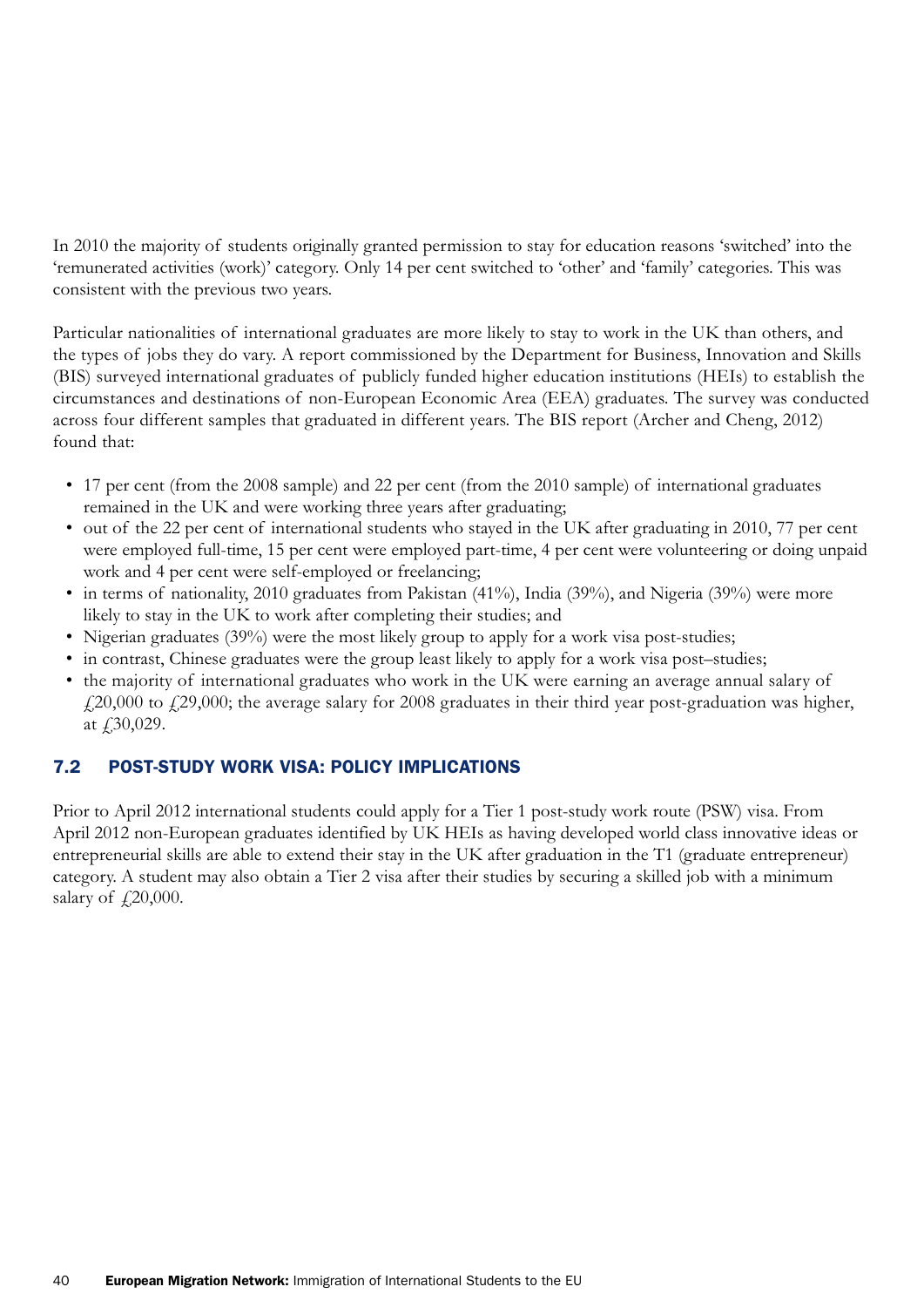# 8. Impacts of international students

This chapter outlines the main impacts of international students, namely on the further education (FE) and higher education (HE) sectors and on public opinion in the UK.

### 8.1 BRAIN DRAIN OF INTERNATIONAL STUDENTS

The UK does not have an official policy or initiatives to deal with the risk of brain drain for sending countries of international students. However, the UK Government emphasises that student immigration is designed to be a temporary route that does not lead to settlement. Time spent as a student in the UK cannot count towards any settlement or citizenship rights. Programmes such as the Medical Training Initiative (MTI), where doctors in training are permitted to come to the UK for two years to work in a hospital, have proved valuable experience and ultimately 'brain gain' for international students and the countries they then return to.

Funding schemes for non-European Economic Area (EEA) students, such as the Commonwealth Scholarship for developing countries (of which the UK is the biggest state contributor), have likewise provided brain gain for those sending countries. For example, an evaluation of the impacts of the Commonwealth and Fellowship scheme on the Caribbean region found that most alumni (87%) were active in professional and managerial roles and were working in their country of origin or the wider Caribbean region (Commonwealth Scholarship Commission in the United Kingdom, 2010; Wiese and Thorpe, 2011, p.23). The UK considers that providing opportunities to international students to experience UK HE, while ensuring their eventual return, is an extremely effective way of improving the knowledge base in developing countries and contributes to the development of sending countries.

### 8.2 IMPACTS OF INTERNATIONAL STUDENTS ON THE EDUCATION SECTOR

At the undergraduate level, because there is no limit to admissions there is no competition for places between non-EEA and EEA students. At postgraduate level it is possible that EEA students may compete with non-EEA students for funded degrees. However, funded degrees for non-EEA students are limited as many funding schemes are for EEA students only. For unfunded places on taught master degrees there may be competition for admissions, but there is no evidence to suggest that non-EEA students are crowding out EEA students. The distribution of places between EEA and non-EEA students is essentially up to each higher education institution (HEI) to decide.

Based on finance records from the Higher Education Statistics Agency (HESA), non-EEA students contributed £2.2 billion to HEIs in 2008/09 (UK Border Agency, 2010a, p 3; Department for Business, Innovation and Skills, 2011, p 22). This figure includes data submitted by all HEIs that receive direct public funding (plus the University of Buckingham). The income from tuition fees paid by non-EU students constitutes 9 per cent of the sector's total fee income, but can reach as high as 30 per cent of total income for some institutions (UK Council for International Student Affairs, 2010; Mulley et al, 2011, p.15).

### 8.3 PUBLIC OPINION ON INTERNATIONAL STUDENTS

Since the late 2000s immigration as a public issue for Britons has become increasingly important, ranking as the second most important policy issue facing Britain at the last general election in 2010 (Ipsos-MORI, 2010), and ranking as the third most important issue the following year (Ipsos-MORI, 2012).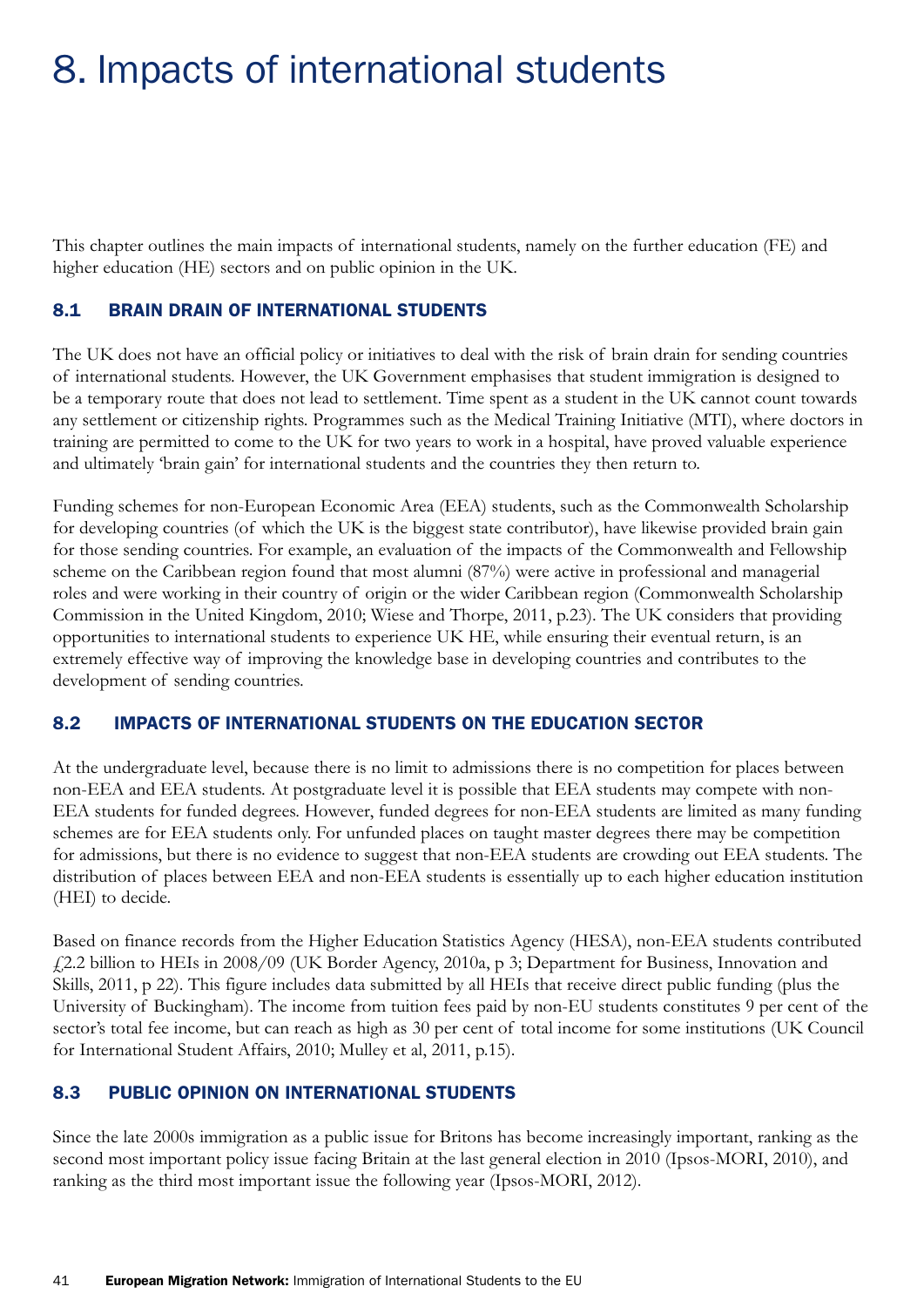## References

**Achato, L., Eaton, M. and Jones, C**. (2010) The Migrant Journey. Home Office Research Report No. 43, September 2010. London: Home Office. Available at: **[<http://www.homeoffice.gov.uk/publications/science-research-statistics/research-statistics/](http://www.homeoffice.gov.uk/publications/science-research-statistics/research-statistics/immigration-asylum-research/horr43) [immigration-asylum-research/horr43](http://www.homeoffice.gov.uk/publications/science-research-statistics/research-statistics/immigration-asylum-research/horr43)/>** Accessed on 06/05/12.

**All Party Parliamentary Group on Migration** (2011a) Student immigration reforms and their anticipated economic impacts. All Party Parliamentary Group on Migration Briefing 1, 2 March, 2011. Available at: ≤**[http://www.appgmigration.org.uk/sites/default/files/APPG\\_migration](http://www.appgmigration.org.uk/sites/default/files/APPG_migration)-international[%20students](20students-briefing_paper.pdf)[briefing\\_paper.pdf](20students-briefing_paper.pdf)**≥ Accessed on 04/06/12.

**All Party Parliamentary Group on Migration** (2011b) Public opinion and immigration: policy briefing. All Party Parliamentary Group on Migration Briefing 4, 11 July, 2011. Available at: **[<http://appgmigration.org.uk/sites/default/files/APPG\\_migration-Public\\_opinion-June\\_2011.pdf](http://appgmigration.org.uk/sites/default/files/APPG_migration-Public_opinion-June_2011.pdf)>** Accessed on 04/06/12.

**Archer, W. and Cheng, J**. (2012) Tracking international graduate outcomes 2011. BIS Research Paper No. 62. London: Department for Business, Innovation and Skills. Available at: <**[http://www.bis.gov.uk/assets/biscore/higher-education/docs/t/12-540-tracking-international](http://www.bis.gov.uk/assets/biscore/higher-education/docs/t/12-540-tracking-international-graduate-outcomes-2011.pdf)[graduate-outcomes-2011.pdf](http://www.bis.gov.uk/assets/biscore/higher-education/docs/t/12-540-tracking-international-graduate-outcomes-2011.pdf)**> Accessed on 15/06/12.

**Becker, R. and Kolster, R**. (2012) International student recruitment: policies and developments in selected countries. Netherlands: Nuffic/Netherlands organization for international cooperation in higher education. Available at:

<**[http://www.nuffic.nl/international-organizations/docs/niem/documents/international-student](http://www.nuffic.nl/international-organizations/docs/niem/documents/international-student-recruitment.pdf)[recruitment.pdf](http://www.nuffic.nl/international-organizations/docs/niem/documents/international-student-recruitment.pdf)**> Accessed on 15/06/12.

**British Council** (2011) Impact of Visa Changes on Student Mobility and Outlook for the UK. Available at: <**<http://ihe.britishcouncil.org/ihe-exchange/visa>-research**> Accessed on 07/06/12.

**Brook, R**. (2012) 'The value of students'. Presented at EMN Workshop on International Students in the UK and Italy: latest evidence and policy perspectives. London, 6 July, 2012. London: Middlesex University.

**Commonwealth Scholarship Commission in the United Kingdom** (2010) Evaluating Scholarships in the United Kingdom: Assessing Impact in the Caribbean, November 2009. Available at: <**[http://cscuk.dfid.gov.uk/wp-content/uploads/2011/03/evaluation-impact-caribbean-exec-summ.](http://cscuk.dfid.gov.uk/wp-content/uploads/2011/03/evaluation-impact-caribbean-exec-summ.pdf) [pdf](http://cscuk.dfid.gov.uk/wp-content/uploads/2011/03/evaluation-impact-caribbean-exec-summ.pdf)**> Accessed on 18/06/12.

**Crawley, H**. (2005) Evidence on attitudes to asylum and immigration: What we know, don't know and need to know. COMPAS Working Paper No. 23. Oxford: University of Oxford.

**Department for Communities and Local Government** (2010) Citizenship Survey: 2009–10. London: Department for Communities and Local Government. Available at: <**<http://www.communities.gov.uk/documents/statistics/pdf/164191.pdf>**> Accessed on 07/06/12.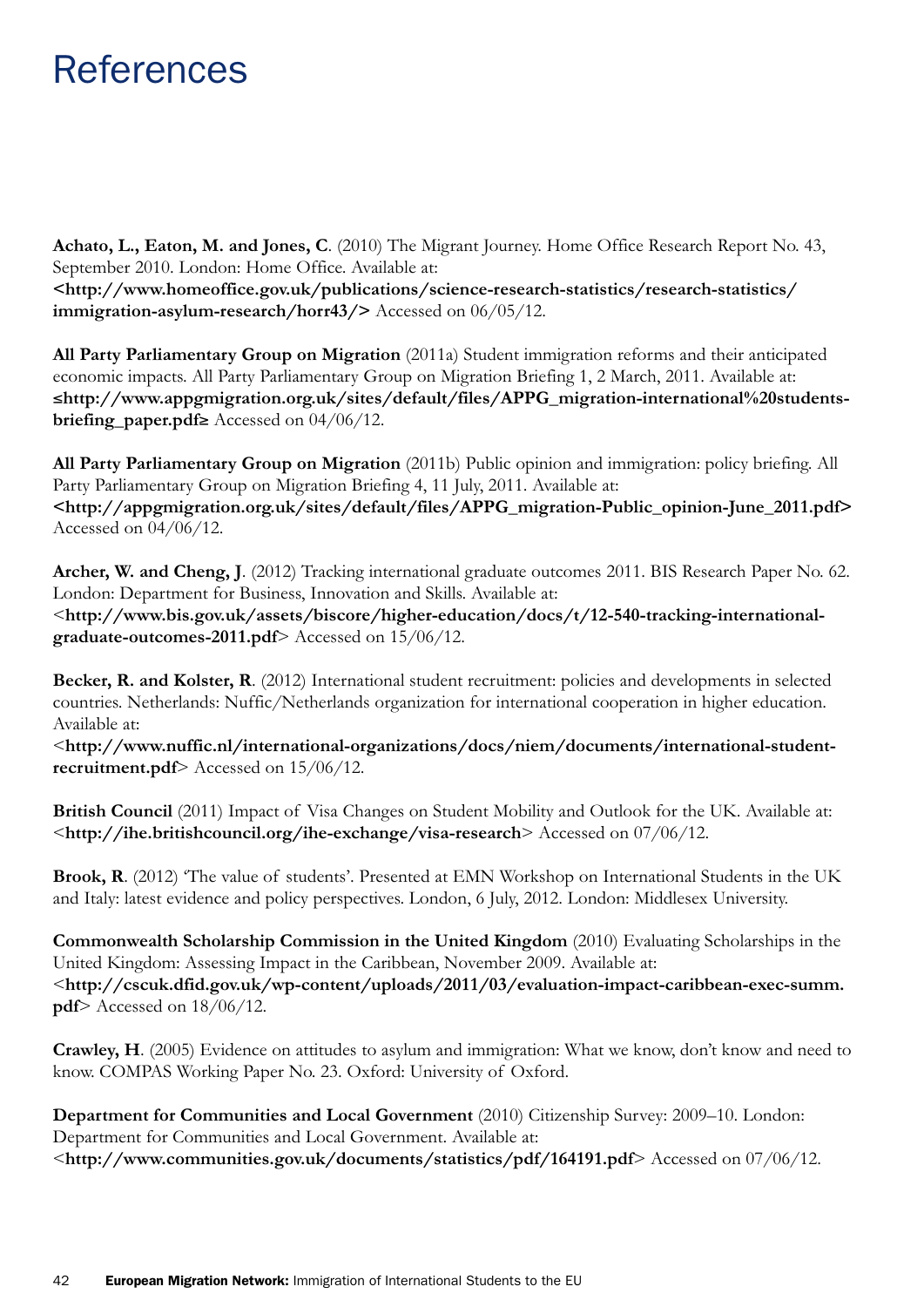**Department for Business, Innovation and Skills** (2011) Estimating the value to the UK of education exports. London: Department for Business, Innovation and Skills. Available at: <**[http://www.bis.gov.uk/assets/biscore/higher-education/docs/e/11-980-estimating-value-of](http://www.bis.gov.uk/assets/biscore/higher-education/docs/e/11-980-estimating-value-of-education-exports.pdf)[education-exports.pdf](http://www.bis.gov.uk/assets/biscore/higher-education/docs/e/11-980-estimating-value-of-education-exports.pdf)**> Accessed on 15/06/12.

**EMN Workshop** (2012) International Students in the UK and Italy: latest evidence and policy perspectives. London, 6 July, 2012. London: Middlesex University.

**Foreign and Commonwealth Office** (2012) 'UK and Brazil commit to developing enhanced foreign policy relationship', FCO News. London: Foreign and Commonwealth Office. Available at: <**<http://www.fco.gov.uk/en/news/latest>-news/?view=PressS&id=717603982**> Accessed on 01/06/12.

Gower, M. (2011) Immigration: Tier 4 (student visas) reform. Research briefing. London: House of Commons/ Home Affairs Section. <**<http://www.parliament.uk/briefing-papers/SN05999>**> Accessed on 23/06/12.

**Hansard** (2011) Education: overseas students. House of Lords Debate, 8 March, 2011, c389W. Available at: <**<http://www.theyworkforyou.com/wrans/?id=2011-03> 08a.389.0&s=speaker%3A13667#g389.1**> Accessed on 18/05/12.

**Higher Education Statistics Agency** (2012) Press release 172 – Non-UK domicile students. Cheltenham: Higher Education Statistics Agency. Available at:

<**[http://www.hesa.ac.uk/index.php?option=com\\_content&task=view&id=2371&Itemid=161](http://www.hesa.ac.uk/index.php?option=com_content&task=view&id=2371&Itemid=161)**> Accessed on 01/09/12.

**Hill, P**. (2012) Tier 4 student credibility pilot: analysis of quantitative and qualitative data. London: Home Office Science. Available at:

<**[http://www.homeoffice.gov.uk/publications/science-research-statistics/research-statistics/](http://www.homeoffice.gov.uk/publications/science-research-statistics/research-statistics/immigration-asylum-research/occ104?view=Binary) [immigration-asylum-research/occ104?view=Binary](http://www.homeoffice.gov.uk/publications/science-research-statistics/research-statistics/immigration-asylum-research/occ104?view=Binary)**> Accessed on 17/07/12.

**HM Government** (2010) The Coalition: our programme for government. London: HM Government. Available at: <**[http://www.cabinetoffice.gov.uk/sites/default/files/resources/coalition\\_programme\\_for\\_](http://www.cabinetoffice.gov.uk/sites/default/files/resources/coalition_programme_for_government.pdf) [government.pdf](http://www.cabinetoffice.gov.uk/sites/default/files/resources/coalition_programme_for_government.pdf)**> Accessed on 15/06/12.

**Home Office** (2010) Overseas students in the immigration system: types of institution and levels of study. Occasional Paper 90, December 2010. London: Home Office. Available at: <**[http://www.homeoffice.gov.uk/publications/science-research-statistics/research-statistics/](http://www.homeoffice.gov.uk/publications/science-research-statistics/research-statistics/immigration-asylum-research/occ90) [immigration-asylum-research/occ90](http://www.homeoffice.gov.uk/publications/science-research-statistics/research-statistics/immigration-asylum-research/occ90)/**> Accessed on 06/06/12.

**Home Office** (2011a) Reform of the Points-Based Student (PBS) Immigration System. Impact Assessment. London: Home Office. Available at: <**[http://www.ukba.homeoffice.gov.uk/sitecontent/documents/](http://www.ukba.homeoffice.gov.uk/sitecontent/documents/policyandlaw/ia/reform-students-pbs/ia-students-.pdf?view=Binary) [policyandlaw/ia/reform-students-pbs/ia-students-.pdf ?view=Binary](http://www.ukba.homeoffice.gov.uk/sitecontent/documents/policyandlaw/ia/reform-students-pbs/ia-students-.pdf?view=Binary)**> Accessed on 15/05/12.

**Home Office** (2011b) Major changes to student visa system. Home Office news. London: Home Office. Available at: <**[http://www.homeoffice.gov.uk/media-centre/news/major-](http://www.homeoffice.gov.uk/media-centre/news/major)student-change**s> Accessed on 13/07/12.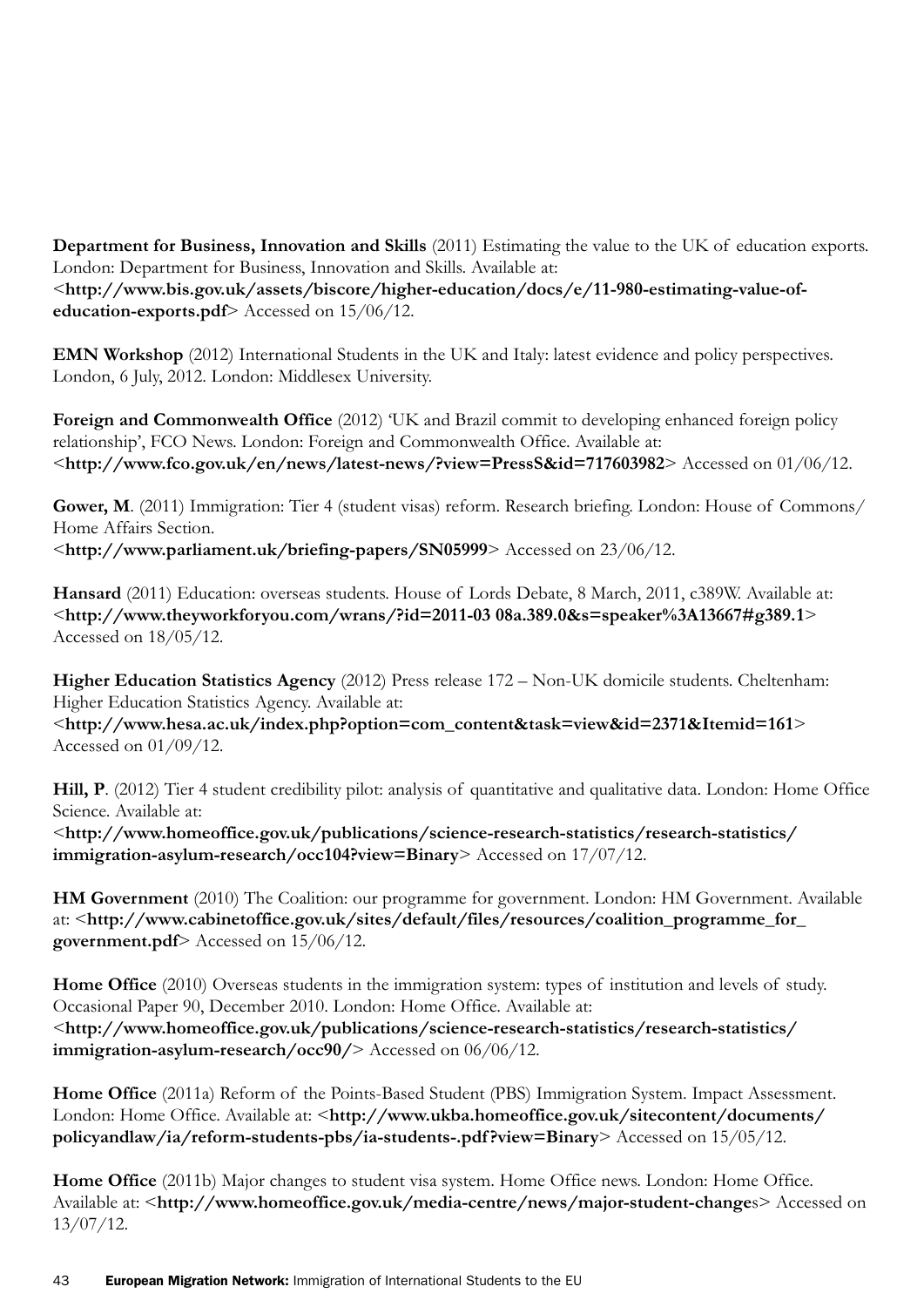**Home Office** (2011c) Immigration Statistics January – March 2012. Available here: **[http://www.homeoffice.gov.uk/publications/science-research-statistics/research-statistics/](http://www.homeoffice.gov.uk/publications/science-research-statistics/research-statistics/immigration-asylum-research/immigration-tabs-q1-2012/before) [immigration-asylum-research/immigration-tabs-q1-2012/before](http://www.homeoffice.gov.uk/publications/science-research-statistics/research-statistics/immigration-asylum-research/immigration-tabs-q1-2012/before)-entry-q1-2012-tabs**

**Ipsos-MORI** (2010) Index: Issues facing Britain. April 2010. Available at: <**<http://www.ipsos-mori.com/researchpublications/researcharchive/2595/April-Issues-Index.aspx>**> Accessed on 17/05/12.

**Ipsos-MORI** (2012) Index: Issues facing Britain. May 2012. Available at: <**[http://www.ipsos-mori.com/researchpublications/researcharchive/2967/EconomistIpsos-MORI-](http://www.ipsos-mori.com/researchpublications/researcharchive/2967/EconomistIpsos-MORI-May-2012-Issues-Index.aspx)[May-2012-Issues-Index.aspx](http://www.ipsos-mori.com/researchpublications/researcharchive/2967/EconomistIpsos-MORI-May-2012-Issues-Index.aspx)**> Accessed on 15/06/12.

**Migration Advisory Committee** (2012) Analysis of the Impacts of Migration. London: Migration Advisory Committee. Available at:

<**[http://www.ukba.homeoffice.gov.uk/sitecontent/documents/aboutus/workingwithus/mac/27](http://www.ukba.homeoffice.gov.uk/sitecontent/documents/aboutus/workingwithus/mac/27-analysis-migration/01-analysis-report/analysis) [analysis-migration/01-analysis-report/analysis](http://www.ukba.homeoffice.gov.uk/sitecontent/documents/aboutus/workingwithus/mac/27-analysis-migration/01-analysis-report/analysis)-of-the-impacts?view=Binary**> Accessed on 01/09/12.

**Mulley, S. and Sachrajda, A.** (2011) Student migration in the UK. London: IPPR. Available at: <**<http://www.ippr.org/images/media/files/publication/2011/05/student>%20migration%[20](20Feb2011_1824.pdf) [Feb2011\\_1824.pdf](20Feb2011_1824.pdf)**> Accessed on 02/05/12.

**National Audit Office** (2012) Immigration: The points-based system – student route. London: National Audit Office. Available at: <**<http://www.nao.org.uk>//publications/1012/[points\\_based\\_immigration.aspx?](points_based_immigration.aspx)alreadysearchfor=yes**> Accessed on 02/05/12.

**Office for National Statistics** (2011) International Passenger Survey estimates of long-term migration, May 2012. Available at:

<**<http://www.ons.gov.uk/ons/publications/re-reference-tables.html?edition=tcm%3A77-262229>**> Accessed on 01/09/2012.

**Pendry, E. Dowling, S. and Thorpe, K**. (2012) Managing migration through visa policy: United Kingdom National Report. London: Home Office. Available at: <**[http://emn.intrasoft-intl.com/Downloads/download.do;](http://emn.intrasoft-intl.com/Downloads/download.do)jsessionid=B4FEF3FB09953C1EACA6901A6 65A541D?fileID=3378**> Accessed on 01/09/12.

**Times Higher Education** (2010) 'What Motivates International Students', Times Higher Education, 30 September, 2010. Available at: <**<http://www.insidehighered.com/news/2010/09/30/foreign>**> Accessed on 15/06/12.

**UCAS** (2012) '30 June deadline: Data reported for applications considered on time for 30 June deadline'. Available at: <**[http://www.ucas.ac.uk/about\\_us/media\\_enquiries/media\\_releases/2012/20120709](http://www.ucas.ac.uk/about_us/media_enquiries/media_releases/2012/20120709)**> Accessed on 16/07/12.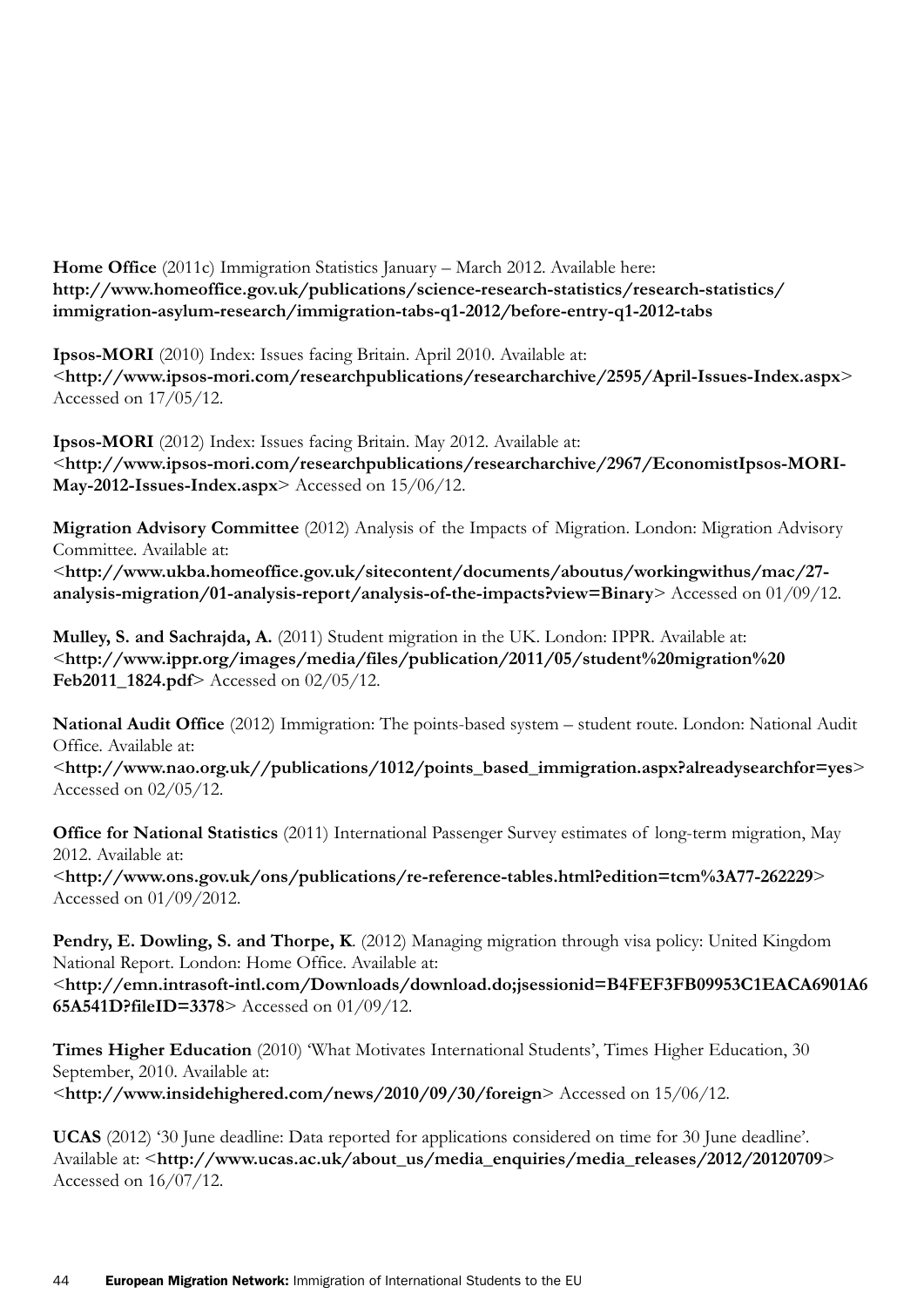**UK Border Agency** (2010a) The Student Immigration System: a consultation. London: Home Office. Available at: <**[http://www.ukba.homeoffice.gov.uk/sitecontent/documents/policyandlaw/consultations/students/](http://www.ukba.homeoffice.gov.uk/sitecontent/documents/policyandlaw/consultations/students/student-consultation.pdf?view=Binary) [student-consultation.pdf ?view=Binary](http://www.ukba.homeoffice.gov.uk/sitecontent/documents/policyandlaw/consultations/students/student-consultation.pdf?view=Binary)**> Accessed on 22/05/12.

**UK Border Agency** (2010b) Overseas students in the immigration system – types of institution and levels of study. December 2010. London: Home Office. Available at:

<**[http://www.ukba.homeoffice.gov.uk/sitecontent/documents/aboutus/reports/pbs-tier-4/overseas](http://www.ukba.homeoffice.gov.uk/sitecontent/documents/aboutus/reports/pbs-tier-4/overseas-students-report.pdf?view=Binary)[students-report.pdf ?view=Binary](http://www.ukba.homeoffice.gov.uk/sitecontent/documents/aboutus/reports/pbs-tier-4/overseas-students-report.pdf?view=Binary)**> Accessed on 15/06/12.

**UK Border Agency** (2010c) Points-based system Tier 1: An operational assessment. London: Home Office. Available at:

<**[http://www.ukba.homeoffice.gov.uk/sitecontent/documents/aboutus/statistics/pbs-tier-1/pbs](http://www.ukba.homeoffice.gov.uk/sitecontent/documents/aboutus/statistics/pbs-tier-1/pbs-tier-1.pdf?view=Binary)[tier-1.pdf ?view=Binary](http://www.ukba.homeoffice.gov.uk/sitecontent/documents/aboutus/statistics/pbs-tier-1/pbs-tier-1.pdf?view=Binary)**> Accessed on 15/06/12.

**UK Border Agency** (2011a) Points-based system Tier 4: attendance at privately funded colleges (including Annex: background information). March 2011. London: Home Office. Available at: <**[http://www.ukba.homeoffice.gov.uk/sitecontent/documents/aboutus/reports/privately-](http://www.ukba.homeoffice.gov.uk/sitecontent/documents/aboutus/reports/privately)fundedcolleges/**> Accessed on 15/06/12.

**UK Border Agency** (2011b) 'Highly Trusted Sponsorship for Tier 4 Sponsors – proposed criteria', UK Border Agency News, 18 July, 2011. London: Home Office. Available at: <**[http://www.ukba.homeoffice.gov.uk/](http://www.ukba.homeoffice.gov.uk/sitecontent/newsarticles/2011/july/28) [sitecontent/newsarticles/2011/july/28](http://www.ukba.homeoffice.gov.uk/sitecontent/newsarticles/2011/july/28)-hts-proposed-criteria**> Accessed on 15/06/12.

**UK Border Agency** (2012a) New interviews for students. London: Home Office. Available at: <**[http://www.ukba.homeoffice.gov.uk/sitecontent/newsarticles/2012/july/18-](http://www.ukba.homeoffice.gov.uk/sitecontent/newsarticles/2012/july/18)student-interviews**> Accessed on 10/07/12.

**Universities UK** (2009) The impact of universities on the UK economy – 4th Report. London: UUK. Available at: <**<http://www.universitiesuk.ac.uk/Publications/Documents/EconomicImpact4Full.pdf>**> Accessed on 15/06/12.

**Universities UK** (2012) Survey of tuition fees for international students 2012–2013. London: UUK. Available at: <**[http://www.universitiesuk.ac.uk/PolicyAndResearch/PolicyAreas/Data-Analysis/International](http://www.universitiesuk.ac.uk/PolicyAndResearch/PolicyAreas/Data-Analysis/International-student-tuition-fees/Pages/Survey-Results-2012-2013.aspx)[student-tuition-fees/Pages/Survey-Results-2012-2013.aspx](http://www.universitiesuk.ac.uk/PolicyAndResearch/PolicyAreas/Data-Analysis/International-student-tuition-fees/Pages/Survey-Results-2012-2013.aspx)**> Accessed on 23/07/12.

**Wiese, J. L. and Thorpe, K**. (2011) Temporary and Circular Migration: Empirical Evidence, Current Policy Practice and Future Options in EU Member States. London: Home Office.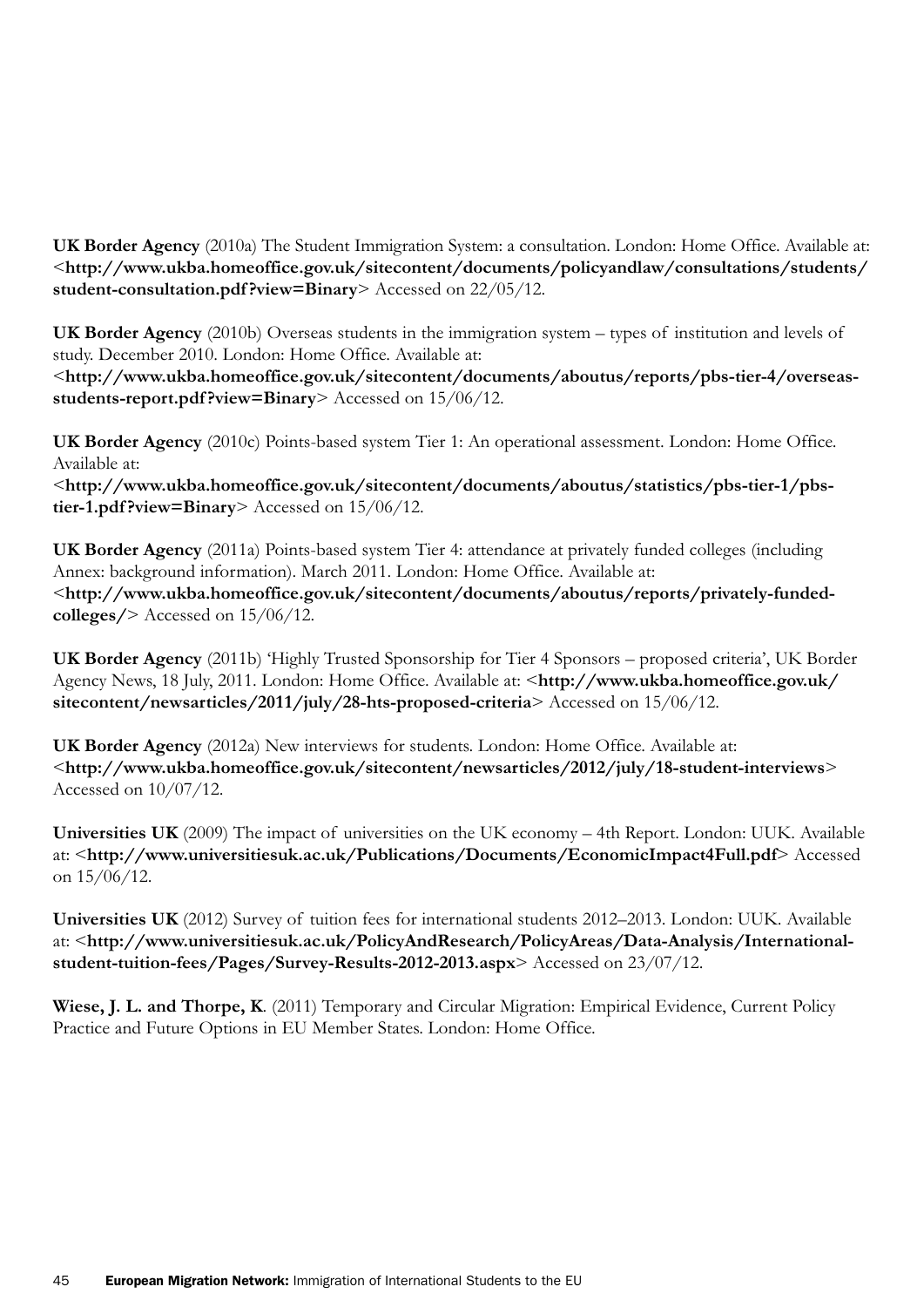# Appendices

| А. | Policy and operational partners                                                    |
|----|------------------------------------------------------------------------------------|
| В. | Public education funding sources and bodies                                        |
| C. | Education accreditation bodies by type of institution                              |
| D. | List of courses available at further and higher education institutions             |
| Е. | Categories of people eligible for 'home fees'                                      |
| E. | Details on criteria to become a Highly Trusted Sponsor                             |
| G. | Details of where pre-sessional courses do not have to meet Tier 4 acceptable level |
| Н. | Tiers eligible to switch in-country to Tier 4                                      |
| Ι. | Information available to international students pre-arrival                        |
| J. | Other marketing activities run by the British Council                              |
| К. | Funding schemes for non-European Economic Area students studying in the UK         |
| L. | Details on Erasmus Mundus Actions for international students                       |
|    |                                                                                    |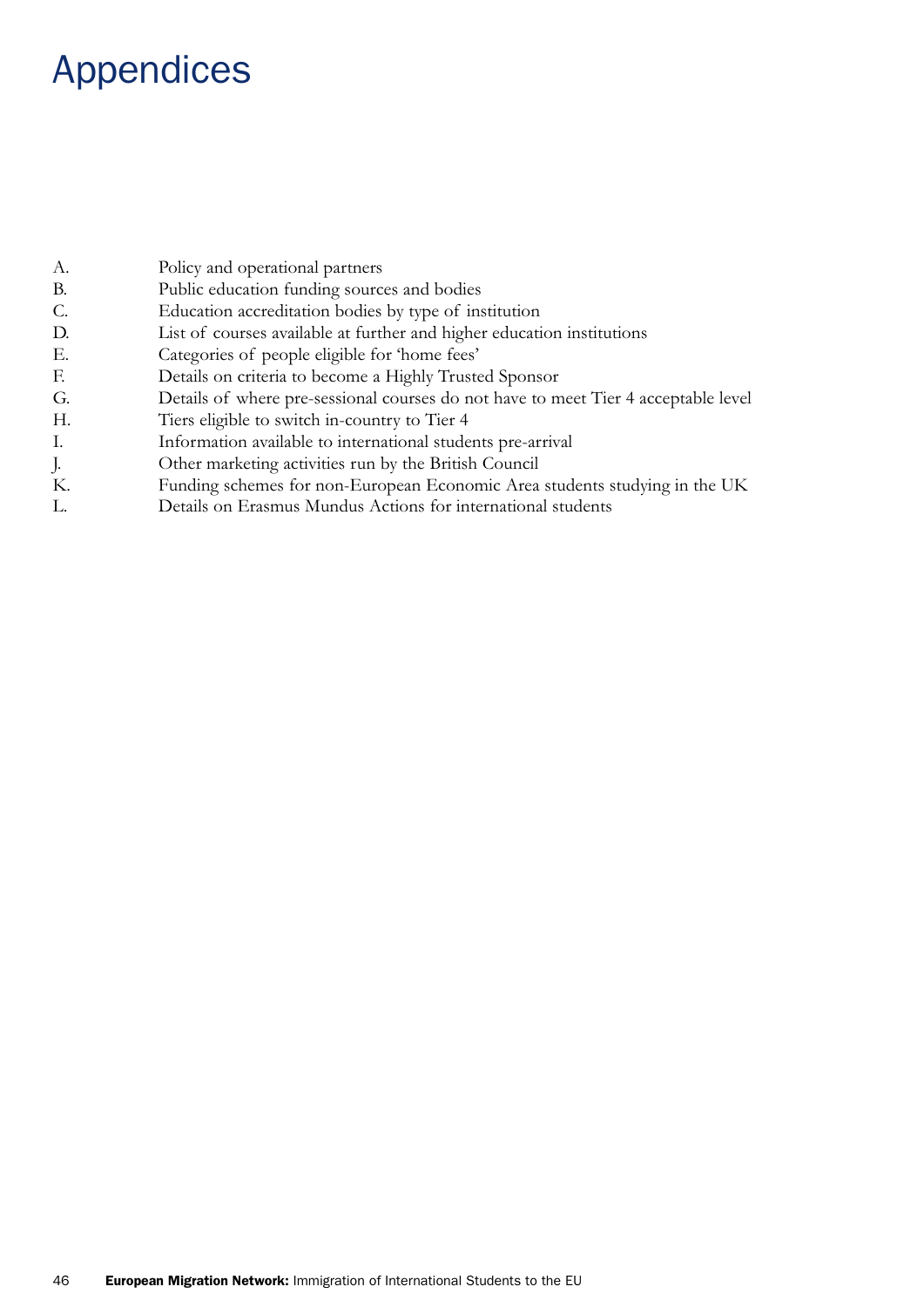# Appendix A: Policy and operational partners

The following table outlines the main actors and institutional bodies and their roles in developing or contributing to student immigration policy.

| Department/<br>organisation                                                         | <b>Functions in students immigration policy</b>                                                                                                                                                                                                                                                                                                                                                                                                                                                                                                                                                                                                                                                                                                                                                                                                                                                                                                                                                                                                                                                                                                                                                                                                                                                                        |
|-------------------------------------------------------------------------------------|------------------------------------------------------------------------------------------------------------------------------------------------------------------------------------------------------------------------------------------------------------------------------------------------------------------------------------------------------------------------------------------------------------------------------------------------------------------------------------------------------------------------------------------------------------------------------------------------------------------------------------------------------------------------------------------------------------------------------------------------------------------------------------------------------------------------------------------------------------------------------------------------------------------------------------------------------------------------------------------------------------------------------------------------------------------------------------------------------------------------------------------------------------------------------------------------------------------------------------------------------------------------------------------------------------------------|
| <b>Home Office</b>                                                                  | - Lead department in developing immigration and asylum policy.<br>- Under the leadership of the Secretary of State for the Home Department (Home Secretary) who<br>is supported by a Minister of State who has specific responsibility for borders and immigration<br>(Immigration Minister).                                                                                                                                                                                                                                                                                                                                                                                                                                                                                                                                                                                                                                                                                                                                                                                                                                                                                                                                                                                                                          |
| <b>UK Border</b><br><b>Agency (UKBA)</b>                                            | - Agency of the Home Office responsible for protecting the UK border, including: maintaining controls<br>at ports of entry; preventing illegal entry and other abuses of immigration control; and securing<br>compliance within the conditions imposed on individuals, including their departure.<br>Administers all tiers of the Points-Based System.                                                                                                                                                                                                                                                                                                                                                                                                                                                                                                                                                                                                                                                                                                                                                                                                                                                                                                                                                                 |
| <b>Department</b><br>for Business,<br><b>Innovation and</b><br><b>Skills (BIS)</b>  | - Responsible for the development of further and higher education policies in the UK, including<br>international education policy and initiatives.<br>- BIS maintains the official list of all Recognised Bodies and Listed Bodies, oversees accreditation of<br>higher education institutions, and oversees various international education funding schemes, such as<br>the Fulbright scheme.<br>- Provides the secretariat for the International Education Advisory Forum (IEAF), which enables a<br>disciplined, structured and strategic approach to the UK's international education strategy and<br>enhanced strategic relationship with key partners, such as the British Council. The Forum is chaired<br>by David Willetts (BIS Minister for Universities and Science). Permanent members of IEAF include<br>BIS, the Foreign and Commonwealth Office, the Department for Education, UK Trade International,<br>Department for International Development, devolved administrations, the British Council, Universities<br>UK, the International Unit, Association of Colleges, the Quality Assurance Agency, Research Councils<br>UK. Others, stakeholders such as the Home Office/UK Border Agency, can be copied in to papers and<br>invited to attend for discussion of areas of specific interest to them. |
| <b>Foreign and</b><br><b>Commonwealth</b><br>Office (FCO)                           | - FCO runs and awards the prestigious Chevening scholarships.<br>- FCO is also involved in administering other scholarships, such as the Marshall programme and the<br>Commonwealth scholarship in conjunction with other countries and organisations.                                                                                                                                                                                                                                                                                                                                                                                                                                                                                                                                                                                                                                                                                                                                                                                                                                                                                                                                                                                                                                                                 |
| <b>Joint Education</b><br><b>Taskforce (JET)</b>                                    | - Comprises senior figures and representative bodies from both the further and higher education<br>sectors, including the UK Border Agency, the Home Office and the UK Council for International<br>Student Affairs.                                                                                                                                                                                                                                                                                                                                                                                                                                                                                                                                                                                                                                                                                                                                                                                                                                                                                                                                                                                                                                                                                                   |
| <b>Migration</b><br><b>Advisory</b><br><b>Committee</b><br>(MAC)                    | - Advises the Government on migration issues from an economic perspective. The Government<br>sets questions on specific aspects of migration for the MAC to investigate, and it reports with its<br>recommendations accordingly.<br>- MAC is a non-statutory, non-time limited, non-departmental public body sponsored by the UK Border<br>Agency, made up of a chair and four independent economists.<br>- Meets at least quarterly and regularly consults with corporate partners and employers to gather<br>evidence.                                                                                                                                                                                                                                                                                                                                                                                                                                                                                                                                                                                                                                                                                                                                                                                               |
| <b>UK Council for</b><br><b>International</b><br><b>Student Affairs</b><br>(UKCISA) | - UKCISA is the UK's national advisory body of international student relations. This includes<br>advising and training its members and students, and monitoring and consulting with government on<br>international education.<br>- Aims to increase support for international education and raise awareness of its values and benefits;<br>promotes opportunities for greater student mobility; encourages best practice and institutional<br>support throughout the education sector. <sup>48</sup>                                                                                                                                                                                                                                                                                                                                                                                                                                                                                                                                                                                                                                                                                                                                                                                                                   |
| <b>British Council</b><br>(BC)                                                      | - UK's international cultural relations body. The BC is regulated as a charity and is a non-departmental<br>public body funded by the Foreign and Commonwealth Office, as well as by commercial businesses,<br>but has day-to-day operational independence.<br>- Aims to promote international education and cultural opportunities. Runs initiatives to promote UK<br>education.<br>- Has the current contract for delivery in the UK of EU schools and higher education mobility<br>programmes, and to act as the national contact point for Tempus and Erasmus Mundus programmes.                                                                                                                                                                                                                                                                                                                                                                                                                                                                                                                                                                                                                                                                                                                                   |

48 <http://www.ukcisa.org.uk/about/index.php>.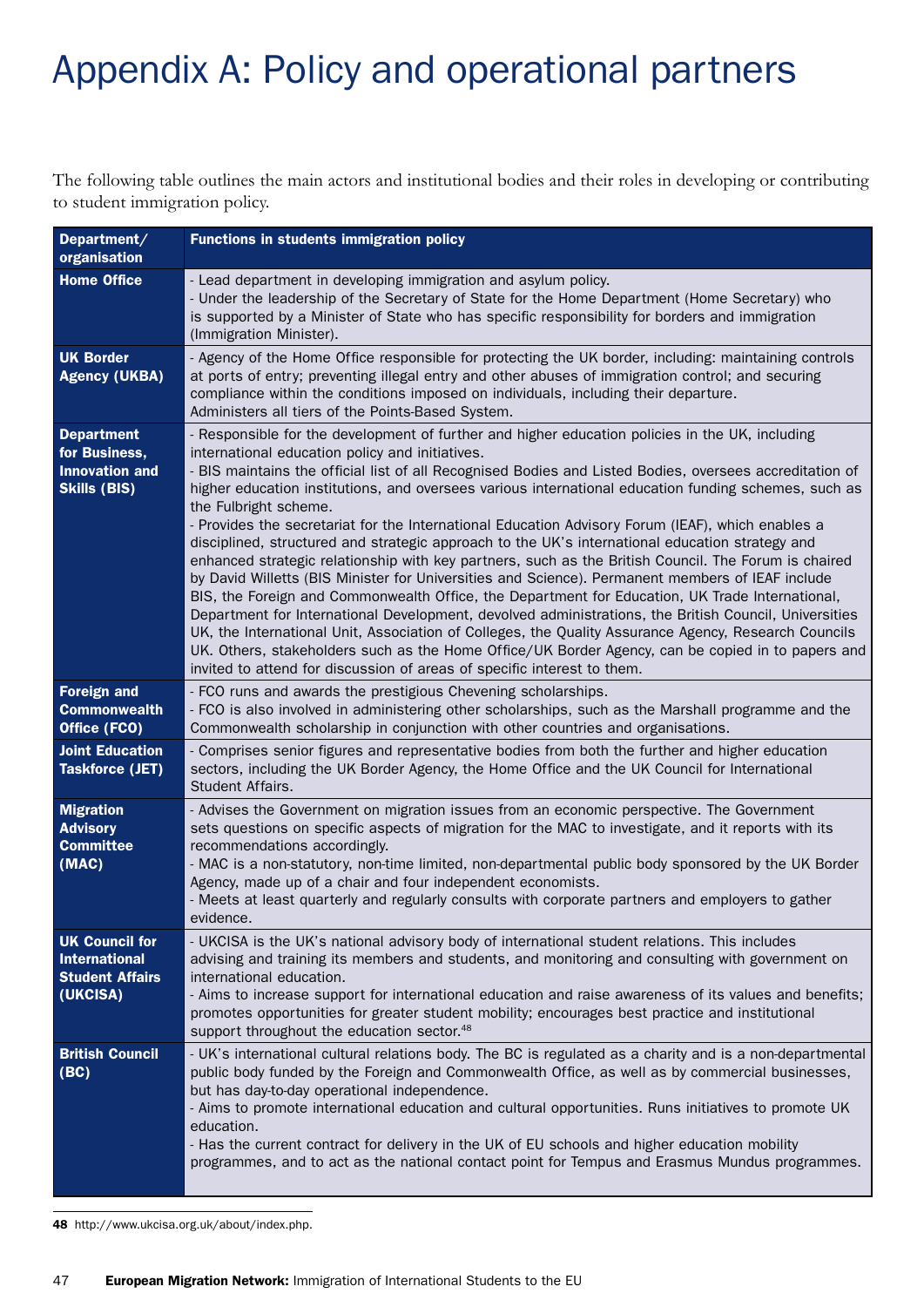Other departments that contribute to further development or are consulted on proposed changes to student immigration policy include:

- the Department for Education (responsible for education and children's services);
- the Department for International Development;
- the Department of Health;
- HM Treasury;
- the Department for Communities and Local Government;
- • the Department for Work and Pensions; and
- the devolved administrations.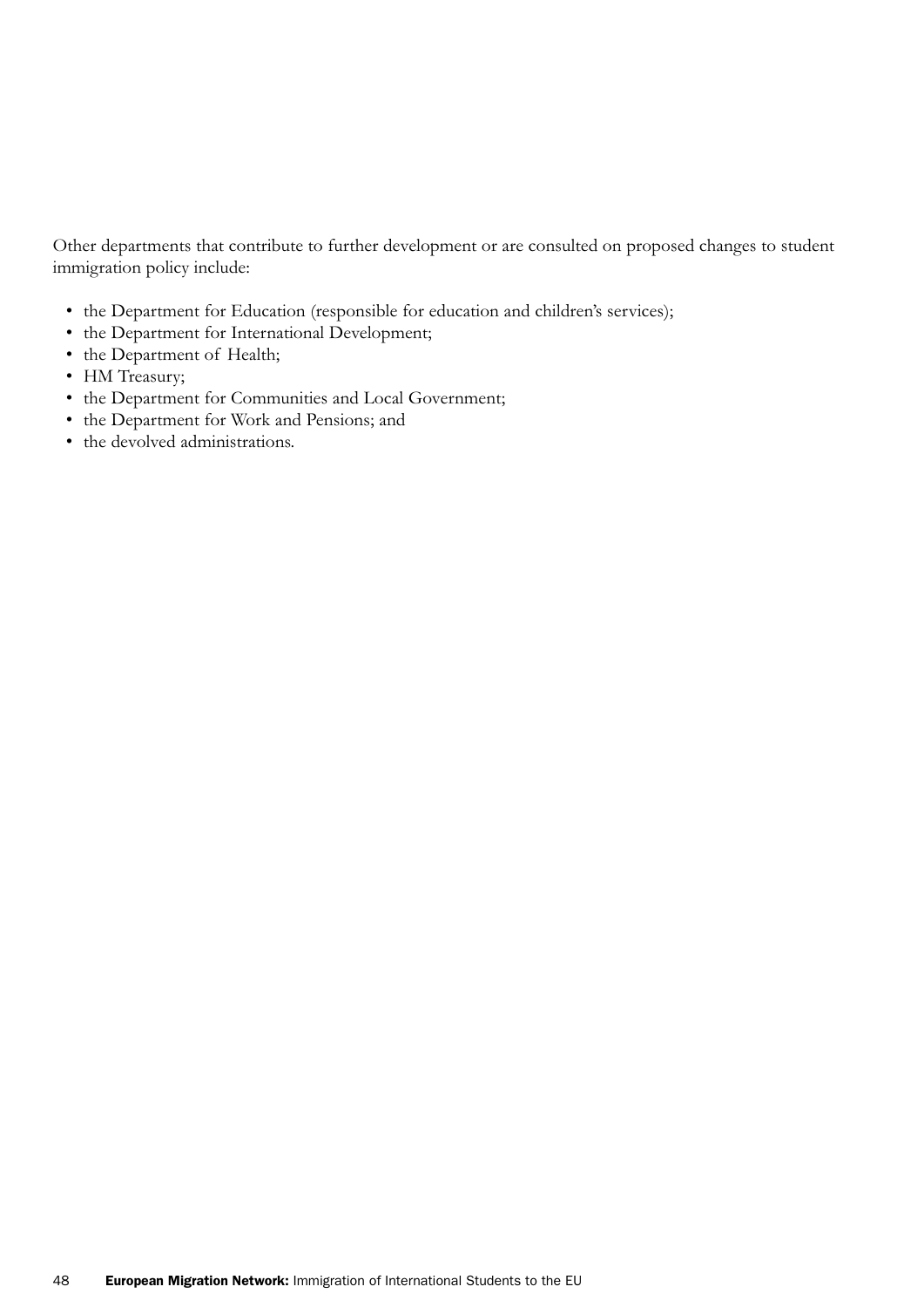# Appendix B: Public education funding sources and bodies

| <b>Funding</b><br><b>Source</b>                        | Non-departmental public body                                        |
|--------------------------------------------------------|---------------------------------------------------------------------|
| Department<br>for Business<br>Innovation<br>and Skills | Higher Education Funding Council for England (HEFC)                 |
| <b>Northern</b><br>Ireland<br>Executive                | Department for Employment and Learning for Northern Ireland (DELNI) |
| Scottish<br>Government                                 | Scottish Further and Higher Education Funding Council (SFC)         |
| Welsh<br>Assembly<br>Government                        | Higher Education Funding Council for Wales (HEFCW)                  |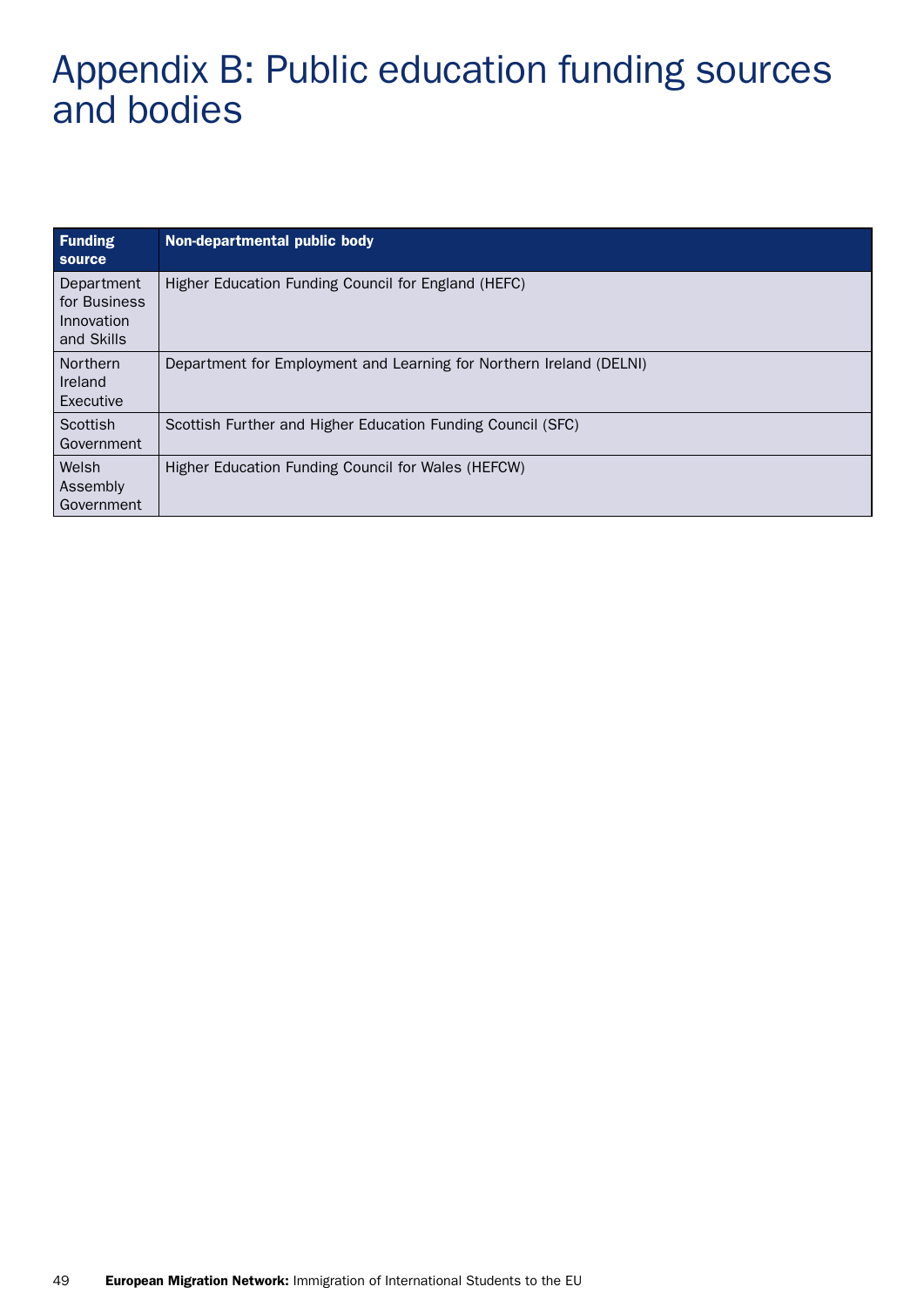# Appendix C: Education accreditation bodies by type of institution

| Type of<br><b>institution</b>                               | <b>Accreditation body</b>                                                                                                                                                                                                                           |
|-------------------------------------------------------------|-----------------------------------------------------------------------------------------------------------------------------------------------------------------------------------------------------------------------------------------------------|
| Higher<br>education<br>institutions                         | Quality Assurance Agency (QAA)                                                                                                                                                                                                                      |
| Pre-sessional                                               | QAA                                                                                                                                                                                                                                                 |
| Privately<br>I funded<br>l further<br>education<br>colleges | Independent Schools Inspectorate (England and Wales); Bridge Schools Inspectorate (for colleges<br>with clear religious purpose in England and Wales); Education Scotland (Scotland); The Education and<br>Training Inspectorate (Northern Ireland) |
| English<br>language<br>colleges                             | Independent Schools Inspectorate (England and Wales); Accreditation Unit (British Council); Education<br>Scotland (Scotland); The Education and Training Inspectorate (Northern Ireland)                                                            |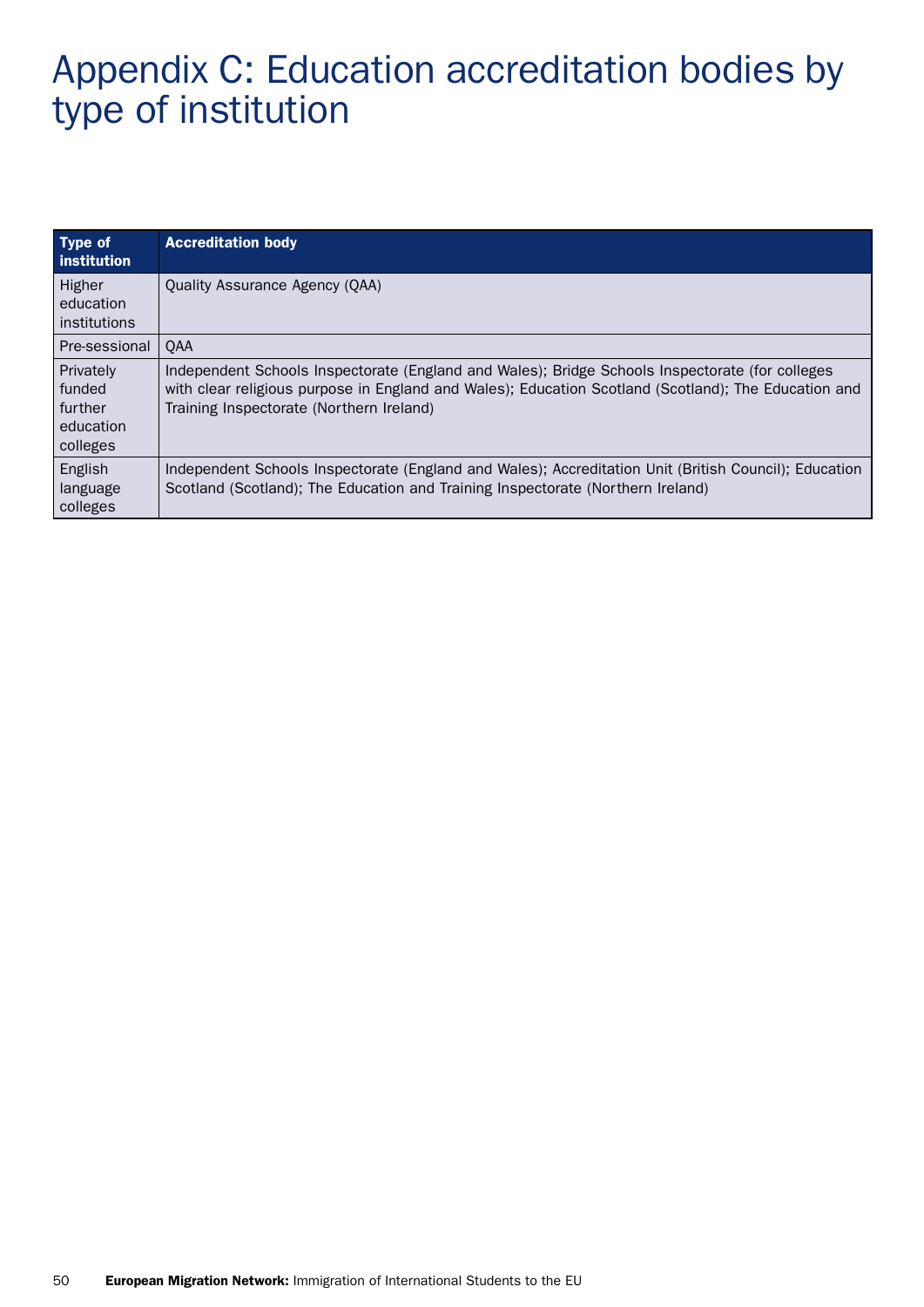# Appendix D: List of courses available at further and higher education institutions

| <b>Course</b>                                       | <b>Summary</b>                                                                                                                                                                                                                                                                                                                                                                                                                                                                                            | <b>Qualification</b>                                                                                        | <b>Average duration</b><br>(full-time)    | <b>ISCED level</b> | <b>NQF</b>     |
|-----------------------------------------------------|-----------------------------------------------------------------------------------------------------------------------------------------------------------------------------------------------------------------------------------------------------------------------------------------------------------------------------------------------------------------------------------------------------------------------------------------------------------------------------------------------------------|-------------------------------------------------------------------------------------------------------------|-------------------------------------------|--------------------|----------------|
| Undergraduate                                       | Any subject                                                                                                                                                                                                                                                                                                                                                                                                                                                                                               | <b>Bachelor of Arts</b><br>(BA) or Bachelor<br>of Science (BSc)<br>or Bachelor of<br><b>Education (BEd</b>  | Three years; in<br>Scotland four<br>years | 5A medium          | 6              |
| Master degree<br>(taught or<br>research)            | Any subject                                                                                                                                                                                                                                                                                                                                                                                                                                                                                               | Master of Arts<br>(MA) or Master<br>of Science<br>(MSc) or Master<br>of Business<br>Administration<br>(MBA) | One to two years                          | 5A long            | $\overline{7}$ |
| <b>Higher National</b><br>Certificate<br>(HNC)      | Roughly equivalent to one<br>half-year of university and a<br>Certificate of Higher Education<br>but being slightly less than<br>that of a Higher National<br>Diploma (HND) and one below<br>that of a bachelor's degree                                                                                                                                                                                                                                                                                  | <b>HNC</b>                                                                                                  | One year                                  | 5B short           | 5              |
| Certificate<br>of Higher<br>Education (Cert.<br>HE) | Various disciplines; an<br>independent, tertiary award                                                                                                                                                                                                                                                                                                                                                                                                                                                    | Cert. HE                                                                                                    | One year                                  |                    | $\overline{4}$ |
| <b>Higher National</b><br>Diploma (HND)             | This qualification can be used<br>to gain entry into the UK and<br>is considered as the second<br>year in a three-year university<br>undergraduate degree.                                                                                                                                                                                                                                                                                                                                                | <b>HND</b>                                                                                                  | Two years                                 | 5B short           | 5              |
| National<br>Vocational<br>Qualifications<br>(NVQs)  | These are work-based<br>awards. To achieve an NVQ,<br>candidates must prove that<br>they have the 'competence'<br>to carry out their job to the<br>required standard. There are<br>five levels of NVQ ranging<br>from level 1, which focuses on<br>basic work activities, to level<br>5 for senior management. A<br>sub-degree NVQ is classified<br>from level 4. An NVQ level 4 is<br>roughly equivalent to a BTEC<br><b>Higher National Certificate</b><br>(HNC) or a Higher National<br>Diploma (HND). | NVQ levels 4-5                                                                                              | 9-18 months                               | 5B                 | 5              |
| Foundation<br>Degree                                | Combines academic and work-<br>based learning.                                                                                                                                                                                                                                                                                                                                                                                                                                                            | <b>Foundation Degree</b><br>in Arts (FdA) or<br>Science (FdSc)                                              | Two years                                 | 5B short           | 5              |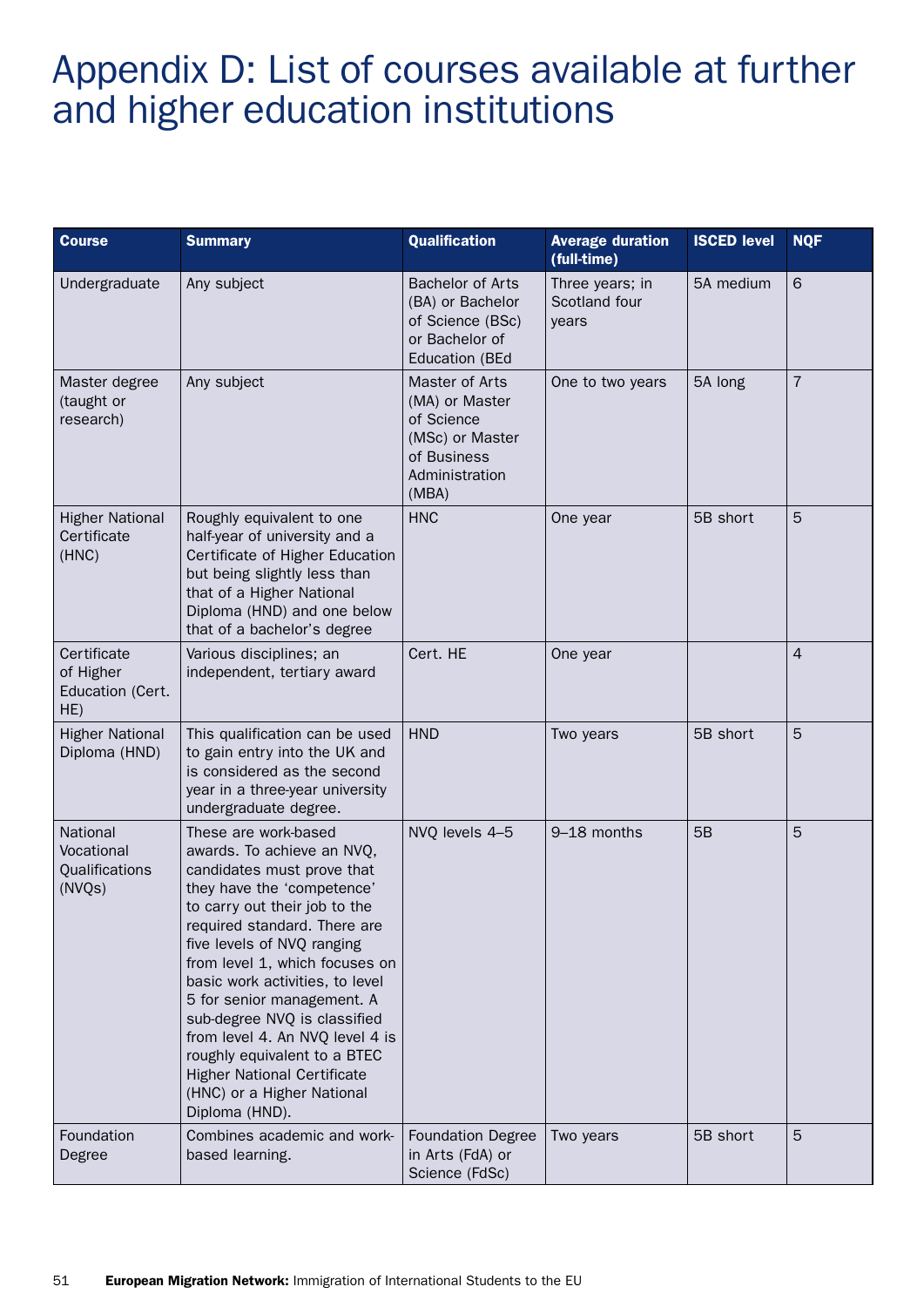| <b>Course</b>                                       | <b>Summary</b>                                                                                                      | <b>Qualification</b>                                                                  | <b>Average duration</b><br>(full-time) | <b>ISCED level</b> | <b>NQF</b>     |
|-----------------------------------------------------|---------------------------------------------------------------------------------------------------------------------|---------------------------------------------------------------------------------------|----------------------------------------|--------------------|----------------|
| Higher<br>Education<br>Diploma                      | Includes nurse training. More<br>academic equivalent of a<br><b>Higher National Diploma</b>                         | <b>HE Diploma</b>                                                                     | Two to three years                     | 5B medium          | 5              |
| Professional<br>postgraduate on<br>the job training | Professional qualifications<br>in, for example, accountancy,<br>law, and professions allied to<br>medicine          | Various                                                                               | One to three years                     | 5A long            | $\overline{7}$ |
| Postgraduate<br>diplomas and<br>certificates        | For example, Postgraduate<br>Certificate in Education<br>(PGCE), a common route into<br>teaching for degree holders | Various                                                                               | One year                               | 5A long            | $\overline{7}$ |
| Doctorate                                           | Any subject                                                                                                         | Doctor of<br>Philosophy (PhD,<br>DPhil)                                               | Three+ years                           | 6                  | 8              |
| First<br>professional<br>degree                     | Specific subjects such<br>as: dentistry, medicine,<br>engineering, and veterinary<br>medicine.                      | Various, for<br>example, Bachelor<br>of Medicine<br>(MB), Bachelor of<br>Science (BS) | Four+ years                            | $\overline{7}$     | $\overline{7}$ |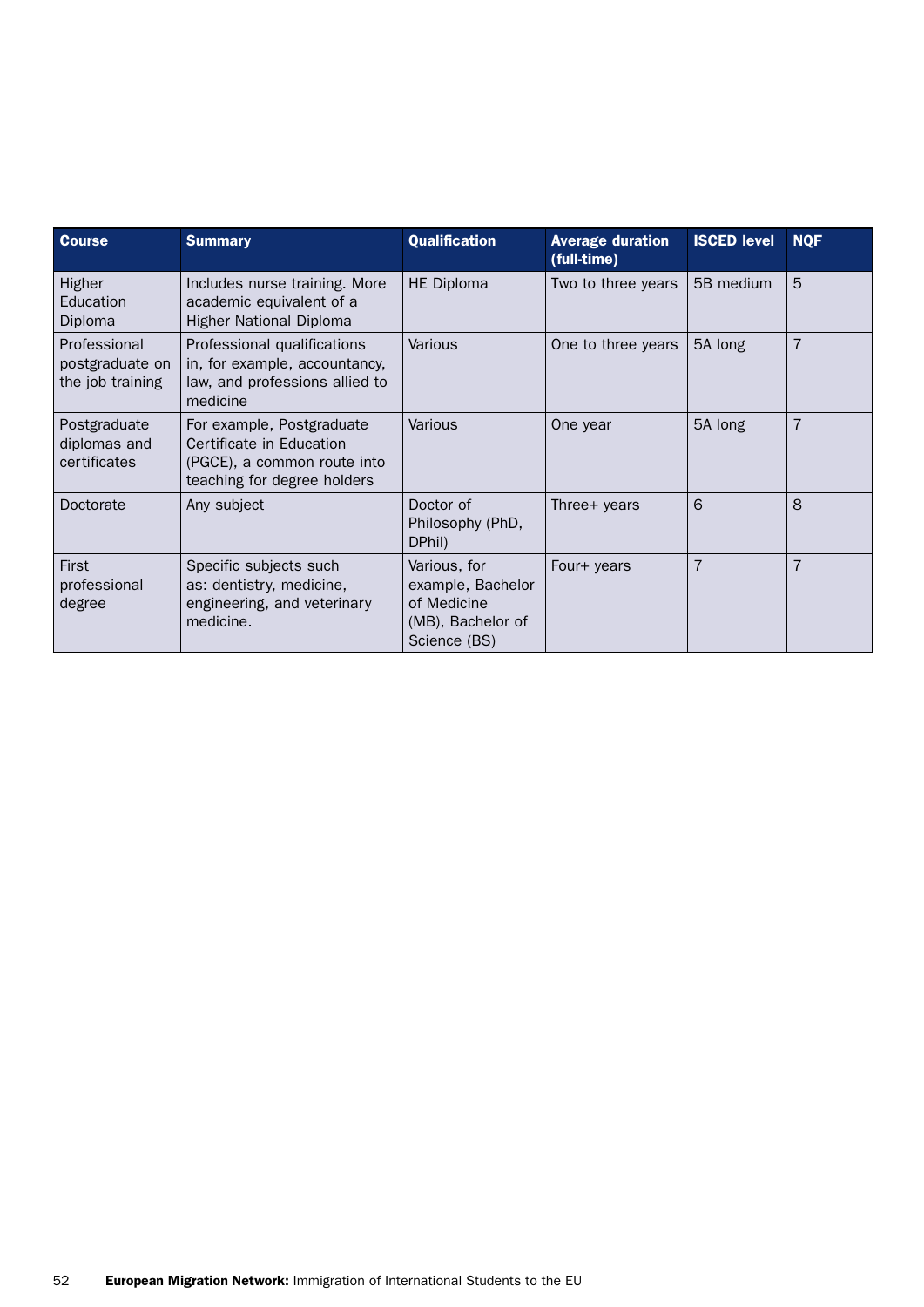## Appendix E: Categories of people eligible for 'home fees'

- 1.) Those who are 'settled' in the UK and meet the main residence requirement.
- 2.) Those who are 'settled' in the UK and have exercised a 'right of residence' in the European Economic Area (EEA) and/or Switzerland.
- 3.) EU nationals and their family members.
- 4.) EU nationals in the UK.
- 5.) EU nationals/family members with the right of permanent residence in the UK.
- 6.) EEA/Swiss workers and family members.
- 7.) Child of a Swiss national.
- 8.) Child of a Turkish worker.
- 9.) Refugees, their spouses/civil partners, and children.

10.)

a) (for study in England) those not granted refugee status but allowed to remain in the UK with humanitarian protection and their family;

b.) (for study in Northern Ireland) those not granted refugee status but allowed to remain in the UK with limited leave, and their family members;

c.) (for study in Wales) those not granted refugee status but allowed to remain in the UK, and their family.<sup>49</sup>

49 For specific details on each category, see: [http://www.ukcisa.org.uk/student/info\\_sheets/tuition\\_fees\\_ewni.php](http://www.ukcisa.org.uk/student/info_sheets/tuition_fees_ewni.php)#home\_overseas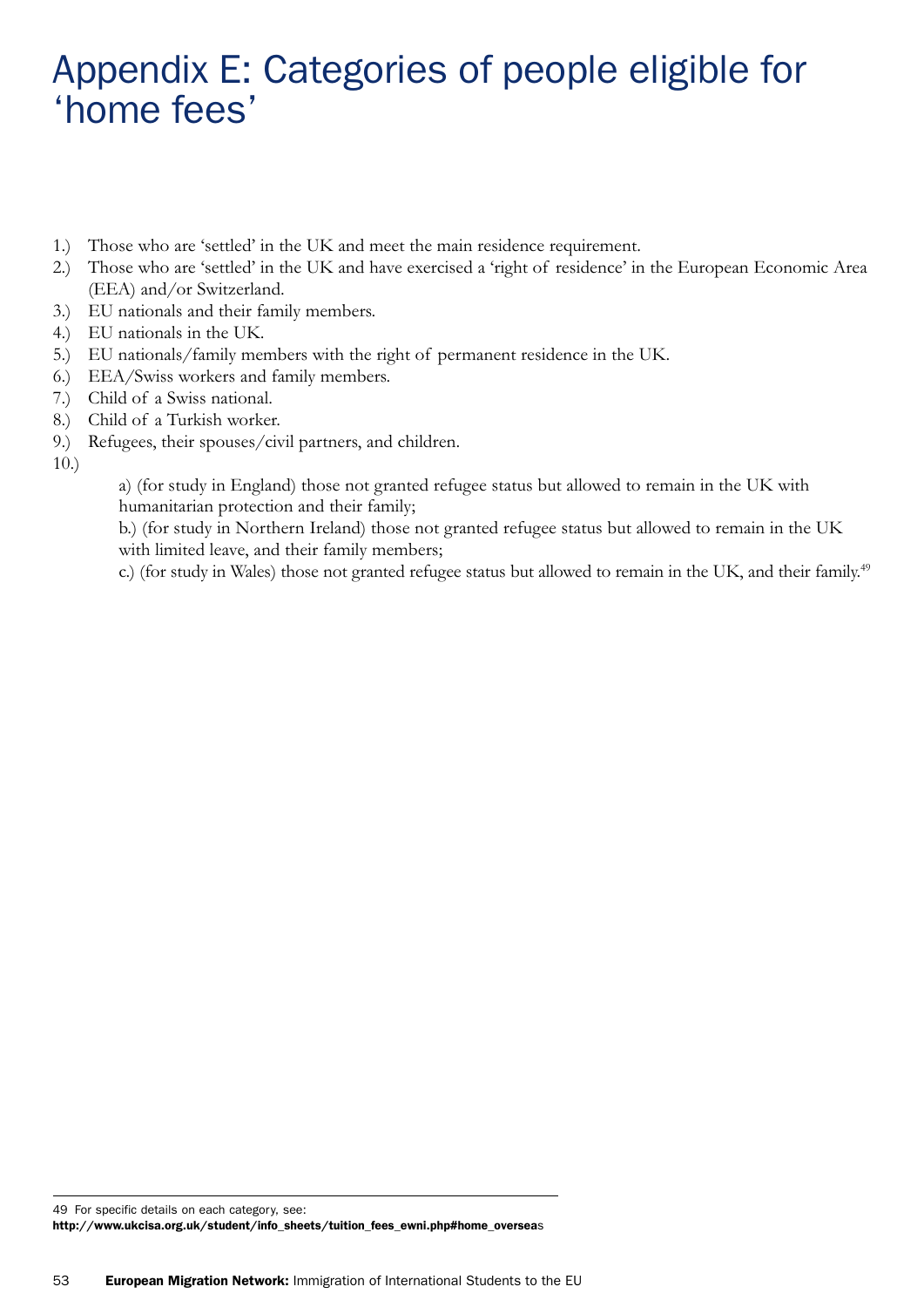# Appendix F: Details on criteria to become a Highly Trusted Sponsor

To achieve Highly Trusted Sponsor (HTS) status, the sponsor must meet all the mandatory requirements set out below.

| <b>Minimum</b><br>qualifying<br>period                 | 12 months, with the last 6 months as an A-rated sponsor |
|--------------------------------------------------------|---------------------------------------------------------|
| <b>Minimum</b><br>period with<br>no civil<br>penalties | 3 years                                                 |
| Refusal rate                                           | Less than 20 per cent                                   |
| Enrolment<br>rate                                      | More than 90 per cent                                   |
| Course<br>completion<br>rate                           | More than 85 per cent                                   |
| Declaration<br>of<br>progression                       | 100 per cent                                            |
| No serious<br>concerns                                 | (Linked to the new visiting officer report)             |

The education provider is then assessed against the core measurable requirements with points deducted according to a sliding scale. The maximum a sponsor can achieve on these measures is 100 points, with a minimum requirement of 70 points to achieve HTS status. The core measurable requirements are detailed in the table below.

| <b>Refusal rate</b> | Less than 5 per cent  | $-o$  |
|---------------------|-----------------------|-------|
|                     | 5-10 per cent         | $-5$  |
|                     | $10-15$ per cent      | $-10$ |
|                     | More than 15 per cent | $-20$ |
| <b>Enrolment</b>    | More than 98 per cent | $-0$  |
| rate                | 96-98 per cent        | $-5$  |
|                     | 93-96 per cent        | $-10$ |
|                     | Less than 93 per cent | $-15$ |
| <b>Course</b>       | More than 98 per cent | $-o$  |
| completion          | 95-98 per cent        | $-5$  |
| rate                | 90-95 per cent        | $-10$ |
|                     | Less than 90 per cent | $-15$ |

For example, a sponsor meets all the mandatory requirements and has an 18 per cent refusal rate, a 94 per cent enrolment rate and a 92 per cent course completion rate. They are deducted 20 points for the refusal rate, 10 points for the enrolment rate and a further 10 for the course completion rate, losing 40 points in total. This leaves a score of 60 points so their application is refused (UK Border Agency, 2011b).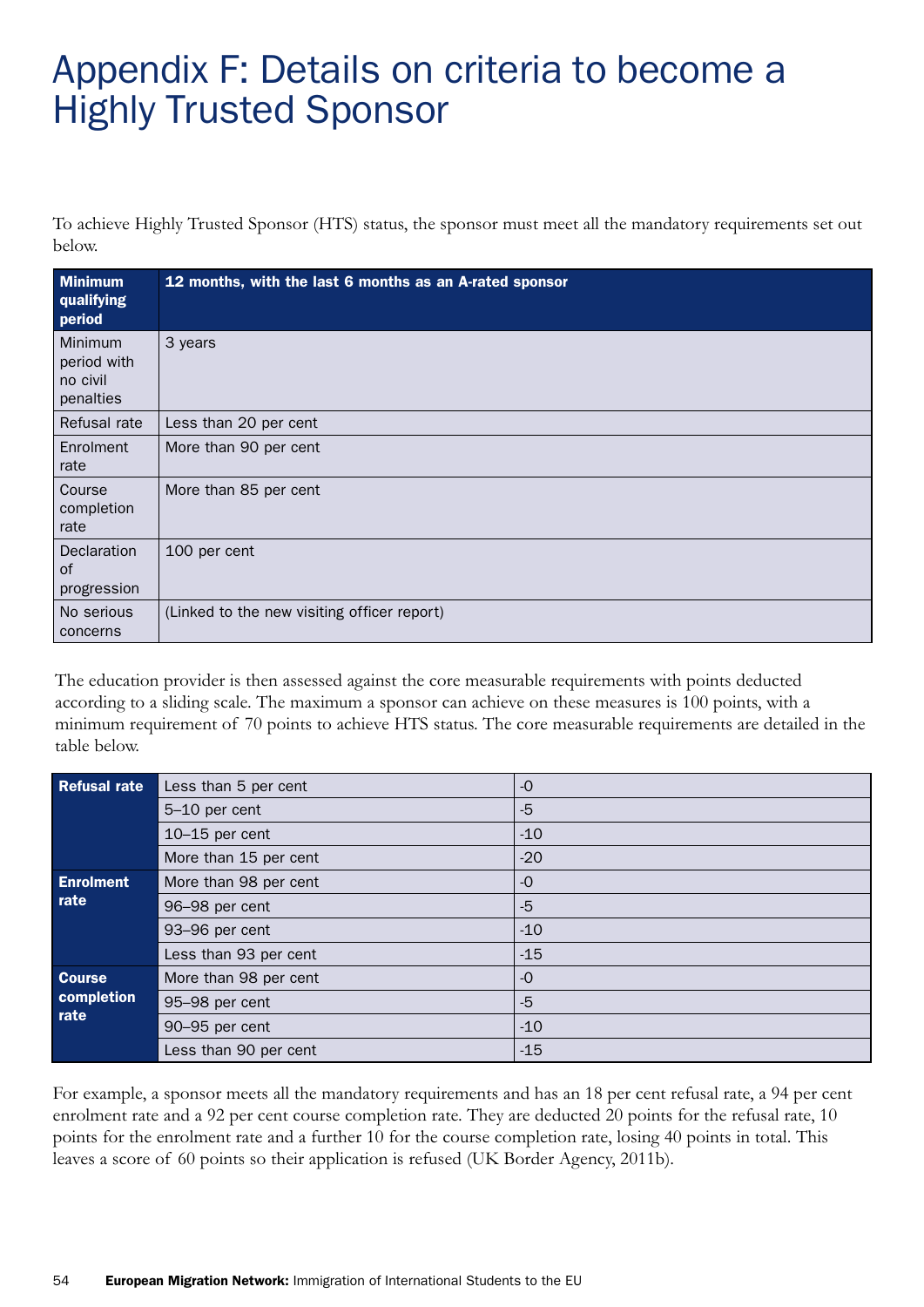### Appendix G: Details of where pre-sessional courses do not have to meet Tier 4 acceptable level

### PRE-SESSIONAL (PS) COURSES DO NOT HAVE TO MEET TIER 4 (T4) ACCEPTABLE LEVEL IN THE FOLLOWING INSTANCES:

- a PS course at an independent school, which may include some academic study as well as English language, to prepare the student for a main full-time course at National Qualifications Framework (NQF) level 3/ International Standard Classification of Education (ISCED) level 3A or above; or
- a PS English language course that the student completes immediately before taking up an unconditional offer of a full-time course at NQF level 6/ISCED 5 or above, and that is covered with the main course of study under a single Confirmation of Acceptance for Study (CAS) issued by the same T4 sponsor; or
- a PS English language course that will allow the student to undertake a full-time course at NQF level 6/ ISCED 5 or above. The student must have the same T4 sponsor for both courses, and that sponsor must have already given them a CAS for the PS course and a conditional offer for the main course.

If the student then successfully completes their PS course, they can apply in-country for further leave to remain for their main study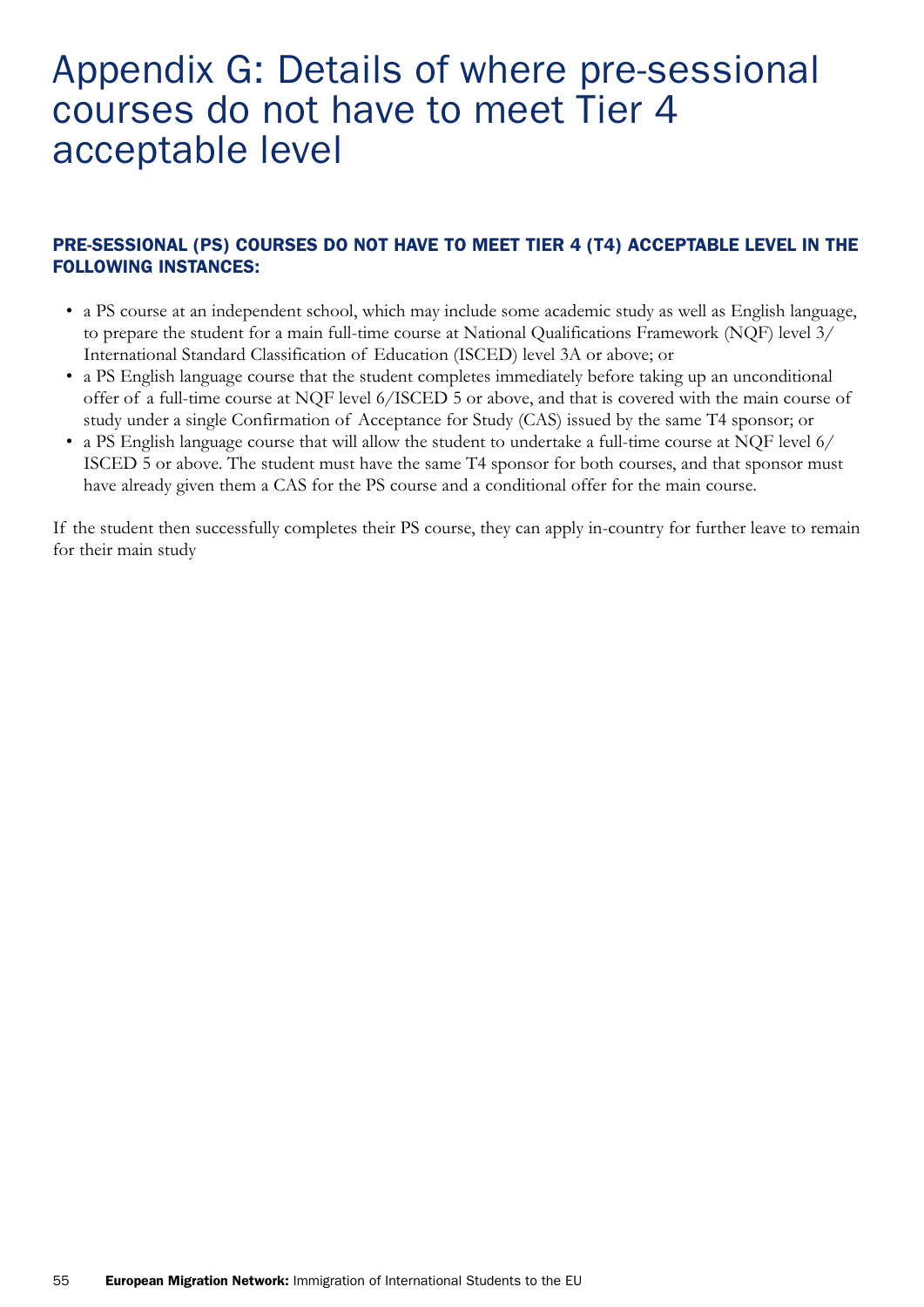# Appendix H: Tiers eligible to switch in-country to Tier 4

An applicant can switch into Tier 4 (general) without leaving the UK if they have, or were last given, permission to stay in one of the following categories:

- Tier 1 (post-study work);
- Tier 2 (general);
- Tier 2 (intra-company transfer);
- Tier 2 (minister of religion);
- Tier 4 (child);
- prospective student;
- student (under the rules in place before 31 March, 2009);
- • student re-sitting an examination;
- student nurse;
- student writing up a thesis;
- • student union sabbatical officer;
- work permit holder;
- postgraduate doctor or dentist;
- person on the Science and Engineering Graduates Scheme;
- person on the International Graduates Scheme;
- person on the Fresh Talent: Working in Scotland Scheme.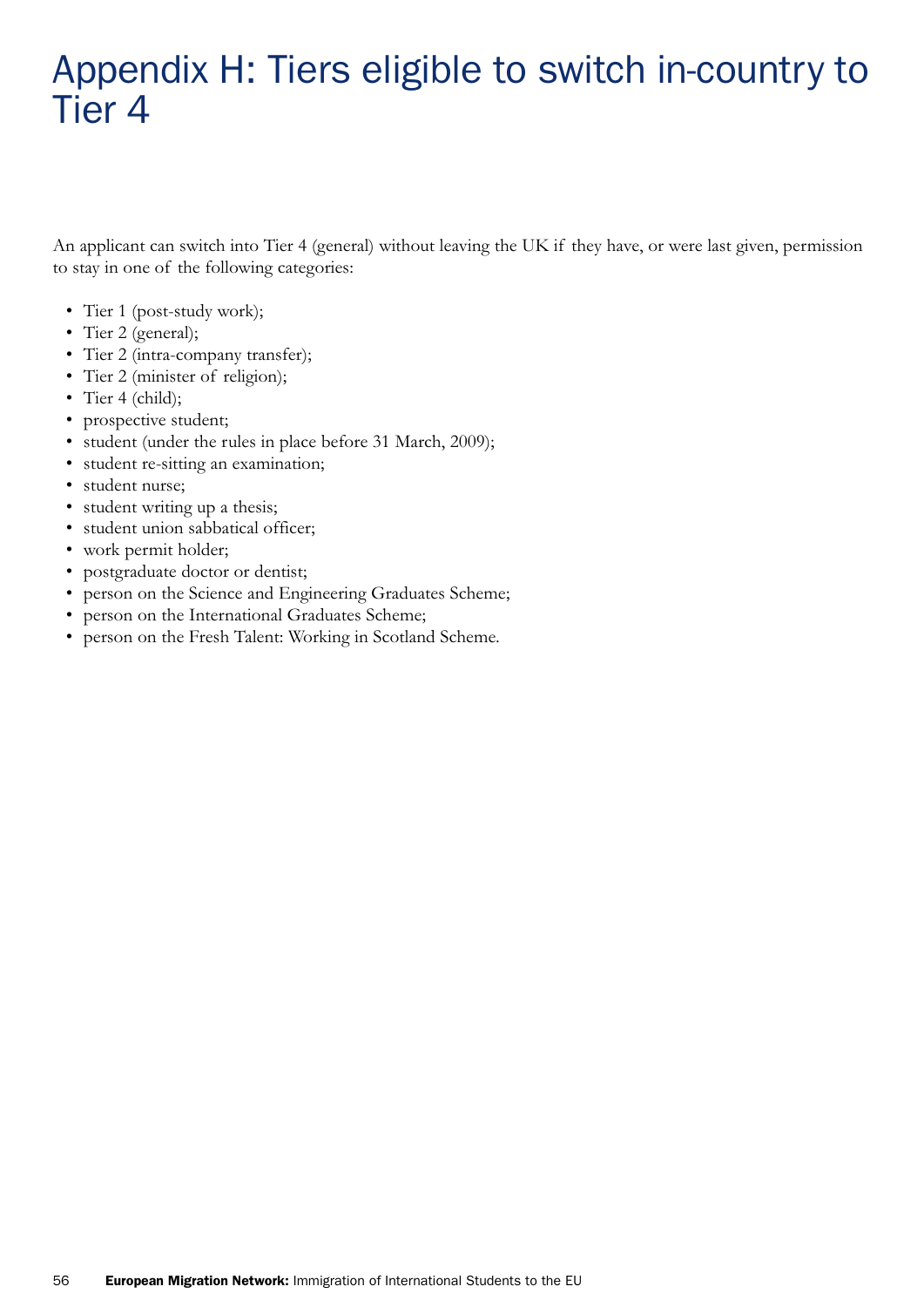## Appendix I: Information available to international students pre-arrival

- UK Border Agency (UKBA): Website provides information on the visa application process and the conditions of entry for Tier 4 (T4) visas and student visitor category. The website provides detailed policy guidance for international students. UKBA staff, who are located in visa application centres overseas, are not able to give advice about applications or visa types. If the applicant experiences problems with the application procedure, UKBA recommends seeking advice from a qualified immigration adviser.
- • UK National Academic Recognition Information Centre (UKNARIC): Website provides information on the recognition of foreign diplomas, degrees and other qualifications, the education system, and opportunities for studying abroad, including information on available funding and scholarships.
- UK Council for International Student Affairs (UKCISA): Website provides detailed advice on visa applications and on studying in the UK for international students. UKCISA also offers an advice helpline.
- Foreign and Commonwealth Office (FCO): Provides detailed information on each of its embassy/high commission websites, including information about scholarships and loans that are available to students, along with useful links and information on 'student life'. For some embassies, such as the Brazilian Embassy, the website offers the 'student express'. The student express is a facility that simplifies the UK's student visa application process and helps to ensure that Brazilian students are able to access UKBA-trained and accredited education agents.
- • British Council: Website provides accessible information on an easy to search database of courses on offer in the UK; local information about studying in the UK; education information sheets that provide all the basics the applicant needs to know when considering studying in the UK; learning English in the UK; funding studies in the UK; UK visa advice; and a booklet on living in the UK (British Council, Comfort Zone). The British Council also offers visa advice at most of its worldwide centres (200 offices in 110 countries).
- • United Nations Educational, Scientific and Cultural Organization (UNESCO): Provides an online booklet called Study abroad, which covers higher-education opportunities and scholarships offered by universities and international organisations.
- • University websites: Most provide information on courses of study, terms and conditions, pre-arrival information, accommodation tips and usually a contact point/helpline.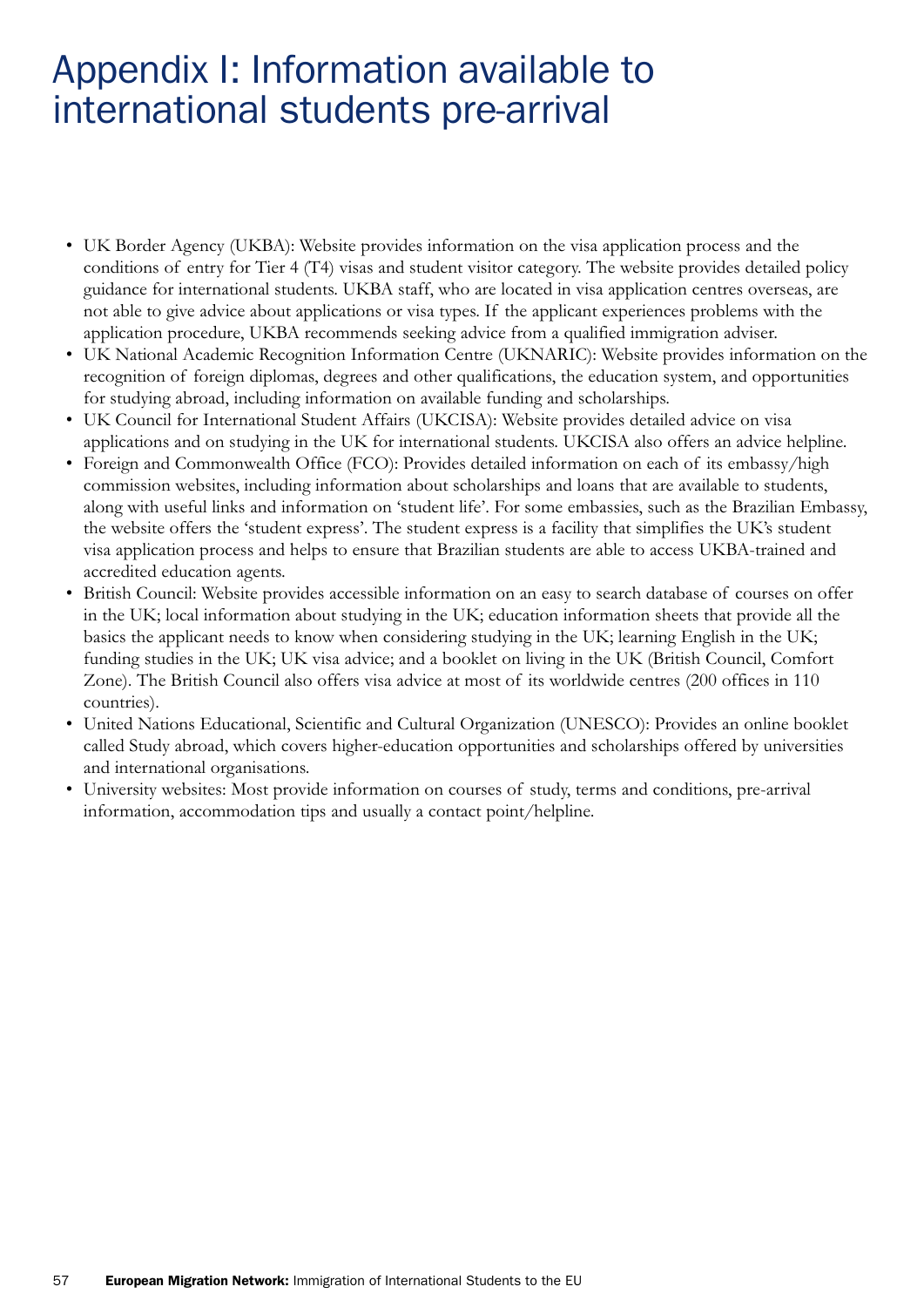## Appendix J: Other marketing activities run by the British Council

#### **Education UK website <www.educationuk.org>**

Visited by 1.9 million students each year, this is the number one website worldwide for international students interested in UK study. Alongside inspiring articles about life in the UK, students can browse over 150,000 courses and 3,000 scholarships.

#### **Club UK and Postgraduate UK magazines**

Distributed to students in 80 countries each year, these two annual magazines offer inspirational and fun articles about living and learning in the UK, and promote the excellence of UK institutions.

#### **Education UK guides (Undergraduate and pre-university and Post-graduate and MBA)**

Published annually, these two guides offer comprehensive information about institutions and courses in the UK, and are distributed to students in 80 countries.

#### **Education UK newsletter**

Sent monthly to over 80,000 international students, this includes articles, fun competitions, tips on applying for courses and visas, subject features and more.

#### **Education UK brand**

The Education UK brand is highly trusted and recognised by international students. It is applied across all of the British Council's tools and communications with students and agents. Suitable UK institutions can buy a brand logo as a 'kitemark'.

#### **Education UK communications**

The British Council's communications strategy aims to show what the UK education has to offer, counter misleading/damaging stories about the UK and offer advice to students to help them have a safe and enjoyable experience.

The strategy involves a:

- bi-weekly newsletter to agents;
- regular student communications;
- • press briefings and press releases.

#### **The Education UK/GREAT BRITAIN campaign**

As part of the UK Government's 'GREAT BRITAIN' campaign, Education UK has received additional funding to promote the UK as a study destination to international students. With this funding, the British Council will be producing:

- • two promotional films (one focused on the 'adventure' of studying in the UK, the other on the 'academic excellence/employability');
- a suite of brochures;
- 3 interactive features for the website;
- a global Facebook site; and
- several other marketing initiatives.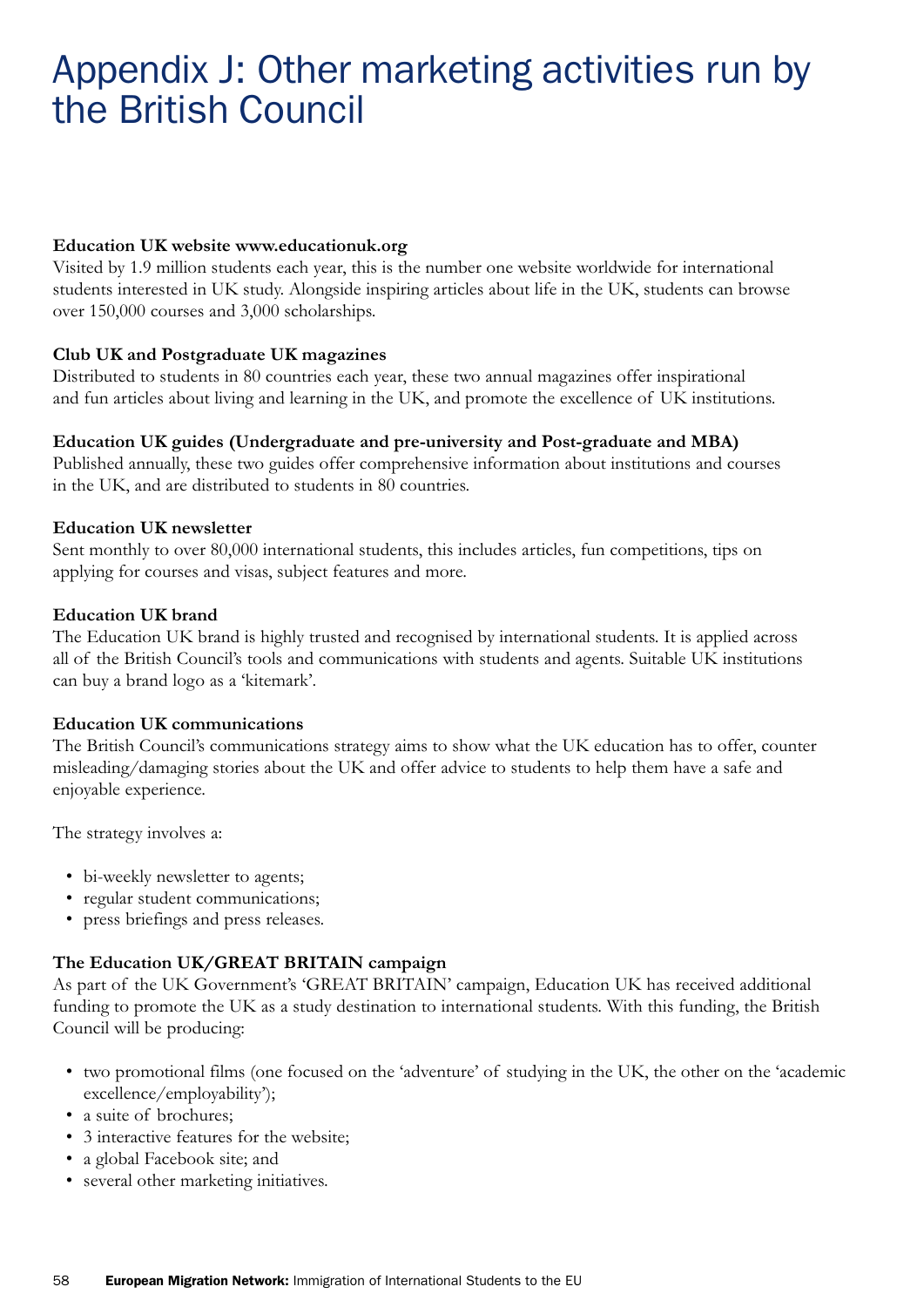#### **International student working group**

Managed by the British Council Education UK, this group includes senior colleagues from Universities UK (UUK), English UK, UKCISA, FCO, the Department for Business, Innovation and Skills (BIS), UKBA, Scotland Colleges, the Quality Assurance Agency (QAA) and other sector organisations. The group works together to promote the UK to international students, and to ensure the welfare of international students. For example, a number of jointly produced guidance documents have been published, aimed at students affected by college closures and visa issues, PR campaigns bout tuition fees introduced, and joint training sessions for agents hosted.

**Education UK road-shows and pre-departure briefings** (managed by individual British Council country teams). Many British Council teams run road-shows touring schools in their country, where students can speak to British Council staff and UK institutions to find out first hand about what it is like to study in the UK. The pre-departure briefings are aimed at students who have secured a place to study in the UK, and offer practical tips on preparing to come to the UK, from finding accommodation, to opening a bank account, to deciding what clothes to pack for the UK weather.

#### **Agent training and seminars**

The British Council runs a very popular online training scheme for agents. This gives them a real understanding of the UK's education system, to help them advise students.

#### **Education UK exhibitions** (managed by the British Council SIEM team)

British Council exhibitions are held each year in 30 countries. From sector-focused events, to huge events attracting over 30,000 students, they are a chance for students to meet face to face with institutions to get the low-down on studying in the UK.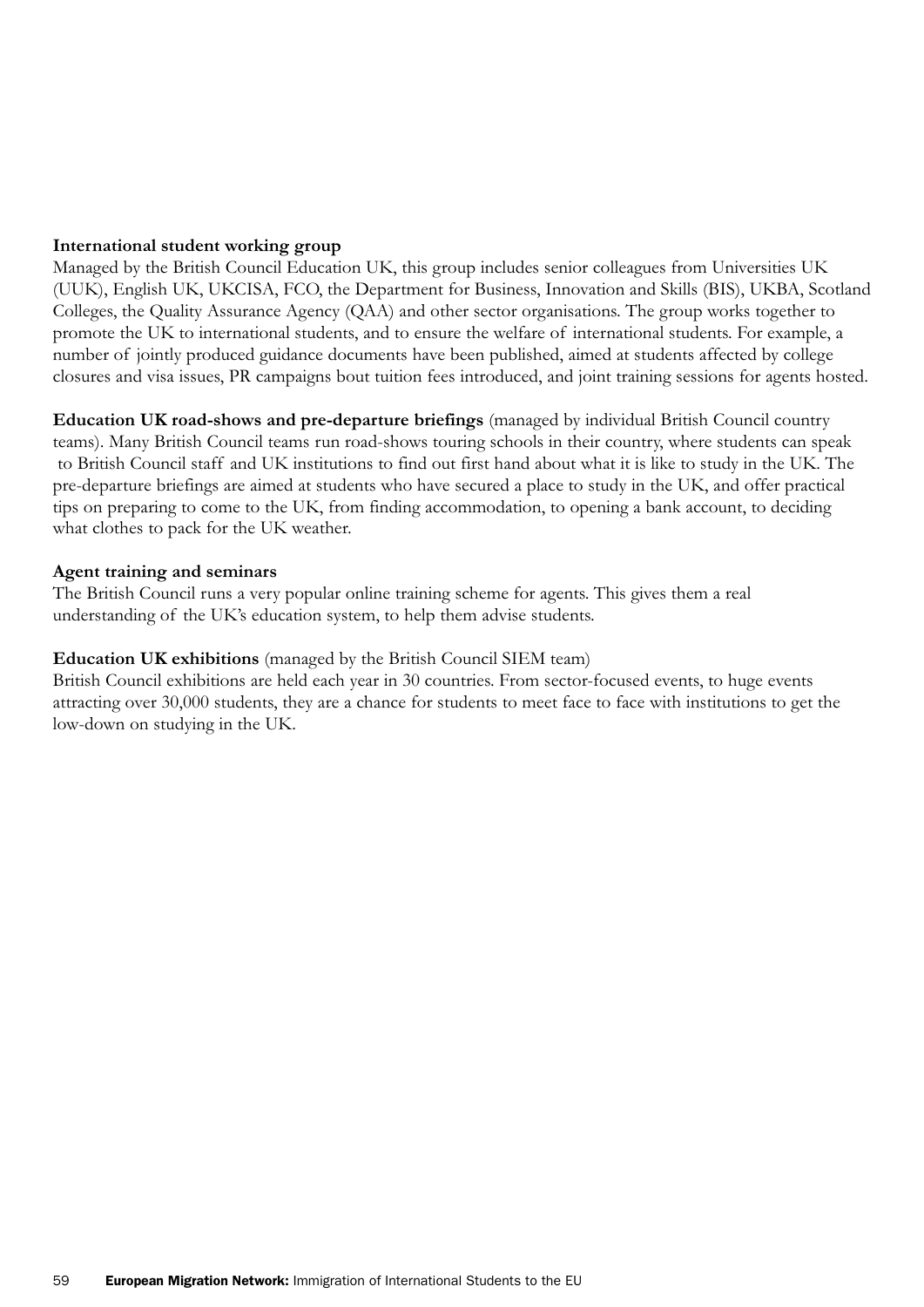Appendix K: Funding schemes for non-European Economic Area Appendix K: Funding schemes for non-European Economic Area<br>students studying in the UK students studying in the UK

| Name of<br>award         | <b>Marshall scholarships</b>                                                                                 | Fulbright scholarships                                                                                                                                                                                                            | <b>Chevening scholarships</b>                                                                                                                                                                                                                                           | Fellowships Plan (CSFP)<br><b>Scholarships and</b><br>Commonwealth                                                                                                                                                                     | Marie Curie Fellowships                               | Erasmus Mundus                                                                                                                                                                                                                                                                                                                                                                                                                                                                                                                                    |
|--------------------------|--------------------------------------------------------------------------------------------------------------|-----------------------------------------------------------------------------------------------------------------------------------------------------------------------------------------------------------------------------------|-------------------------------------------------------------------------------------------------------------------------------------------------------------------------------------------------------------------------------------------------------------------------|----------------------------------------------------------------------------------------------------------------------------------------------------------------------------------------------------------------------------------------|-------------------------------------------------------|---------------------------------------------------------------------------------------------------------------------------------------------------------------------------------------------------------------------------------------------------------------------------------------------------------------------------------------------------------------------------------------------------------------------------------------------------------------------------------------------------------------------------------------------------|
| funding<br><b>Source</b> | - Overseen by Marshall<br>Commonwealth Office<br>Aid Commemoration<br>- Foreign and<br>Commission.<br>(FCO). | - US and UK Governments.<br>- For UK the Department<br>for Business, Innovation<br>Fulbright Commissioner.<br>and Skills (BIS) and the<br>Commissioner decides.<br>provide funding to UK<br>Scottish Government<br>- UK Fulbright | Diplomacy Team in FCO,<br>administration. Contract<br>universities and other<br>currently (2012) held<br>who contract out the<br>- Overseen by Public<br>by the Association<br>contributions from<br>of Commonwealth<br>- Mainly FCO with<br>Universities.<br>partners. | Commonwealth Scholarship<br>International Development<br>countries and BIS and the<br>Scottish Government for<br>developed countries.<br>(DfID) for developing<br>by Department for<br>- Awards funded<br>- Overseen by<br>Commission. | EU Commission.                                        | EU Commission.                                                                                                                                                                                                                                                                                                                                                                                                                                                                                                                                    |
| Level and<br>subject     | - Postgraduate.<br>- Any subject.                                                                            | - Master degrees and PhD<br>- Any subject, except<br>medicine.<br>studies.                                                                                                                                                        | - Taught master degrees.<br>. Any subject.                                                                                                                                                                                                                              | - Developed countries: PhD<br>Maldives, Seychelles, and<br>St Helena: Undergraduate<br>Master degrees or PhD.<br>- Developing countries:<br>- Falkland Islands,<br>funding available.<br>- Any subject.<br>only.                       | Initial Training Networks.<br>- PhD fellowships under | countries come together to<br>design and deliver either a<br>master degree or doctoral<br>and European institutions.<br>student and staff mobility<br>HEIs (three of which from<br>degrees, and doctorates.<br>institutions. Minimum of<br>Action 2 consists of five<br>between third countries<br>undergraduates, master<br>funding for consortia of<br>institutions (HEIs) from<br>three higher education<br>- Action 2: funding for<br>Funding available for<br>EU Member States).<br>- Action 1: Provides<br>different European<br>programme. |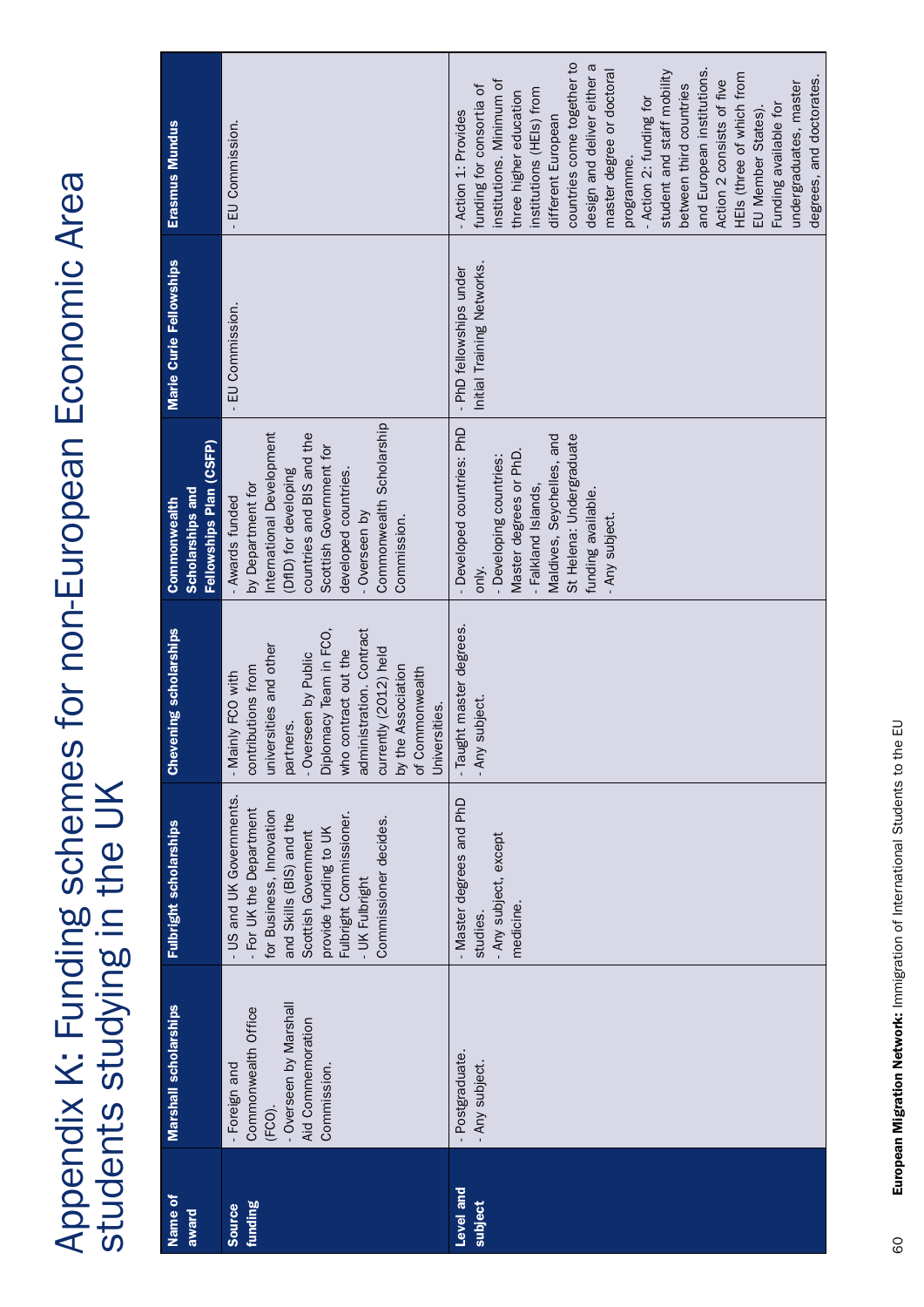| Name of<br>award                   | <b>Marshall scholarships</b>                                                                                                                                                             | Fulbright scholarships                                                                                                                                                                                                                   | <b>Chevening scholarships</b>                                                                                                                              | Fellowships Plan (CSFP)<br><b>Scholarships and</b><br><b>Commonwealth</b>                                                                                                                                                                                                                                                                                | Marie Curie Fellowships                                                                                                                                                                                                                                                                         | Erasmus Mundus                                                                                                                                                                                                                                         |
|------------------------------------|------------------------------------------------------------------------------------------------------------------------------------------------------------------------------------------|------------------------------------------------------------------------------------------------------------------------------------------------------------------------------------------------------------------------------------------|------------------------------------------------------------------------------------------------------------------------------------------------------------|----------------------------------------------------------------------------------------------------------------------------------------------------------------------------------------------------------------------------------------------------------------------------------------------------------------------------------------------------------|-------------------------------------------------------------------------------------------------------------------------------------------------------------------------------------------------------------------------------------------------------------------------------------------------|--------------------------------------------------------------------------------------------------------------------------------------------------------------------------------------------------------------------------------------------------------|
| <b>Criteria</b>                    | accredited four-year college<br>or university in the US with<br>a minimum Grade Point<br>- Candidate must hold<br>a first degree from an<br>Average (GPA) of 3.7.<br>- US citizens only. | undergraduate degree to<br>- Candidate must be<br>academically strong<br>and hold a relevant<br>- US citizens only.<br>planned studies.                                                                                                  | - Talented individuals who<br>in their country of origin.<br>potential future leaders<br>been identified as<br>- Excludes US and EU<br>citizens.<br>have I | Channel Islands or the Isle<br>degree and an appropriate<br>postgraduate qualification.<br>British protected persons.<br>- Must be Commonwealth<br>undergraduate degree or<br>Commonwealth country<br>above or second class<br>other than the UK, the<br>- Must be permanently<br>citizens, refugees, or<br>- Must hold a 2:1<br>esident in a<br>of Man. | - Must not have resided or<br>- Must have less than four<br>years experience full-time<br>- Selected by consortium<br>more than 12 months in<br>carried out main activity<br>the immediate 3 years<br>(work, study) in UK for<br>prior to appointment.<br>research experience.<br>institutions. | 'main activity' (work, study)<br>for more than a total of 12<br>months in any EU Member<br>candidate has carried out<br>Selected by consortium<br>- Must have recognised<br>undergraduate degree.<br>- Will be ineligible if<br>institutions<br>State. |
| How many in<br>the UK per<br>year? | $-$ Up to 40.                                                                                                                                                                            | scholars and US scholars<br>- 50–60 (split between<br>postgraduate student<br>and professors).                                                                                                                                           | approximately.<br>700                                                                                                                                      | - 700 approximately.                                                                                                                                                                                                                                                                                                                                     | (EC) does not collect data<br>- European Commission<br>on this.                                                                                                                                                                                                                                 | - Depends on consortiums.<br>were 300 approximately.<br>For year 2011-12 there                                                                                                                                                                         |
| <b>Duration of</b><br>funding      | awarded for three years.<br>are for 1-year posts and<br>out of 40 scholarships<br>- Usually 2 years but 8<br>occasionally funding                                                        | - First year of study.                                                                                                                                                                                                                   | year.<br>$-$ One                                                                                                                                           | One to three years.                                                                                                                                                                                                                                                                                                                                      | - Three years.                                                                                                                                                                                                                                                                                  | - One to three years                                                                                                                                                                                                                                   |
| Covering                           | research and daily travel<br>book grant; thesis grant;<br>living expenses; annual<br>- Tuition fees; cost of<br>contribution towards<br>grants; travel fares;<br>dependant spouse.       | (studying outside Greater<br>meant as a contribution<br>category. The award is<br>amounted to £12,000<br>- The $2012/13$ cycles<br>postgraduate awards<br>and living expenses.<br>- Depends on award<br>towards tuition fees<br>London). | Tuition fees; maintenance<br>additional grants to cover<br>allowance; travel costs;<br>essential expenditure.                                              | marriage allowance; child<br>maintenance allowance;<br>costs; research costs;<br>- Tuition fees; travel<br>allowance                                                                                                                                                                                                                                     | contract; travel allowances<br>- Tuition fees; employment<br>per cent of the total other<br>costs towards overheads.<br>per researcher month to<br>host institution, £1,800<br>cover training, research<br>expenses, etc., and 10<br>flat-rate funding to the<br>- Provides two sets of         | student for a 1-year course<br>€48,000 per student for a<br>accommodation, etc.) or<br>(travel expenses, tuition<br>- Action 2: $E24,000$ per<br>fees, monthly stipends,<br>2-year course.                                                             |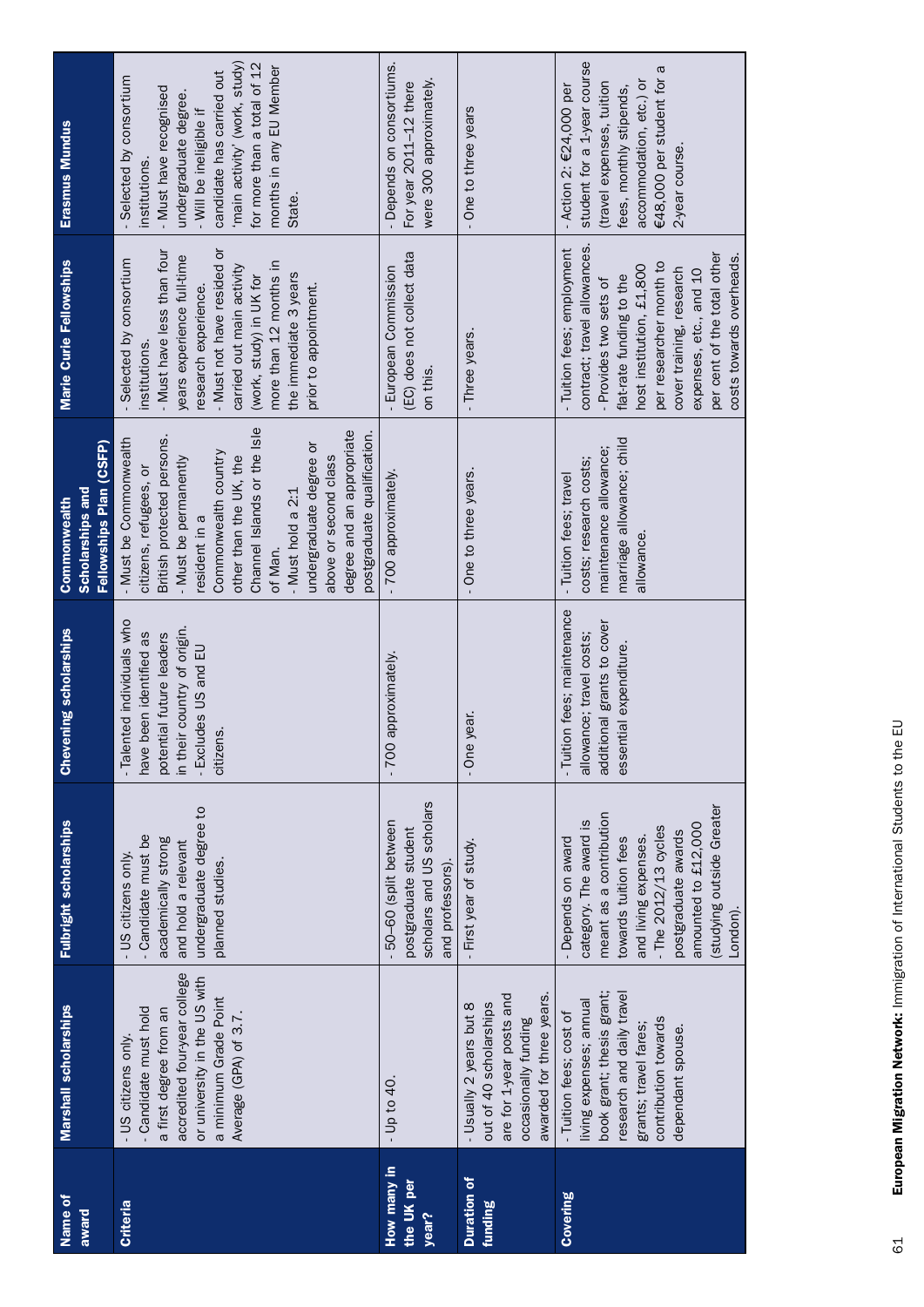# Appendix L: Details on Erasmus Mundus actions for international students

### Action one

Provides grants enabling consortia of institutions to set up high-quality master degree courses and doctoral programmes. Each consortium consists of a higher education institution (HEI) from a minimum of three different European countries; at least one of which must be an EU Member State (MS). Funding is made available for scholarships that non-European Economic Area (EEA) students can apply for in order to attend the above mentioned master degree courses and doctoral programmes.

### Action two

Provides funding for student and staff mobility between European institutions and institutions outside Europe. Each Action 2 partnership must consist of five HEIs from at least three EU MSs plus HEIs from outside Europe. Under this action students can undertake study at any level. However, the partnership does not design a specific course/programme for this purpose. The number of students involved and their place of study depend on the agreements reached between the partners. There are currently (June 2012) 131 Erasmus Mundus master degree courses and 34 joint doctorate programmes.

Where the student applies for their UK visa depends on their individual learning track defined by the relevant master degree course or doctoral programme. In the past it has been the case that students have sometimes had to return to their home country to apply for a visa, rather than being able to apply from the MS in which they were studying before the period of their UK study. There were 307 non-EU nationals funded by the Erasmus Mundus programme studying at a UK institution in the academic year 2011/12.